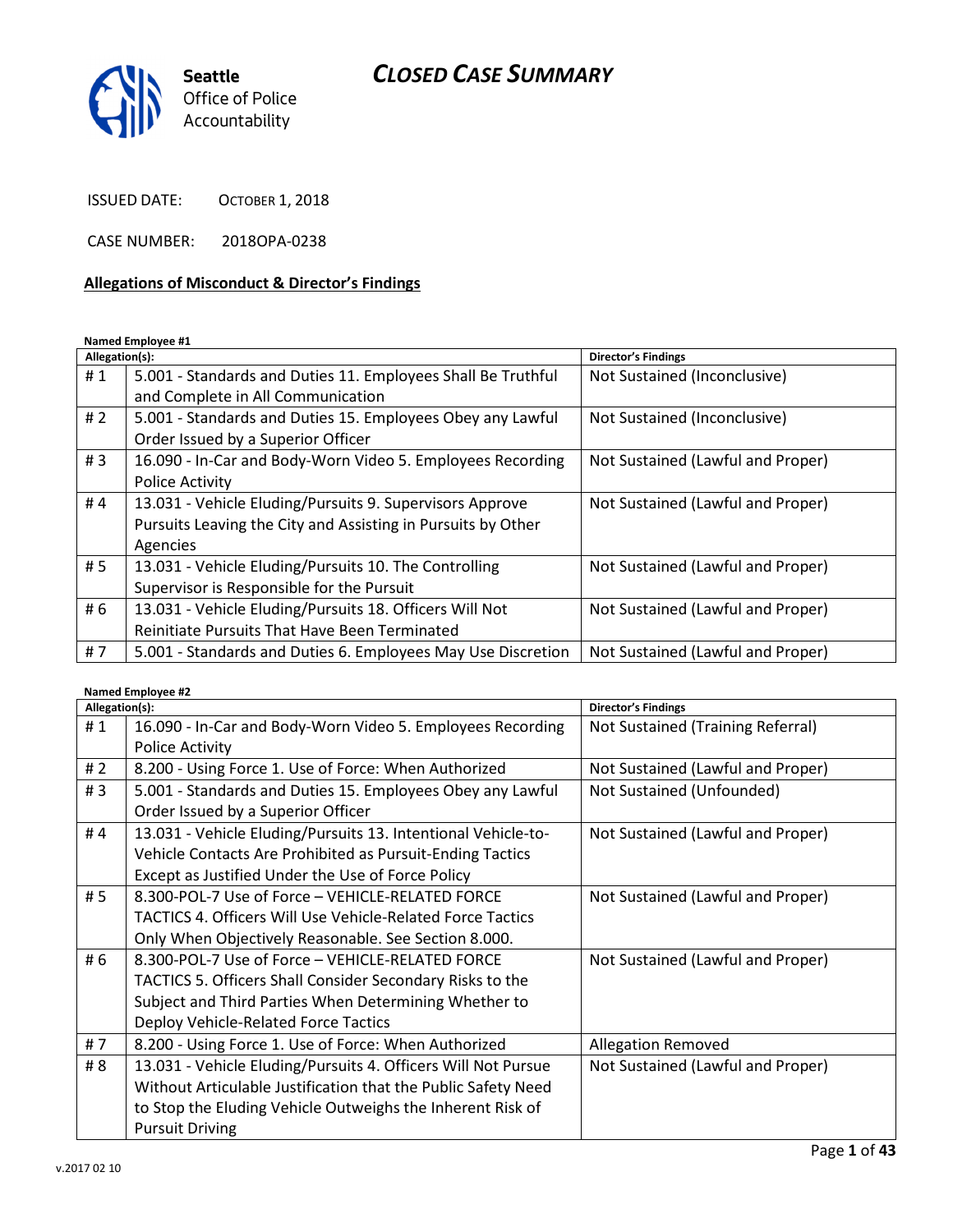

# CLOSE CASE SUMMARY

OPA CASE NUMBER: 2018OPA-0238

| Named Employee #3 |                                                               |                                   |
|-------------------|---------------------------------------------------------------|-----------------------------------|
| Allegation(s):    |                                                               | <b>Director's Findings</b>        |
| #1                | 16.090 - In-Car and Body-Worn Video 5. Employees Recording    | Not Sustained (Training Referral) |
|                   | <b>Police Activity</b>                                        |                                   |
| #2                | 5.001 - Standards and Duties 15. Employees Obey any Lawful    | Not Sustained (Unfounded)         |
|                   | Order Issued by a Superior Officer                            |                                   |
| #3                | 13.031 - Vehicle Eluding/Pursuits 4. Officers Will Not Pursue | Not Sustained (Lawful and Proper) |
|                   | Without Articulable Justification that the Public Safety Need |                                   |
|                   | to Stop the Eluding Vehicle Outweighs the Inherent Risk of    |                                   |
|                   | <b>Pursuit Driving</b>                                        |                                   |
| #4                | 13.031 - Vehicle Eluding/Pursuits 13. Intentional Vehicle-to- | Not Sustained (Lawful and Proper) |
|                   | Vehicle Contacts Are Prohibited as Pursuit-Ending Tactics     |                                   |
|                   | Except as Justified Under the Use of Force Policy             |                                   |
| #5                | 8.300-POL-7 Use of Force - VEHICLE-RELATED FORCE              | Not Sustained (Lawful and Proper) |
|                   | TACTICS 4. Officers Will Use Vehicle-Related Force Tactics    |                                   |
|                   | Only When Objectively Reasonable. See Section 8.000.          |                                   |
| #6                | 8.300-POL-7 Use of Force - VEHICLE-RELATED FORCE              | Not Sustained (Lawful and Proper) |
|                   | TACTICS 5. Officers Shall Consider Secondary Risks to the     |                                   |
|                   | Subject and Third Parties When Determining Whether to         |                                   |
|                   | Deploy Vehicle-Related Force Tactics                          |                                   |
| #7                | 8.200 - Using Force 1. Use of Force: When Authorized          | Not Sustained (Lawful and Proper) |
| # 8               | 5.001 - Standards and Duties 11. Employees Shall Be Truthful  | Not Sustained (Unfounded)         |
|                   | and Complete in All Communication                             |                                   |
| #9                | 15.180 - Primary Investigations 9. Involved Officers Shall    | Not Sustained (Training Referral) |
|                   | <b>Complete Statements for Felony Arrests</b>                 |                                   |

| Allegation(s): |                                                                   | <b>Director's Findings</b>        |
|----------------|-------------------------------------------------------------------|-----------------------------------|
| #1             | 16.090 - In-Car and Body-Worn Video 5. Employees                  | Not Sustained (Training Referral) |
|                | <b>Recording Police Activity</b>                                  |                                   |
| #2             | 5.001 - Standards and Duties 15. Employees Obey any Lawful        | Not Sustained (Unfounded)         |
|                | Order Issued by a Superior Officer                                |                                   |
| #3             | 13.031 - Vehicle Eluding/Pursuits 4. Officers Will Not Pursue     | Not Sustained (Lawful and Proper) |
|                | Without Articulable Justification that the Public Safety Need     |                                   |
|                | to Stop the Eluding Vehicle Outweighs the Inherent Risk of        |                                   |
|                | <b>Pursuit Driving</b>                                            |                                   |
| #4             | 13.031 - Vehicle Eluding/Pursuits 13. Intentional Vehicle-to-     | Not Sustained (Lawful and Proper) |
|                | Vehicle Contacts Are Prohibited as Pursuit-Ending Tactics         |                                   |
|                | Except as Justified Under the Use of Force Policy                 |                                   |
| # 5            | 8.300-POL-7 Use of Force - VEHICLE-RELATED FORCE                  | Not Sustained (Lawful and Proper) |
|                | <b>TACTICS 4. Officers Will Use Vehicle-Related Force Tactics</b> |                                   |
|                | Only When Objectively Reasonable. See Section 8.000.              |                                   |
| # 6            | 8.300-POL-7 Use of Force - VEHICLE-RELATED FORCE                  | Not Sustained (Lawful and Proper) |
|                | <b>TACTICS 5. Officers Shall Consider Secondary Risks to the</b>  |                                   |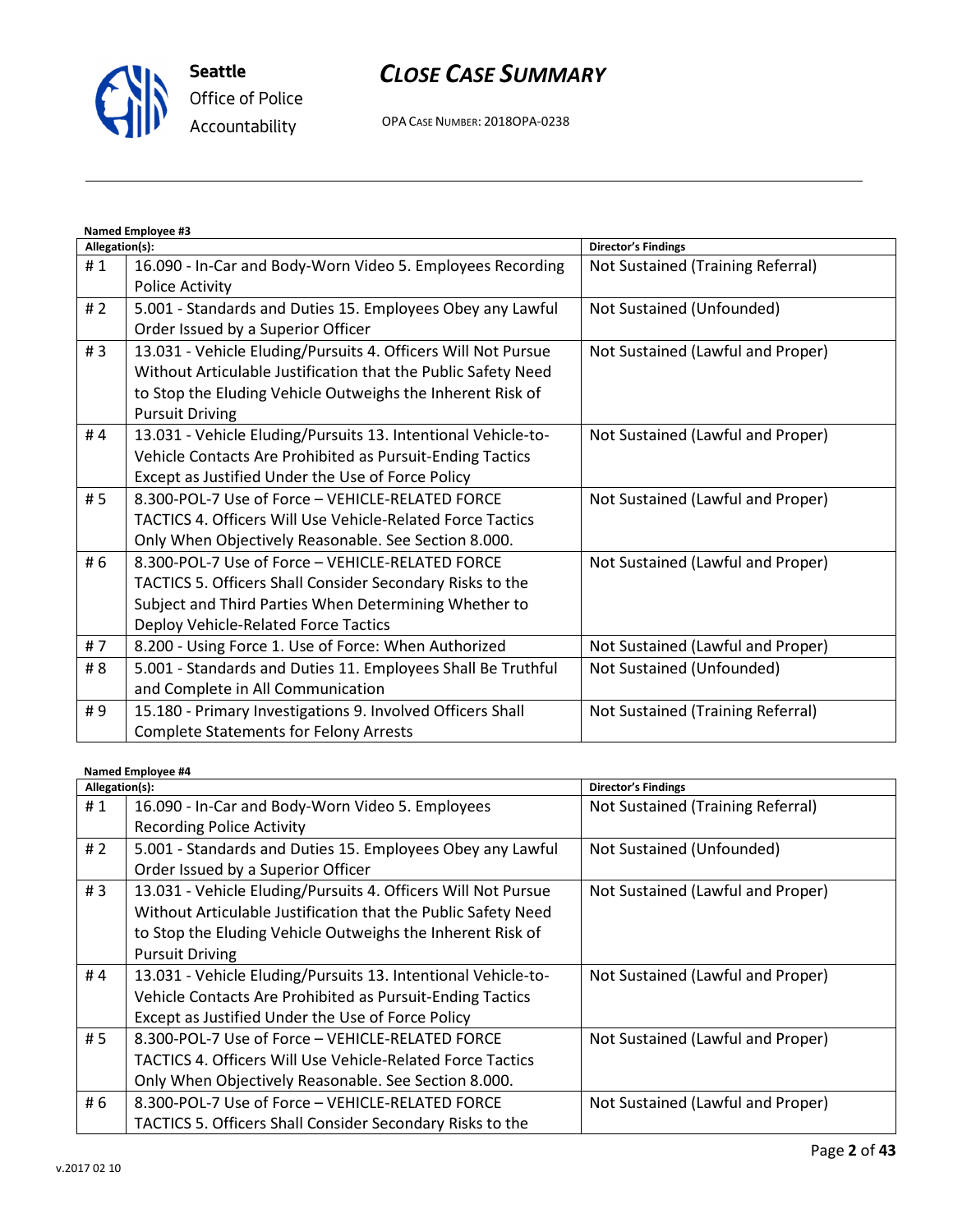

OPA CASE NUMBER: 2018OPA-0238

|      | Subject and Third Parties When Determining Whether to<br>Deploy Vehicle-Related Force Tactics |                                   |
|------|-----------------------------------------------------------------------------------------------|-----------------------------------|
| i #7 | 8.200 - Using Force 1. Use of Force: When Authorized                                          | Not Sustained (Lawful and Proper) |
| # 8  | 15.180 - Primary Investigations 9. Involved Officers Shall                                    | Not Sustained (Training Referral) |
|      | <b>Complete Statements for Felony Arrests</b>                                                 |                                   |

| Allegation(s): |                                                               | <b>Director's Findings</b>        |
|----------------|---------------------------------------------------------------|-----------------------------------|
| #1             | 15.180 - Primary Investigations 9. Involved Officers Shall    | Not Sustained (Training Referral) |
|                | <b>Complete Statements for Felony Arrests</b>                 |                                   |
| # $2$          | 13.031 - Vehicle Eluding/Pursuits 4. Officers Will Not Pursue | Not Sustained (Lawful and Proper) |
|                | Without Articulable Justification that the Public Safety Need |                                   |
|                | to Stop the Eluding Vehicle Outweighs the Inherent Risk of    |                                   |
|                | <b>Pursuit Driving</b>                                        |                                   |
| #3             | 13.031 - Vehicle Eluding/Pursuits 13. Intentional Vehicle-to- | Not Sustained (Lawful and Proper) |
|                | Vehicle Contacts Are Prohibited as Pursuit-Ending Tactics     |                                   |
|                | Except as Justified Under the Use of Force Policy             |                                   |
| #4             | 8.300-POL-7 Use of Force - VEHICLE-RELATED FORCE              | Not Sustained (Lawful and Proper) |
|                | TACTICS 4. Officers Will Use Vehicle-Related Force Tactics    |                                   |
|                | Only When Objectively Reasonable. See Section 8.000.          |                                   |
| #5             | 8.300-POL-7 Use of Force - VEHICLE-RELATED FORCE              | Not Sustained (Lawful and Proper) |
|                | TACTICS 5. Officers Shall Consider Secondary Risks to the     |                                   |
|                | Subject and Third Parties When Determining Whether to         |                                   |
|                | Deploy Vehicle-Related Force Tactics                          |                                   |
| # 6            | 8.200 - Using Force 1. Use of Force: When Authorized          | Not Sustained (Lawful and Proper) |
| #7             | 13.031 - Vehicle Eluding/Pursuits 12. Marked Police Vehicles  | Not Sustained (Lawful and Proper) |
|                | Take Priority in Pursuits                                     |                                   |
| # 8            | 15.180 - Primary Investigations 9. Involved Officers Shall    | <b>Allegation Removed</b>         |
|                | <b>Complete Statements for Felony Arrests</b>                 |                                   |

|                | <b>Named Employee #6</b>                                      |                                   |  |
|----------------|---------------------------------------------------------------|-----------------------------------|--|
| Allegation(s): |                                                               | <b>Director's Findings</b>        |  |
| #1             | 5.001 - Standards and Duties 15. Employees Obey any Lawful    | Not Sustained (Unfounded)         |  |
|                | Order Issued by a Superior Officer                            |                                   |  |
| #2             | 8.200 - Using Force 1. Use of Force: When Authorized          | Sustained                         |  |
| #3             | 13.031 - Vehicle Eluding/Pursuits 4. Officers Will Not Pursue | Not Sustained (Lawful and Proper) |  |
|                | Without Articulable Justification that the Public Safety Need |                                   |  |
|                | to Stop the Eluding Vehicle Outweighs the Inherent Risk of    |                                   |  |
|                | <b>Pursuit Driving</b>                                        |                                   |  |
| #4             | 13.030 - Emergency Vehicle Operations 2. Officers May Drive   | Not Sustained (Lawful and Proper) |  |
|                | in an Emergency Response Only When the Need Outweighs         |                                   |  |
|                | the Risk                                                      |                                   |  |
| # 5            | 13.031 - Vehicle Eluding/Pursuits 13. Intentional Vehicle-to- | Not Sustained (Training Referral) |  |
|                | Vehicle Contacts Are Prohibited as Pursuit-Ending Tactics     |                                   |  |
|                | Except as Justified Under the Use of Force Policy             |                                   |  |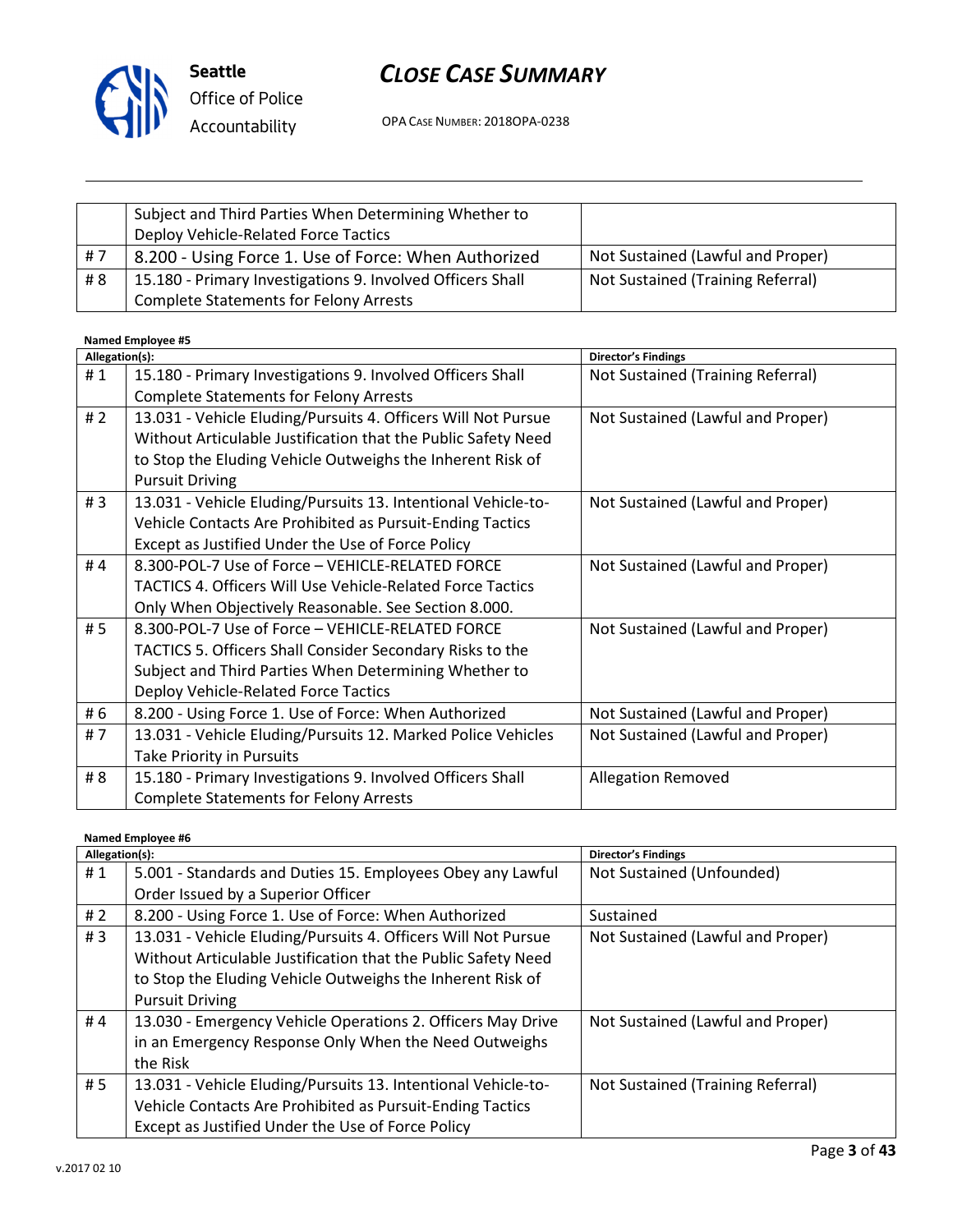

OPA CASE NUMBER: 2018OPA-0238

| # 6 | 8.300-POL-7 Use of Force - VEHICLE-RELATED FORCE                  | Sustained                         |
|-----|-------------------------------------------------------------------|-----------------------------------|
|     | <b>TACTICS 4. Officers Will Use Vehicle-Related Force Tactics</b> |                                   |
|     | Only When Objectively Reasonable. See Section 8.000.              |                                   |
| #7  | 8.300-POL-7 Use of Force - VEHICLE-RELATED FORCE                  | Sustained                         |
|     | TACTICS 5. Officers Shall Consider Secondary Risks to the         |                                   |
|     | Subject and Third Parties When Determining Whether to             |                                   |
|     | Deploy Vehicle-Related Force Tactics                              |                                   |
| # 8 | 15.180 - Primary Investigations 9. Involved Officers Shall        | Not Sustained (Training Referral) |
|     | <b>Complete Statements for Felony Arrests</b>                     |                                   |
|     | <b>Imposed Discipline</b>                                         |                                   |
|     | 15 day - Suspension                                               |                                   |

#### Named Employee #7

| Allegation(s): |                                                            | <b>Director's Findings</b>        |
|----------------|------------------------------------------------------------|-----------------------------------|
| #1             | 16.090 - In-Car and Body-Worn Video 5. Employees           | Not Sustained (Training Referral) |
|                | <b>Recording Police Activity</b>                           |                                   |
| # 2            | 5.001 - Standards and Duties 15. Employees Obey any Lawful | Not Sustained (Unfounded)         |
|                | Order Issued by a Superior Officer                         |                                   |
| #3             | 15.180 - Primary Investigations 9. Involved Officers Shall | Not Sustained (Training Referral) |
|                | <b>Complete Statements for Felony Arrests</b>              |                                   |

#### Named Employee #8

| Allegation(s): |                                                               | <b>Director's Findings</b>        |
|----------------|---------------------------------------------------------------|-----------------------------------|
| #1             | 5.001 - Standards and Duties 2. Employees Must Adhere to      | <b>Allegation Removed</b>         |
|                | Laws, City Policy and Department Policy (Pretext)             |                                   |
| #2             | 5.001 - Standards and Duties 11. Employees Shall Be Truthful  | Not Sustained (Unfounded)         |
|                | and Complete in All Communication                             |                                   |
| #3             | 6.220 - Voluntary Contacts, Terry Stops & Detentions 1.       | Not Sustained (Unfounded)         |
|                | Terry Stops are Seizures and Must Be Based on Reasonable      |                                   |
|                | Suspicion in Order to be Lawful                               |                                   |
| #4             | 6.220 - Voluntary Contacts, Terry Stops & Detentions 9.       | Not Sustained (Training Referral) |
|                | Under State Law, Traffic Violations May Not Be Used as a      |                                   |
|                | Pretext to Investigate Unrelated Crimes []                    |                                   |
| # 5            | 13.031 - Vehicle Eluding/Pursuits 4. Officers Will Not Pursue | Not Sustained (Lawful and Proper) |
|                | Without Articulable Justification that the Public Safety Need |                                   |
|                | to Stop the Eluding Vehicle Outweighs the Inherent Risk of    |                                   |
|                | <b>Pursuit Driving</b>                                        |                                   |
| # 6            | 15.180 - Primary Investigations 9. Involved Officers Shall    | Not Sustained (Lawful and Proper) |
|                | <b>Complete Statements for Felony Arrests</b>                 |                                   |

| Allegation(s): |                                                               | <b>Director's Findings</b>        |
|----------------|---------------------------------------------------------------|-----------------------------------|
| #1             | 13.031 - Vehicle Eluding/Pursuits 4. Officers Will Not Pursue | Not Sustained (Lawful and Proper) |
|                | Without Articulable Justification that the Public Safety Need |                                   |
|                | to Stop the Eluding Vehicle Outweighs the Inherent Risk of    |                                   |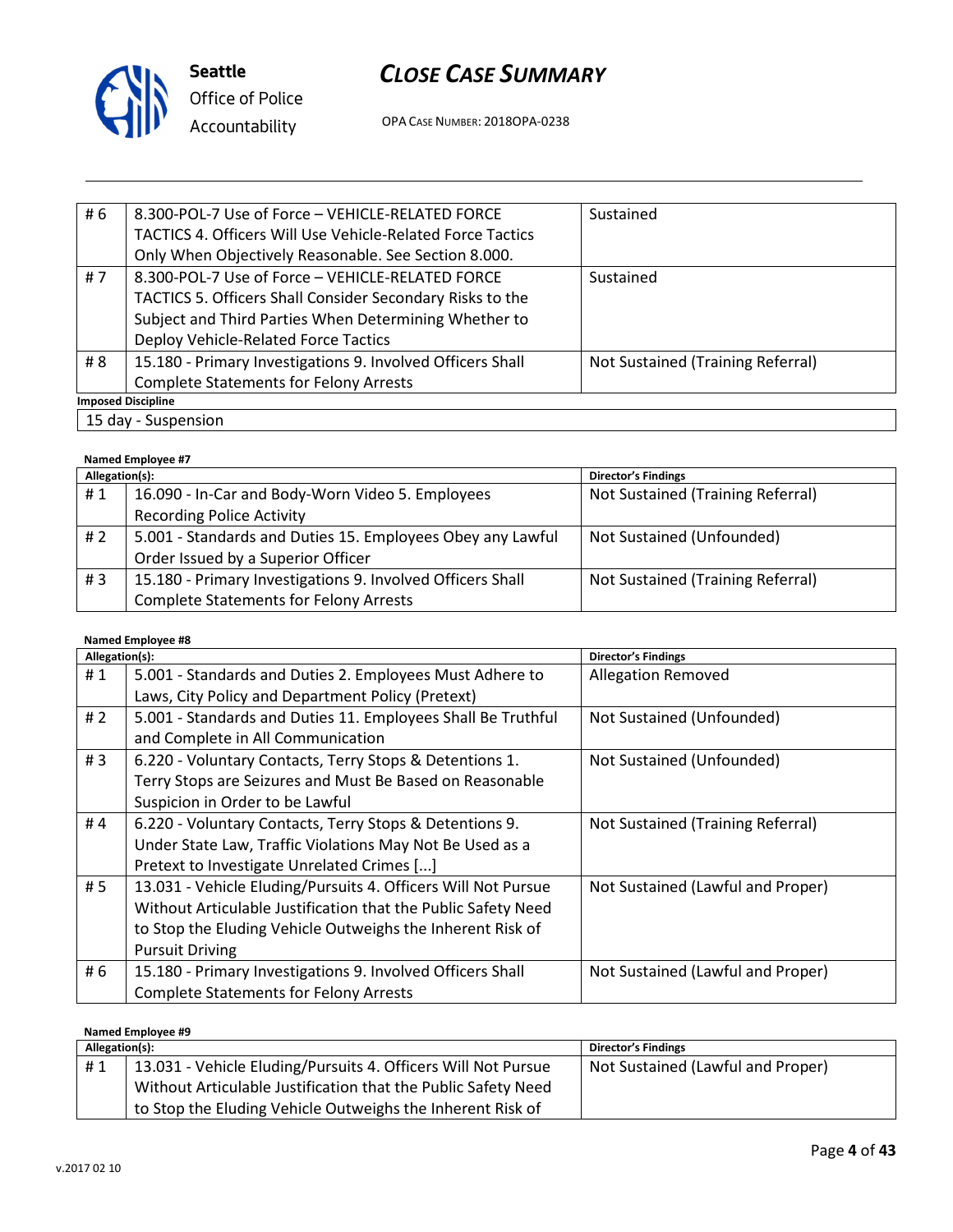

OPA CASE NUMBER: 2018OPA-0238

|       | <b>Pursuit Driving</b>                                   |                                   |
|-------|----------------------------------------------------------|-----------------------------------|
| # $2$ | 13.030 - Emergency Vehicle Operations 13.030 - POL 2     | Not Sustained (Lawful and Proper) |
|       | Officers May Drive in an Emergency Response Only When    |                                   |
|       | the Need Outweighs the Risk                              |                                   |
| #3    | 13.030 - Emergency Vehicle Operations 13.030 - POL 5     | Not Sustained (Lawful and Proper) |
|       | Officers Are Responsible for the Safe Operation of Their |                                   |
|       | Police Vehicle                                           |                                   |
| #4    | 13.031-Vehicle Eluding/Pursuits 7. Officers Must Notify  | Not Sustained (Training Referral) |
|       | <b>Communications of Pursuits</b>                        |                                   |

#### Named Employee #10

| Allegation(s): |                                                               | <b>Director's Findings</b>        |
|----------------|---------------------------------------------------------------|-----------------------------------|
| #1             | 5.002 - Responsibilities of Employees Concerning Alleged      | Not Sustained (Training Referral) |
|                | Policy Violations 5. Supervisors Will Investigate or Refer    |                                   |
|                | Allegations of Policy Violations Depending on the Severity of |                                   |
|                | the Violation                                                 |                                   |

#### Named Employee #11

| Allegation(s): |                                                            | <b>Director's Findings</b> |
|----------------|------------------------------------------------------------|----------------------------|
| #1             | 5.001 - Standards and Duties 15. Employees Obey any Lawful | Not Sustained (Unfounded)  |
|                | Order Issued by a Superior Officer                         |                            |

| Allegation(s): |                                                               | <b>Director's Findings</b>        |
|----------------|---------------------------------------------------------------|-----------------------------------|
| #1             | 8.400 - Use of Force Reporting and Investigation 1. Officers  | Sustained                         |
|                | Shall Report All Uses of Force Except De Minimis Force        |                                   |
| #2             | 8.200 - Using Force 1. Use of Force: When Authorized          | Not Sustained (Lawful and Proper) |
| #3             | 13.031 - Vehicle Eluding/Pursuits 9. Supervisors Approve      | Not Sustained (Training Referral) |
|                | Pursuits Leaving the City and Assisting in Pursuits by Other  |                                   |
|                | Agencies                                                      |                                   |
| #4             | 13.031 - Vehicle Eluding/Pursuits 17. Officers will Disengage | Not Sustained (Training Referral) |
|                | When Pursuit is Terminated                                    |                                   |
| # 5            | 5.001 - Standards and Duties 15. Employees Obey any Lawful    | Not Sustained (Unfounded)         |
|                | Order Issued by a Superior Officer                            |                                   |
| # 6            | 15.180 - Primary Investigations 9. Involved Officers Shall    | Not Sustained (Training Referral) |
|                | <b>Complete Statements for Felony Arrests</b>                 |                                   |
|                | <b>Imposed Discipline</b>                                     |                                   |
|                | <b>Written Reprimand</b>                                      |                                   |

| Named Employee #13 |                                                            |                                   |  |
|--------------------|------------------------------------------------------------|-----------------------------------|--|
| Allegation(s):     |                                                            | <b>Director's Findings</b>        |  |
| #1                 | 16.090 - In-Car and Body-Worn Video 5. Employees Recording | Not Sustained (Training Referral) |  |
|                    | Police Activity                                            |                                   |  |
| # 2                | 5.001 - Standards and Duties 15. Employees Obey any Lawful | Not Sustained (Unfounded)         |  |
|                    | Order Issued by a Superior Officer                         |                                   |  |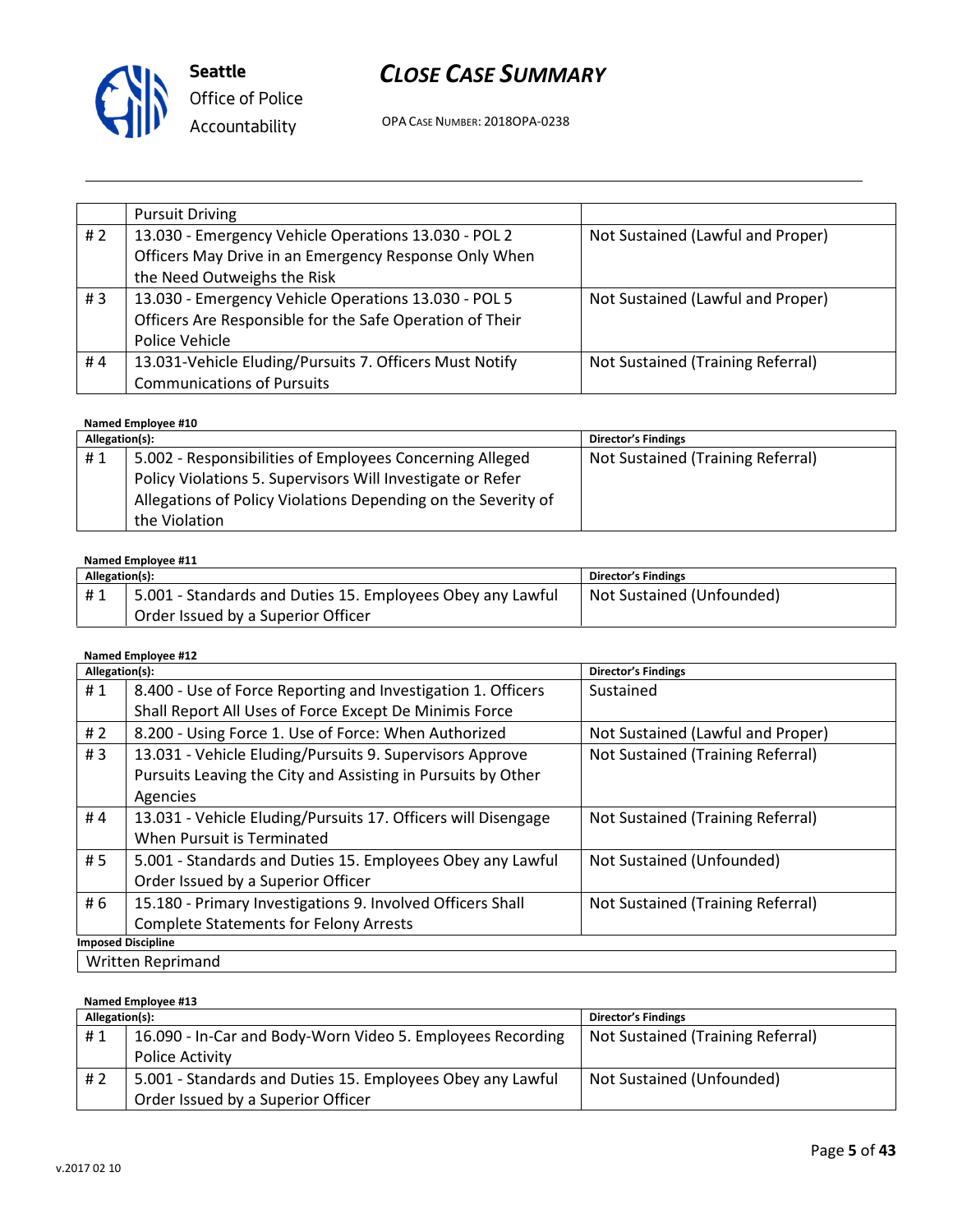

# CLOSE CASE SUMMARY

OPA CASE NUMBER: 2018OPA-0238

| #3 | 13.031 - Vehicle Eluding/Pursuits 7. Officers Must Notify | Not Sustained (Training Referral) |
|----|-----------------------------------------------------------|-----------------------------------|
|    | Communications of Pursuits                                |                                   |

#### Named Employee #14 Allegation(s): Director's Findings #1 | 5.001 - Standards and Duties 2. Employees Must Adhere to Laws, City Policy and Department Policy (Pretext) Allegation Removed # 2 | 5.001 - Standards and Duties 11. Employees Shall Be Truthful and Complete in All Communication Not Sustained (Unfounded) # 3 | 6.220 - Voluntary Contacts, Terry Stops & Detentions 1. Terry Stops are Seizures and Must Be Based on Reasonable Suspicion in Order to be Lawful Not Sustained (Unfounded) #4 | 6.220 - Voluntary Contacts, Terry Stops & Detentions 9. Under State Law, Traffic Violations May Not Be Used as a Pretext to Investigate Unrelated Crimes [...] Not Sustained (Training Referral) # 5 | 13.031 - Vehicle Eluding/Pursuits 4. Officers Will Not Pursue Without Articulable Justification that the Public Safety Need to Stop the Eluding Vehicle Outweighs the Inherent Risk of Pursuit Driving Not Sustained (Lawful and Proper)

#### Named Employee #15

| <b>Named Employee #15</b> |                                                                |                                   |
|---------------------------|----------------------------------------------------------------|-----------------------------------|
| Allegation(s):            |                                                                | <b>Director's Findings</b>        |
| #1                        | 13.030 - Emergency Vehicle Operations 13.030 - POL 2 Officers  | Not Sustained (Lawful and Proper) |
|                           | May Drive in an Emergency Response Only When the Need          |                                   |
|                           | Outweighs the Risk                                             |                                   |
| # 2                       | 13.030 - Emergency Vehicle Operations 13.030 - POL 5 Officers  | Not Sustained (Lawful and Proper) |
|                           | Are Responsible for the Safe Operation of Their Police Vehicle |                                   |
| #3                        | 13.031 - VEHICLE ELUDING/PURSUITS 9. Supervisors Approve       | Not Sustained (Training Referral) |
|                           | Pursuits Leaving the City and Assisting in Pursuits            |                                   |
|                           | by Other Agencies                                              |                                   |

# This Closed Case Summary (CCS) represents the opinion of the OPA Director regarding the misconduct alleged and therefore sections are written in the first person.

#### EXECUTIVE SUMMARY:

It was alleged that multiple Named Employees engaged in an out of policy pursuit, failed to terminate the pursuit when ordered to do so, and used out of policy force in the form of PIT maneuvers. It was further alleged that several of the Named Employees engaged in dishonesty, failed to write felony statements, and failed to activate Department video as required by policy.

#### ADMINISTRATIVE NOTE: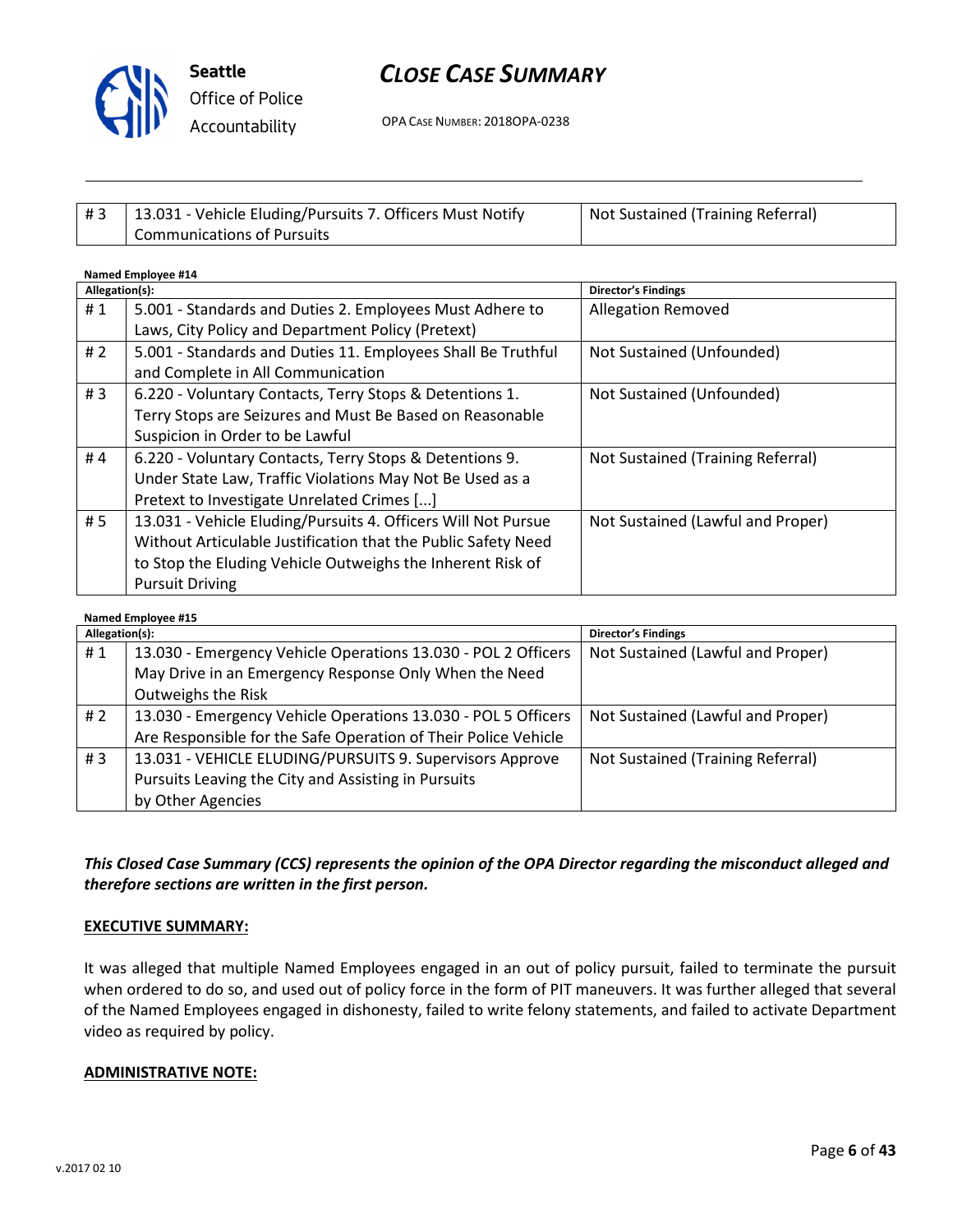

OPA CASE NUMBER: 2018OPA-0238

CLOSE CASE SUMMARY

OPA's investigation into this case involved a number of Named Employees, all of whom, except for NE#1, are members of the Seattle Police Officers' Guild (SPOG). Based on the unavailability of one of the SPOG Named Employees during parts of the pendency of this investigation, OPA sought and received a 30-day extension of the 180-day period. NE#1 is represented by the Seattle Police Management Association (SPMA). OPA made the same request to SPMA and it was denied by the SPMA President. Based on a review of the SPMA collective bargaining agreement, OPA believes that its request for an extension was supported by the facts of this case and that the denial of the request by SPMA was unwarranted and unreasonable. Ultimately, however, OPA made the decision to submit one DCM for all Named Employees using the extended 180-day deadline.

At the discipline meeting in this matter, there was general agreement concerning OPA's findings, including the Sustained findings against Named Employee #6. The chain of command further agreed that Allegation #1 should be Sustained against Named Employee #12; however, there was disagreement concerning whether Allegation #4 should also be Sustained. OPA initially recommended that this allegation be Sustained based on Named Employee #12's failure to return to the City when Communications stated that all SPD units were ordered to do so, as well as based on the fact that Named Employee #12 failed to get pre-authorization to engage in a pursuit with other law enforcement agencies outside of the City. In reaching this recommended finding, OPA distinguished between the role of SWAT officers, who were tasked with providing aid to law enforcement agencies all over King County, and Robbery Unit detectives, who OPA viewed as having a much more limited mission and scope. NE#12's chain of command recognized that he should have sought pre-authorization before leaving the City and engaging in the pursuit; however, they contended that the mission and scope of Robbery Unit detectives did expand outside of the City and that it was not unreasonable for NE#12 to have traveled south of Seattle to try to locate an individual who he believed to be the suspect in one of his cases. The chain of command also noted that while Communications ordered all SPD units to return to the City, this was more restrictive than the order issued by the Patrol Lieutenant and was likely issued in error and, at the very least, was confusing. OPA recognized that the chain of command made valid points. OPA and the chain of command agreed that, instead of a Sustained finding being issued, retraining would be provided to all employees of the Robbery Unit and any other follow-up units with a County-wide scope concerning the requirement to seek pre-authorization before leaving the City to engage in a pursuit and/or to assist outside law enforcement agencies in a pursuit.

# STATEMENT OF FACTS:

This case stems from a vehicle pursuit that involved multiple officers assigned to both Patrol and SWAT. In summary, it was alleged by the then Assistant Chief for Special Operations that the pursuit continued after it had been terminated and, as such, that it was contrary to policy. It was also alleged that SWAT officers and a K-9 officer used PIT maneuvers that may not have been consistent with policy. Based on these allegations of misconduct and pursuant to a request from the chain of command, the Department's Force Investigation Team (FIT) assumed investigatory control of the incident and ultimately made an OPA referral. Other allegations concerning reporting, honesty, and Department video were added and this investigation followed.

This DCM analyzes numerous allegations of policy violations against 15 Named Employees. In doing so, OPA sets forth the facts germane to those allegations. For an overview of the incident, including an analysis of the significant amount of Department video and radio traffic, please refer to OPA's Case Summary. Also instructive is the FIT Force Investigation Report, which provides a concise yet detailed overview of what occurred in this case.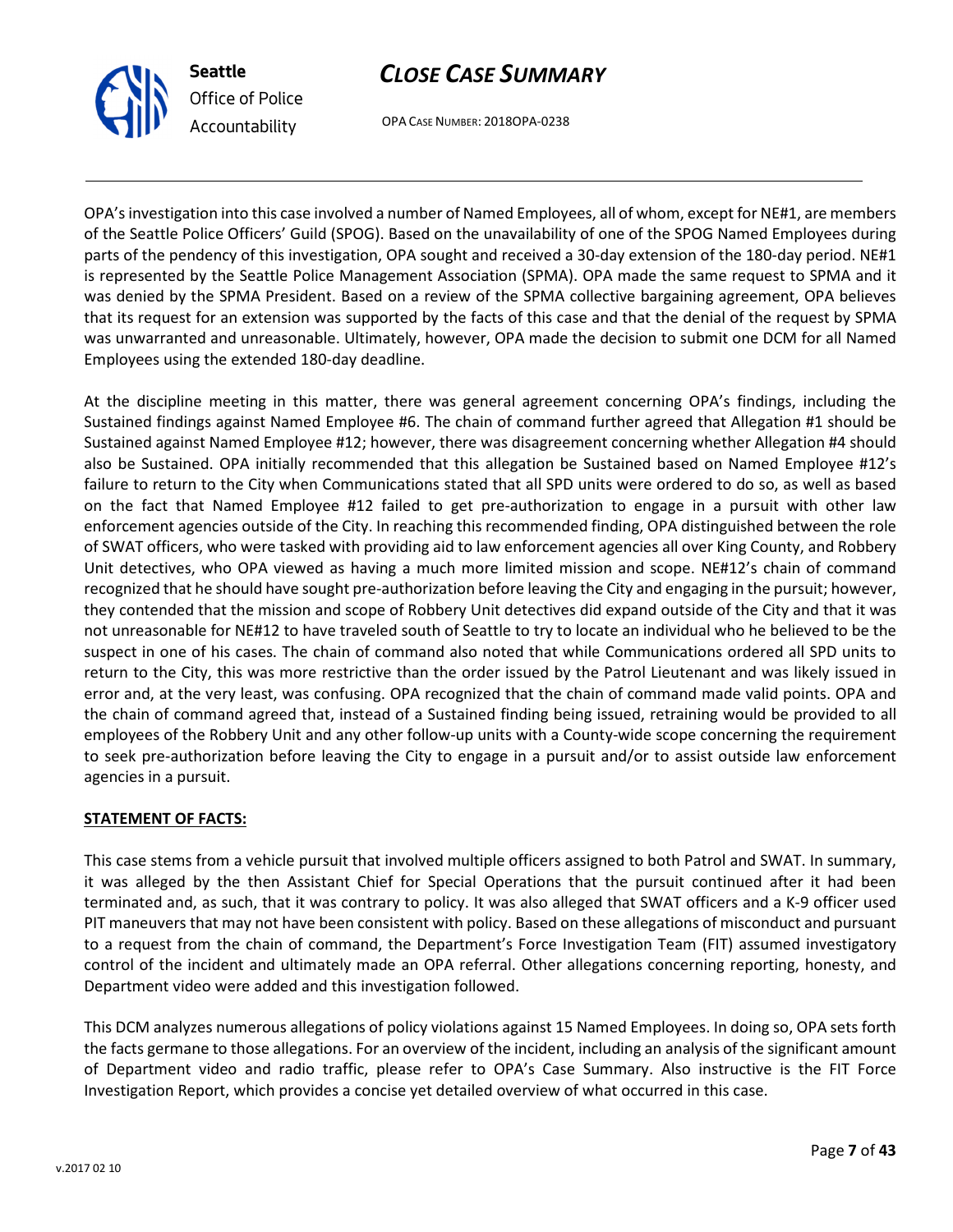OPA CASE NUMBER: 2018OPA-0238

#### ANALYSIS AND CONCLUSIONS:

#### Named Employee #1 - Allegations #1 5.001 - Standards and Duties 11. Employees Shall Be Truthful and Complete in All Communication

SPD Policy 5.001-POL-11 requires that Department employees be truthful and complete in all communication. The allegation against NE#1 was that he engaged in dishonesty when he failed to convey complete and accurate information to the then Assistant Chief of the Special Operations Bureau during phone calls at the time of the pursuit, as well as that he was dishonest when he claimed that the Assistant Chief did not order him to terminate the pursuit.

#### Assistant Chief's FIT Interviews

During his first FIT interview, the Assistant Chief said that he spoke to NE#1 on the phone and that NE#1 informed him that SWAT officers were engaged in a pursuit. This notification occurred approximately 20 to 25 minutes prior to the conclusion of the pursuit. The Assistant Chief was following the pursuit on the SWAT tactical frequency and, after his call with NE#1, he observed a live video of the pursuit on the news. The Assistant Chief stated that he did not have any concerns about the pursuit until he saw the news feed. At that point, he observed that unmarked SWAT vehicles appeared to be lead in the pursuit and he saw the vehicles pass a school bus. The Assistant Chief told FIT that he was worried that a child could be killed. The Assistant Chief explained that, prior to this phone call, he did not know that the pursuit had been terminated by a Patrol supervisor. Moreover, he stated that NE#1 did not convey this information to him during their phone call. He also stated that NE#1 did not convey to him that a Patrol Lieutenant expressed a lack of confidence that the vehicle being pursued was actually the correct vehicle. He asserted that, had he known these facts, it would have affected his decision to allow the pursuit at the outset.

The Assistant Chief stated that he then called NE#1 and told him to terminate the pursuit. The Assistant Chief recounted that NE#1 responded "copy that" and then the phone call ended. The Assistant Chief stated that the pursuit continued for around another five minutes until it ended after a K-9 officer, NE#6, performed a PIT maneuver. The Assistant Chief recalled that NE#1 referenced the SWAT personnel being the only people trained to perform a PIT maneuver. He also heard over the radio that SWAT personnel were requesting permission to use a PIT maneuver and that NE#1 granted that permission. When asked whether he believed that NE#1 complied with his order to terminate, the Assistant Chief stated that he did not know whether NE#1 had time to do so or if he had the same situational awareness as the Assistant Chief. The Assistant Chief confirmed, however, that he never heard NE#1 broadcast over the radio that the pursuit was terminated. The Assistant Chief further confirmed that his order to terminate was clear and was "non-negotiable."

In a second interview with FIT, the Assistant Chief stated that NE#1 told him that the Subject being pursued had been positively identified as the perpetrator. Again, he confirmed that NE#1 did not relay the articulated confusion by the Patrol supervisor (which was ultimately correct) that they were pursuing the wrong individual. The Assistant Chief stated that had he known about this confusion and the fact that the pursuit had previously been terminated, he likely would have also terminated it.

#### NE#1's FIT Interview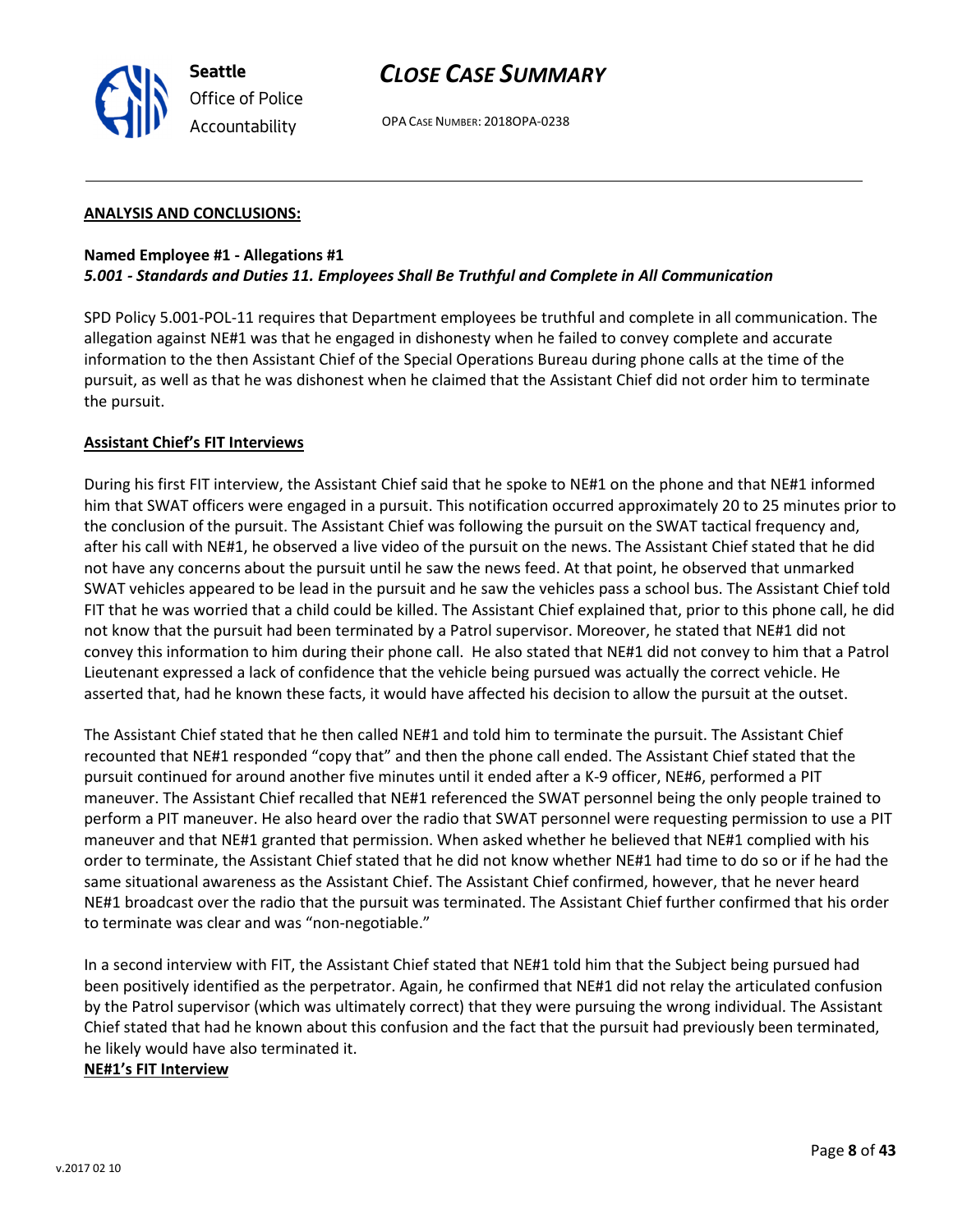



OPA CASE NUMBER: 2018OPA-0238

NE#1 received a call from NE#3. NE# stated that there was a pursuit involving Patrol units and he asked NE#1 for permission to leave Seattle to assist if necessary. NE#1 began following the incident on the radio. NE#1 understood that South Precinct Patrol units had disengaged and the pursuit was now being conducted by units from outside law enforcement agencies in South King County. NE#1 called the Assistant Chief to apprise him of what was happening. NE#1 told him that SWAT was not engaged at that time but was moving into a support role. NE#1 received another call from NE#3, during which NE#3 stated that the Subject had hit a pedestrian and other vehicles. NE#3 asked for permission to PIT if necessary. NE#1 stated that, based on the fact that the Subject was involved in a shooting, was fleeing officers, and had hit a pedestrian and vehicles, he justified PIT maneuvers if appropriate.

NE#1 spoke to the Assistant Chief who wanted an update and was concerned with dangerous driving. NE#1 stated that he did not know much at that time, that radio had been unclear, and that there did not appear to be a unified command over the pursuit.

NE#1 told FIT that SWAT was not involved in the pursuit until right before SWAT units used PIT maneuvers in the culde-sac. NE#1 explained that, prior to this, the SWAT units were operating in a support role and traveling to the general vicinity of the Subject vehicle.

NE#1 stated that NE#3 relayed that there was radio traffic indicating that a South Precinct Patrol supervisor had terminated the pursuit, but that NE#3 had some confusion as to the current status of the pursuit given that other units were still involved.

Ultimately, NE#1 contended that he made the most informed decision he could with the information that was available to him. He denied deliberately providing incomplete or misleading information to the Assistant Chief or, for that matter, disobeying any direct orders.

# NE#1's OPA Interview

NE#1 stated that he received a call from NE#3, who asked him whether he was following the ongoing pursuit. NE#1 stated that he was not and began monitoring radio traffic. NE#3 stated that an order to terminate had been given by the Patrol Lieutenant, but that other vehicles were still pursuing. NE#1 stated that NE#3 was unclear why the pursuit had been terminated and believed that they were following the correct Subject. NE#3 further expressed that the Subject was believed to be a felony warrant suspect and had been acting in a dangerous manner. NE#3 believed that it was important to have PIT trained SWAT personnel in the vicinity and was seeking clarity concerning what to do. NE#1 ultimately provided authorization to engage in the pursuit and to use PIT maneuvers if appropriate.

NE#1 then called the Assistant Chief. He stated that anytime SWAT engaged in operations outside of Seattle, he was required to screen this with the Assistant Chief. NE#1 informed the Assistant Chief that they had little details but that SWAT was involved in a pursuit of a shooting suspect and was moving into South King County. When asked whether he conveyed to the Assistant Chief the fact that the pursuit had been previously terminated by another supervisor, NE#1 responded: "I don't remember, but I would suspect [I] would [have], it was an important part of the screening at that time." NE#1 asked the Assistant Chief to listen to the appropriate radio station and said that he would keep him updated. The Assistant Chief thanked NE#1 and the call ended.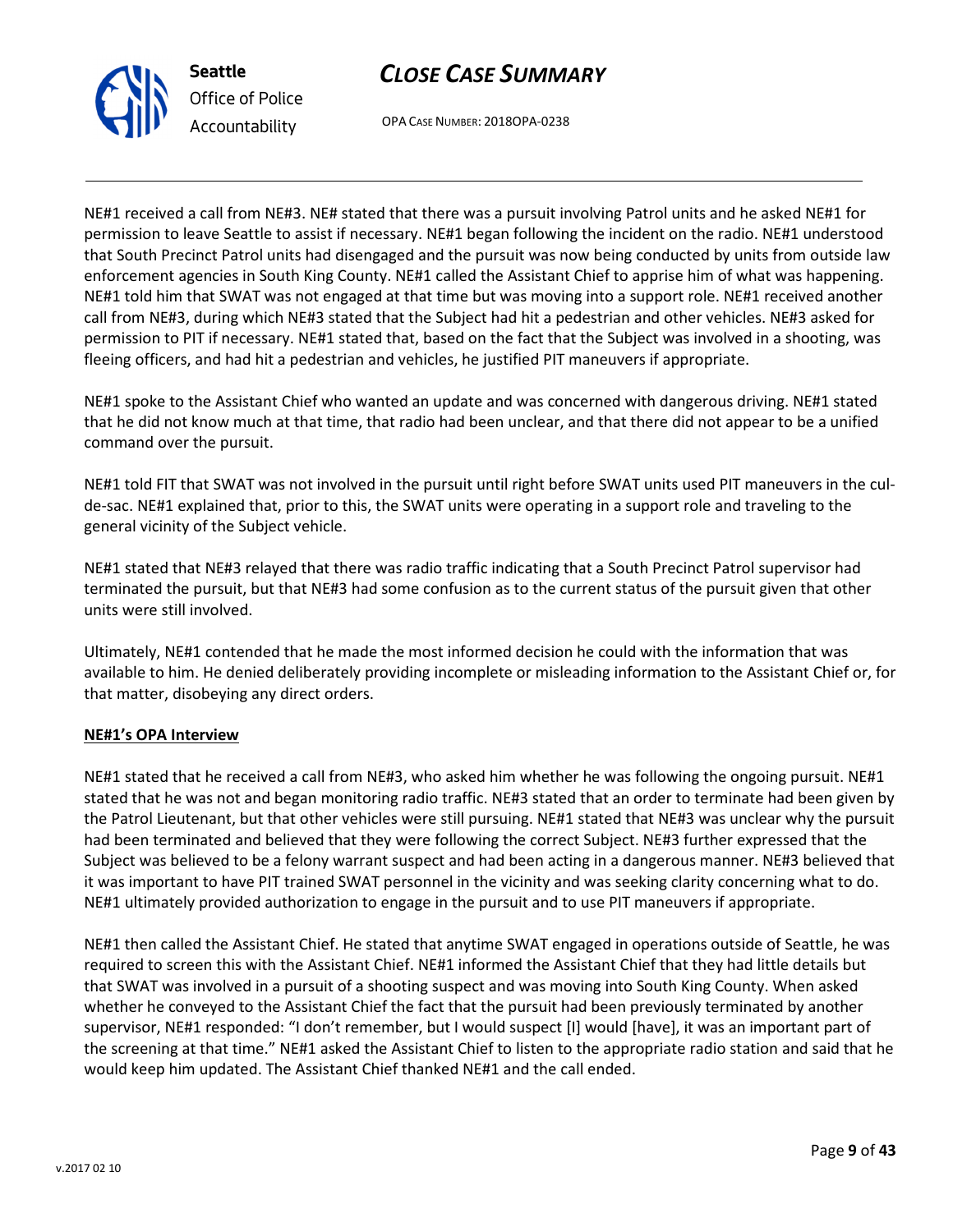

OPA CASE NUMBER: 2018OPA-0238

NE#1 stated that he again spoke to NE#3 and obtained more information. After that, he called the Assistant Chief back in order to discuss the appropriateness of SWAT's involvement in the pursuit. NE#1 recalled that the Assistant Chief was watching video of the pursuit and discussed that the vehicles had passed a school bus or a school zone while driving "wildly." NE#1 told the Assistant Chief that he did not think what he was seeing were SPD units. They continued to talk about what was going on. NE#1 recalled that he "said something along the lines of, well then, maybe it's appropriate for me to pull my guys back." He told the Assistant Chief that he was going to call NE#3 again and determine what was happening. At the time he did so, however, the PIT maneuvers at the cul-de-sac had already occurred, the second PIT on the highway had happened, and the pursuit was ending.

When asked by OPA whether he was ever ordered by the Assistant Chief to terminate the pursuit, he stated: "And, let me be absolutely clear on this point, no Commander at any point during this entire incident ever gave me an order of any kind. And, I'm emphatic about that." He explained that he had ongoing discussions with the Assistant Chief, but that there was no direct order.

NE#1 explained that he had incomplete information at the time of his conversations with the Assistant Chief and that he was still in the process of fact gathering. He stated that, due to this fact, he provided incomplete information to the Assistant Chief; however, this was not done intentionally or to mislead the Assistant Chief, but was simply a function of the fast-evolving circumstances of the incident.

### Analysis

There are two main questions here. First, did the Assistant Chief tell NE#1 that the pursuit was to be terminated. Second, did NE#1 intentionally provide incomplete and misleading information to the Assistant Chief in order to allow SWAT to participate in the pursuit.

With regard to the first question, the Assistant Chief stated that he gave an order to terminate. NE#1, to the contrary, unequivocally stated that no such order was given and that they instead had a conversation and discussed several possible courses of action. Their conversation was not recorded and, as such, I cannot determine whether NE#1 or the Assistant Chief is telling the truth.

With regard to the second question, NE#1 stated that he provided as much information as he had to the Assistant Chief and that he did not intentionally provide incomplete and misleading information. There are disputes of fact here as well. The Assistant Chief stated that NE#1 did not disclose that the Patrol Lieutenant had previously terminated the pursuit. NE#1 did not recall this conversation with specificity, but stated that this was information that he would likely have provided. The Assistant Chief also stated that NE#1 did not inform him that the Patrol Lieutenant believed that they were possibly pursuing the wrong person; however, NE#1 stated that he was not aware of this based on the information he had received from NE#3.

Ultimately, these disputes of fact prevent me from reaching a conclusive finding on this allegation. If the Assistant Chief ordered NE#1 to terminate the pursuit, NE#1's denials of this fact would constitute dishonesty. Moreover, if NE#1 deliberately provided incomplete and misleading information, this could also constitute dishonesty. However, this simply cannot be proved one way or the other. As such, I recommend that this allegation be Not Sustained – Inconclusive.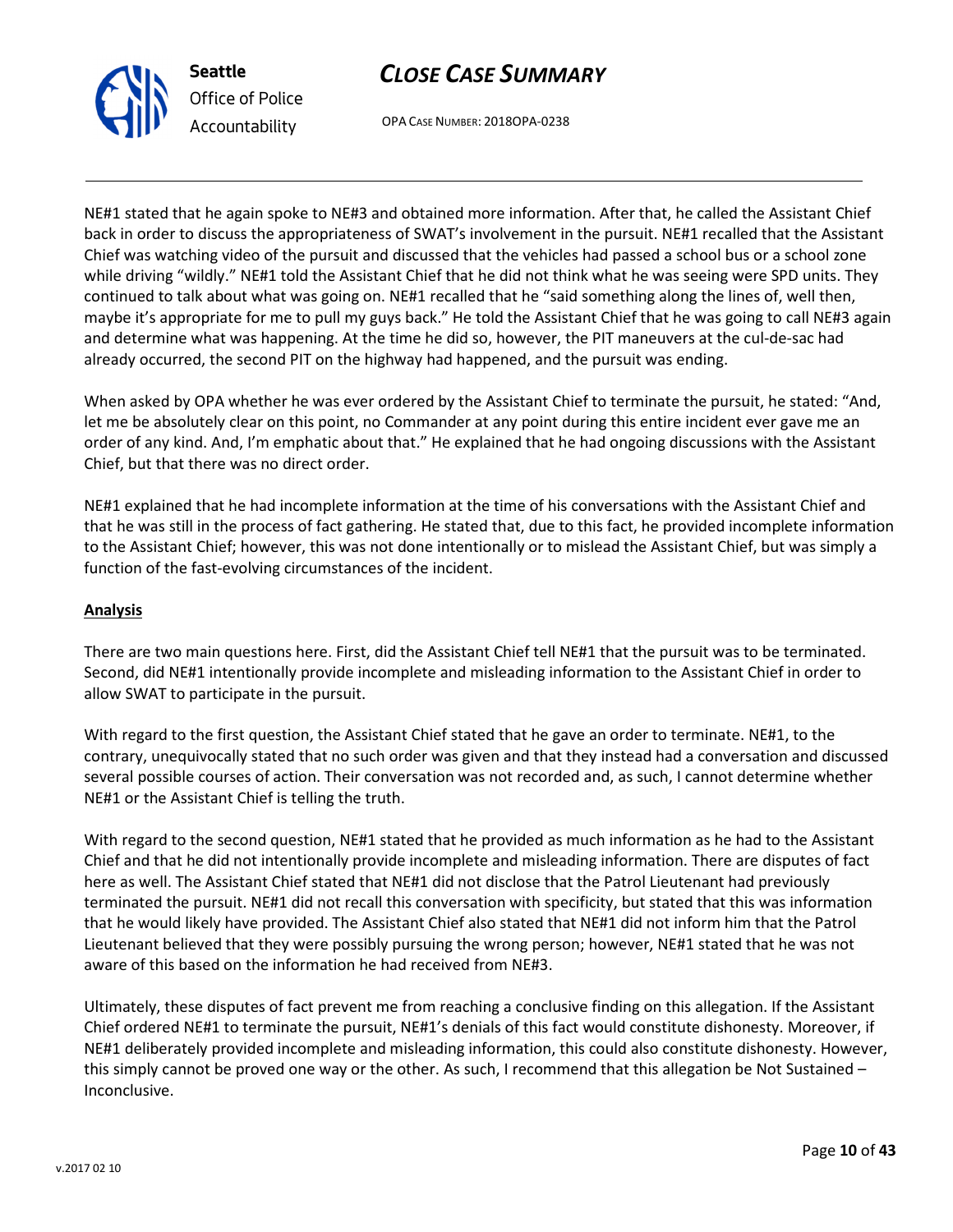

OPA CASE NUMBER: 2018OPA-0238

#### Recommended Finding: Not Sustained (Inconclusive)

#### Named Employee #1 - Allegation #2 5.001 - Standards and Duties 15. Employees Obey any Lawful Order Issued by a Superior Officer

SPD Policy 5.001-POL-15 requires that Department employees obey any lawful order issued by a superior officer. The failure to do so constitutes insubordination.

The Assistant Chief asserted that he gave NE#1 a direct order to terminate the pursuit. Had the Assistant Chief done so and NE#1's failed to terminate SWAT's involvement in the pursuit, this would have constituted insubordination and would have violated of this policy. However, as with Allegation #1, I cannot prove whether this order was given as NE#1's denies that it occurred and because the conversation between NE#1 and the Assistant Chief was not recorded.

For these reasons, I recommend that this allegation be Not Sustained – Inconclusive.

### Recommended Finding: Not Sustained (Inconclusive)

# Named Employee #1 - Allegation #3 16.090 - In-Car and Body-Worn Video 5. Employees Recording Police Activity

NE#1 confirmed at his OPA interview that, on the date in question, he was driving a vehicle that was not equipped with In-Car Video (ICV). He further stated that, as the SWAT Commander, he was not required to use Body Worn Video (BWV) and, at least at the time of the incident, was not equipped with that technology.

Given that NE#1 did not use either technology on the date in question and, at that time, appeared to be permitted to not do so, he did not violate this policy by failing to record. As such, I recommend that this allegation be Not Sustained – Lawful and Proper.

#### Recommended Finding: Not Sustained (Lawful and Proper)

#### Named Employee #1 - Allegations #4

### 13.031 - Vehicle Eluding/Pursuits 9. Supervisors Approve Pursuits Leaving the City and Assisting in Pursuits by Other Agencies

SPD Policy 13.031-POL-9 states that a Department supervisor must approve pursuits leaving the City and where SPD units assist in pursuits by other law enforcement agencies.

Here, NE#1, a Department supervisor, approved SWAT units leaving City limits to provide support to other law enforcement agencies involved in a pursuit. As the incident developed, he also authorized the SWAT units to actually engage in the pursuit.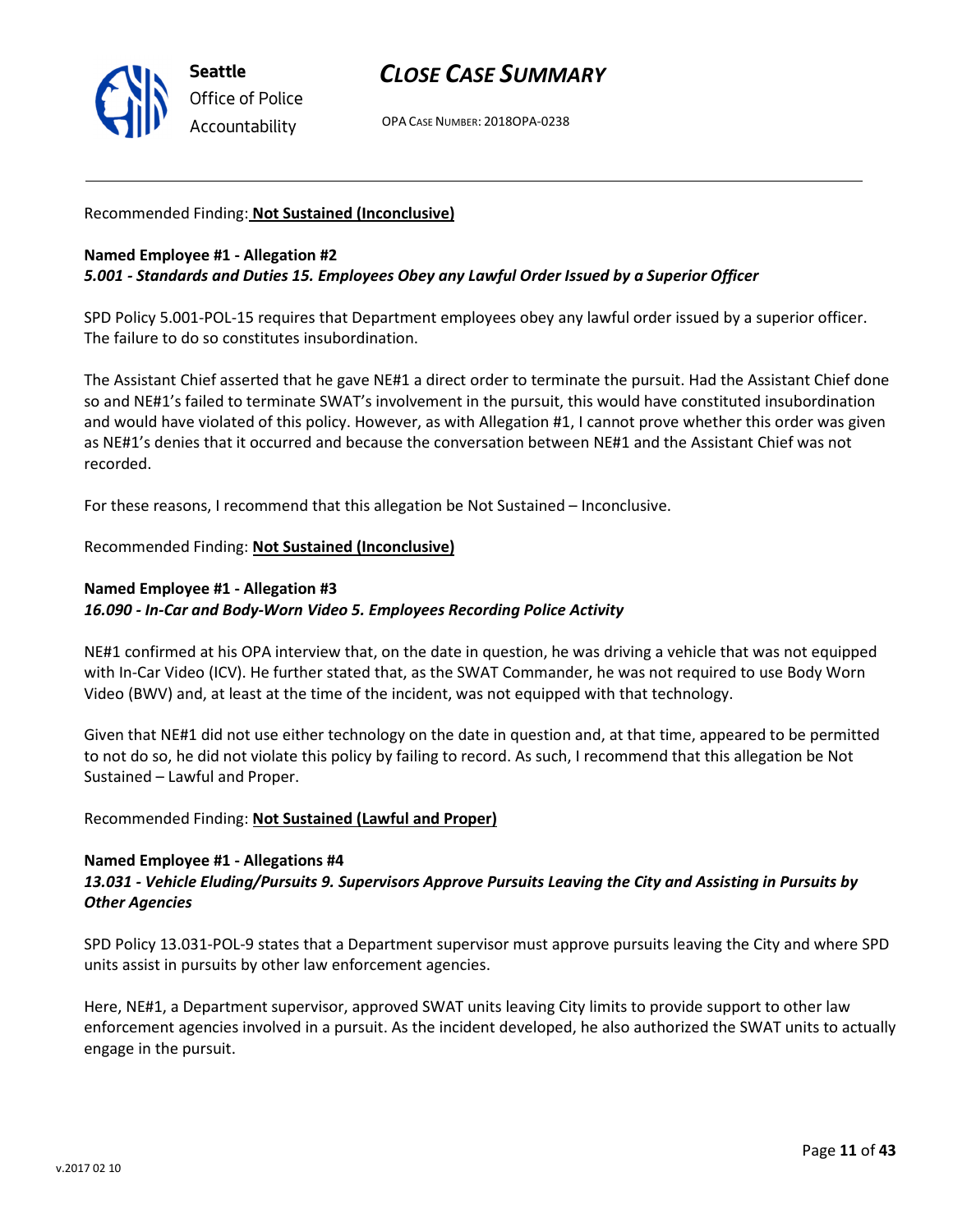

# CLOSE CASE SUMMARY

OPA CASE NUMBER: 2018OPA-0238

This policy does not require that decision to have been reasonable or justified, that question is discussed below in the context of Allegations #3 and #7. All that it required is that a supervisor provided approval. As NE#1 did so, I recommend that this allegation be Not Sustained – Lawful and Proper.

Recommended Finding: Not Sustained (Lawful and Proper)

# Named Employee #1 - Allegation #5 13.031 - Vehicle Eluding/Pursuits 10. The Controlling Supervisor is Responsible for the Pursuit

SPD Policy 13.031-POL-10 states that the controlling supervisor is responsible for the pursuit. The policy explains that: "The controlling supervisor's responsibility extends only to the question of whether the pursuit is within policy." (SPD Policy 13.031-POL-10.) It states that the supervisor must confer with the primary units in order to gather sufficient information to make the determination as to whether the pursuit is justified. (Id.)

Here, NE#1 spoke to NE#3 multiple times to determine information concerning the reason for the pursuit and what was occurring in real-time. He also continuously monitored radio traffic and tried to communicate with other supervisors who he believed were controlling the pursuit. These latter conversations were not fruitful.

Based on the information available to him at the time, I find that NE#1 acted consistent with policy when he justified the pursuit. As he explained, he was operating with imperfect and incomplete information during a fast-moving and exigent situation. I find that NE#1's decision-making was reasonable and warranted by the facts and circumstances of this case.

As discussed more fully below, I ultimately find that the PIT maneuver utilized by NE#6 violated Department policy. This PIT maneuver was utilized after NE#1 had given general authorization for such force. NE#1 explained that he explicitly gave that authorization to SWAT units and, most notably, to NE#2. NE#6 asserted, however, that he believed that NE#1 was giving him permission to so act. For the purpose of this policy, however, this question is largely immaterial. The policy directs that the supervisor is only responsible for whether the pursuit was in policy, not for whether the force used by officers engaged in that pursuit was also within policy. The onus for those decisions falls on the officers who made the force decisions.

For these reasons, I recommend that this allegation be Not Sustained – Lawful and Proper.

Recommended Finding: Not Sustained (Lawful and Proper)

# Named Employee #1 - Allegation #6 13.031 - Vehicle Eluding/Pursuits 18. Officers Will Not Reinitiate Pursuits That Have Been Terminated

SPD Policy 13.031-POL-18 states that officers will not reinitiate pursuits that have been terminated. However, the policy provides two exceptions from this general rule: first, when the officer has an articulable basis to believe that a new violent crime has been committed; and, second, where a supervisor reauthorizes the pursuit. (SPD Policy 13.031-POL-18.)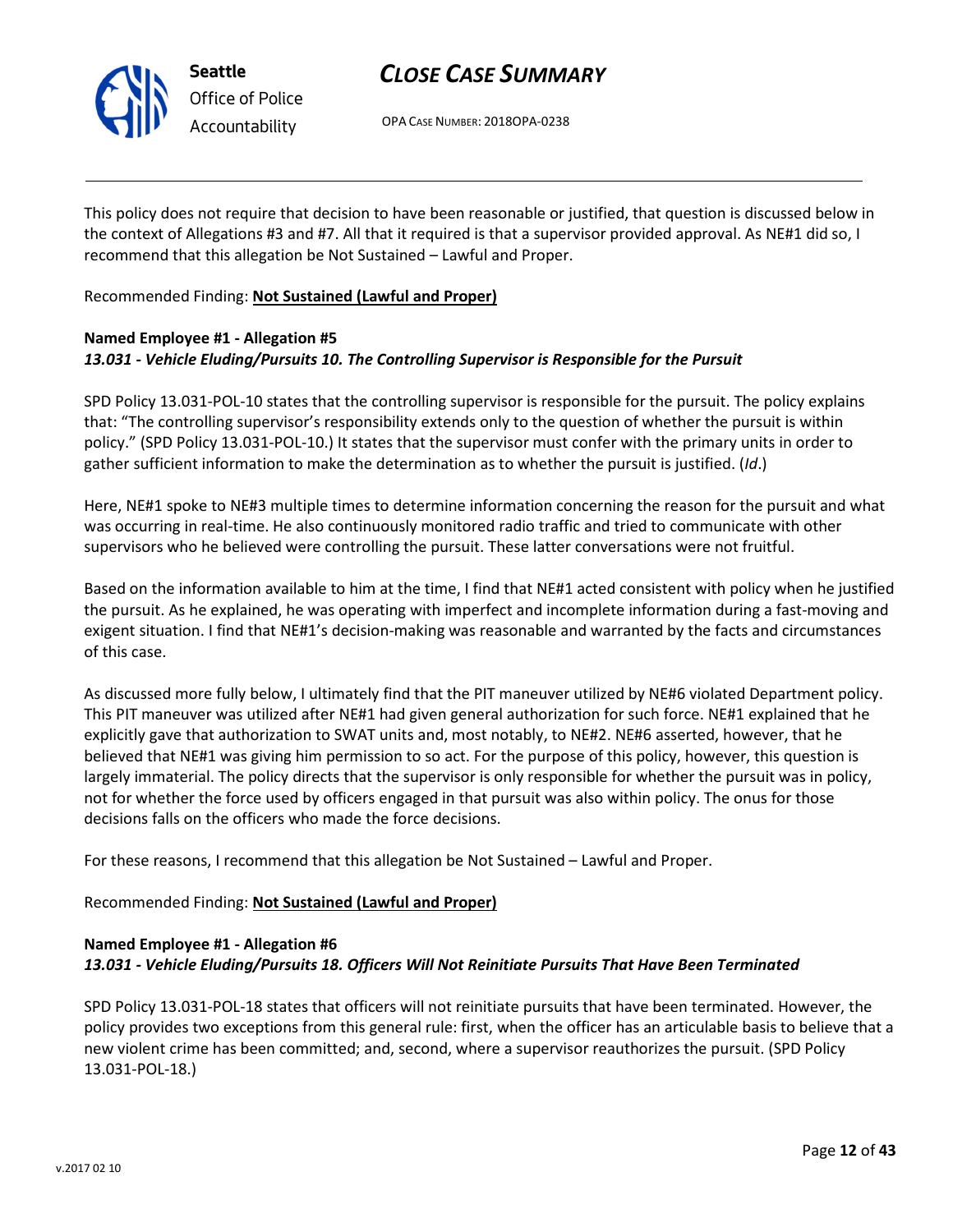

# CLOSE CASE SUMMARY

OPA CASE NUMBER: 2018OPA-0238

Even though the initial pursuit was terminated by the Patrol Lieutenant, it was reauthorized by NE#1 based on the information provided to him by NE#3. Whether this decision was reasonable and appropriate is discussed in the context of Allegations #3 and #7. As NE#1 was a supervisor and as NE#1 reauthorized the pursuit, the requirements of this policy were complied with. Accordingly, I recommend that this allegation be Not Sustained – Lawful and Proper.

Recommended Finding: Not Sustained (Lawful and Proper)

# Named Employee #1 - Allegations #7 5.001 - Standards and Duties 6. Employees May Use Discretion

As indicated in SPD Policy 5.001-POL-6, "[e]mployees are authorized and expected to use discretion in a reasonable manner consistent with the mission of the department and duties of their office and assignment." This policy further states that "[t]he scope of discretion is proportional to the severity of the crime or public safety issue being addressed." (SPD Policy 5.001-POL-6.)

NE#1 made the decision to authorize the pursuit based on the information provided by NE#3 over two phone conversations. It is unclear exactly what was discussed between them; however, it is evident that NE#3 informed NE#1 that the pursuit had been previously terminated by the Patrol Lieutenant and that he provided at least some information concerning the confusion as to whether the Subject was actually the felony suspect.

Where a terminated pursuit is re-initiated, it would be advisable to speak with the supervisor who previously terminated the pursuit. However, this, at times, may not be feasible. For example, where there is "an on-going dynamic scene," where there is no access to the other supervisor, or where the re-initiating supervisor does not know who the terminating supervisor was. NE#1 stated that he made several requests for Patrol units from the South Precinct to call him, but no one did. He further stated that he asked the involved South Precinct Patrol units to come to the scene, but was later informed that an Assistant Chief ordered them not to do so.

NE#1 stated that he was called by NE#3 to screen the pursuit, but that NE#3, as a supervisor, could have unilaterally decided to approve the pursuit and to approve SWAT units leaving City limits.

NE#1 stated that he was aware that there was a K-9 unit, NE#6, involved in the pursuit and that he ordered this unit to back off and to let SWAT take lead. However, NE#1 explained that NE#6 appeared to misunderstand what he was saying and, instead, used a PIT maneuver on the Subject's vehicle.

NE#1 explained that he went over the radio to determine who the incident commander was. He stated that he could hear a lot of excited officers but could not isolate the commander. Someone in Tukwila then came over the radio and said that he was in command. NE#1 informed that individual, whose name he did not learn, that SWAT units were in the vicinity and could assist if needed. The incident commander then dropped off and NE#1 could not reach him again.

NE#1 contended that, at the time the order was given to terminate, SWAT units were not in the pursuit. They were driving southbound in order to provide support if needed. He stated that, based on the information he knew at the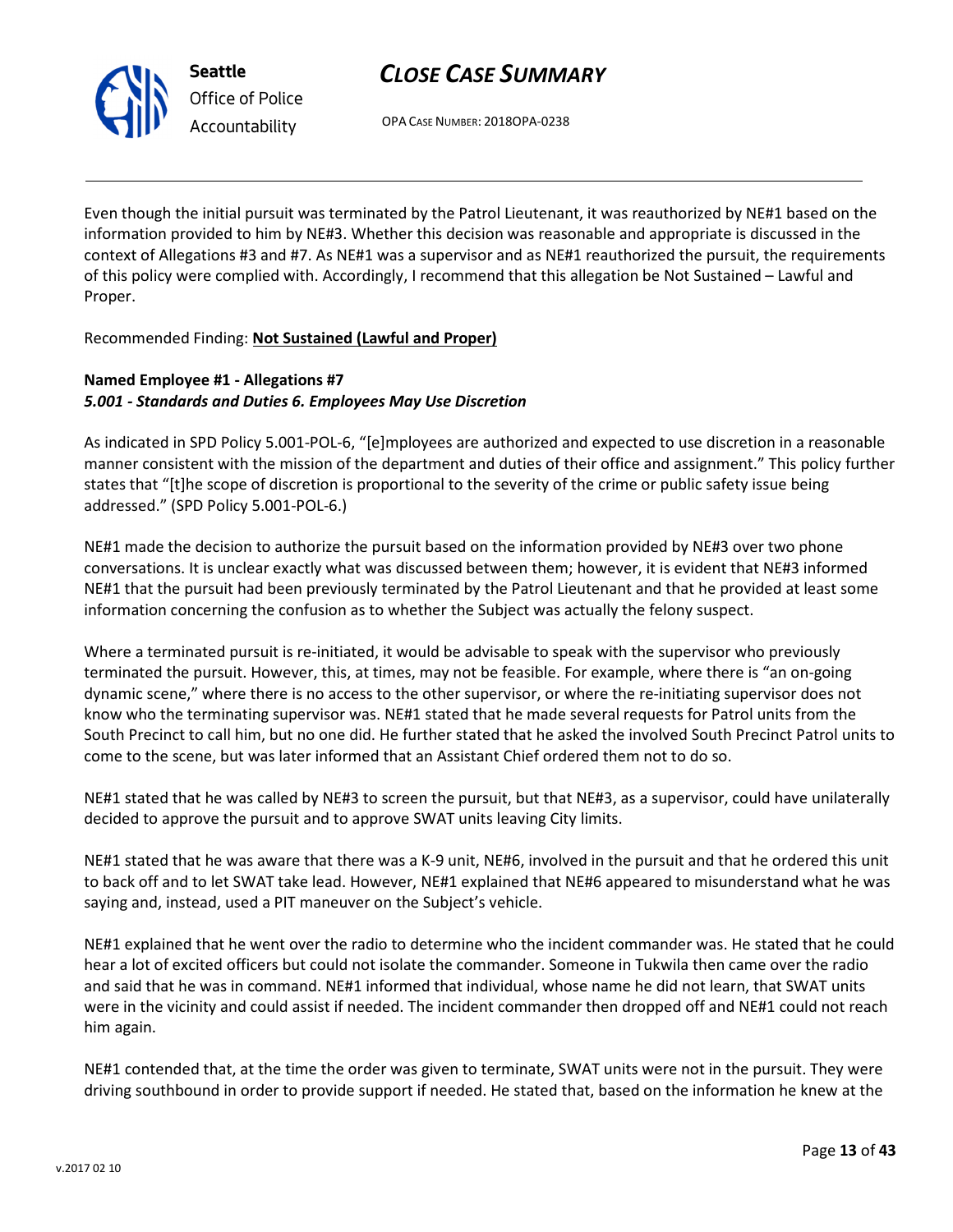

OPA CASE NUMBER: 2018OPA-0238

time and considering the confusion and fast-evolving nature of the incident, he made the best decisions that he could when he authorized the pursuit and the usage of PIT maneuvers if appropriate.

In hindsight, the decision to authorize SWAT units to engage in the pursuit and to PIT the Subject was ill-advised. It was later determined that the Subject was not the shooting suspect and that the pursuit was based on multiple miscommunications, incomplete information, and inconsistent supervision from outside law enforcement agencies. However, in reaching my recommended findings, I am prohibited in engaging in such a hindsight analysis. Instead, I must judge NE#1's decision-making based on the information he knew at the time of the incident. Accordingly, and applying this standard, I find that NE#1 did not abuse his discretion when he authorized the pursuit and the usage of PIT maneuvers. As such, I recommend that this allegation be Not Sustained – Lawful and Proper.

#### Recommended Finding: Not Sustained (Lawful and Proper)

#### Named Employee #2 - Allegations #1 16.090 - In-Car and Body-Worn Video 5. Employees Recording Police Activity

NE#2, NE#3, NE#4, NE#7, and NE#13, who were assigned to SWAT, all failed to record Department video during the entirety or portions of their involvement in this incident.

SPD Policy 16.090-POL-5 concerns when Department employees are required to record police activity. SPD Policy 16.090-POL-5(b) sets forth the categories of activity that must be recorded, which includes: arrests and seizures; and "vehicle eluding/pursuits." Given the above, I find that these Named Employees, as well as the other Named Employees involved in this incident, were required to activate and record both ICV and BWV.

NE#2 did not record the entirety of his actions on ICV. He stated that he was unfamiliar with the technology and had just been trained on it. He further did not record BWV at all, also stating that he was also unfamiliar with its usage. NE#2 denied intentionally failing to record.

NE#3 activated and deactivated his ICV twice during this incident. In the first instance, he turned off his ICV when he was trying to determine, based on his conversation with NE#1, whether SWAT units would continue south of the City to provide support to outside law enforcement agencies. He stated that he thought he turned on his ICV again when he reactivated his emergency lights and sirens. However, this did not actually occur. NE#3 also intended that he intentionally did not record this incident. However, as a function of his actions, crucial evidentiary matters in this case – most notably the conversation between NE#3 and NE#1 – was not recorded.

NE#4 stated that he was driving a car equipped with ICV. He told OPA that he logged into the COBAN system earlier that day and, when he got into his vehicle, he thought that the ICV would activate when he turned on his emergency lights and sirens. It did not and, as a result, no video was recorded by NE#4. He, like the other officers, denied intentionally failing to record.

During his OPA interview, NE#7 stated that he did not record due to exigent circumstances. He explained that he quickly jumped into a vehicle without logging into the COBAN system and without his wireless microphone. He denied intentionally failing to record.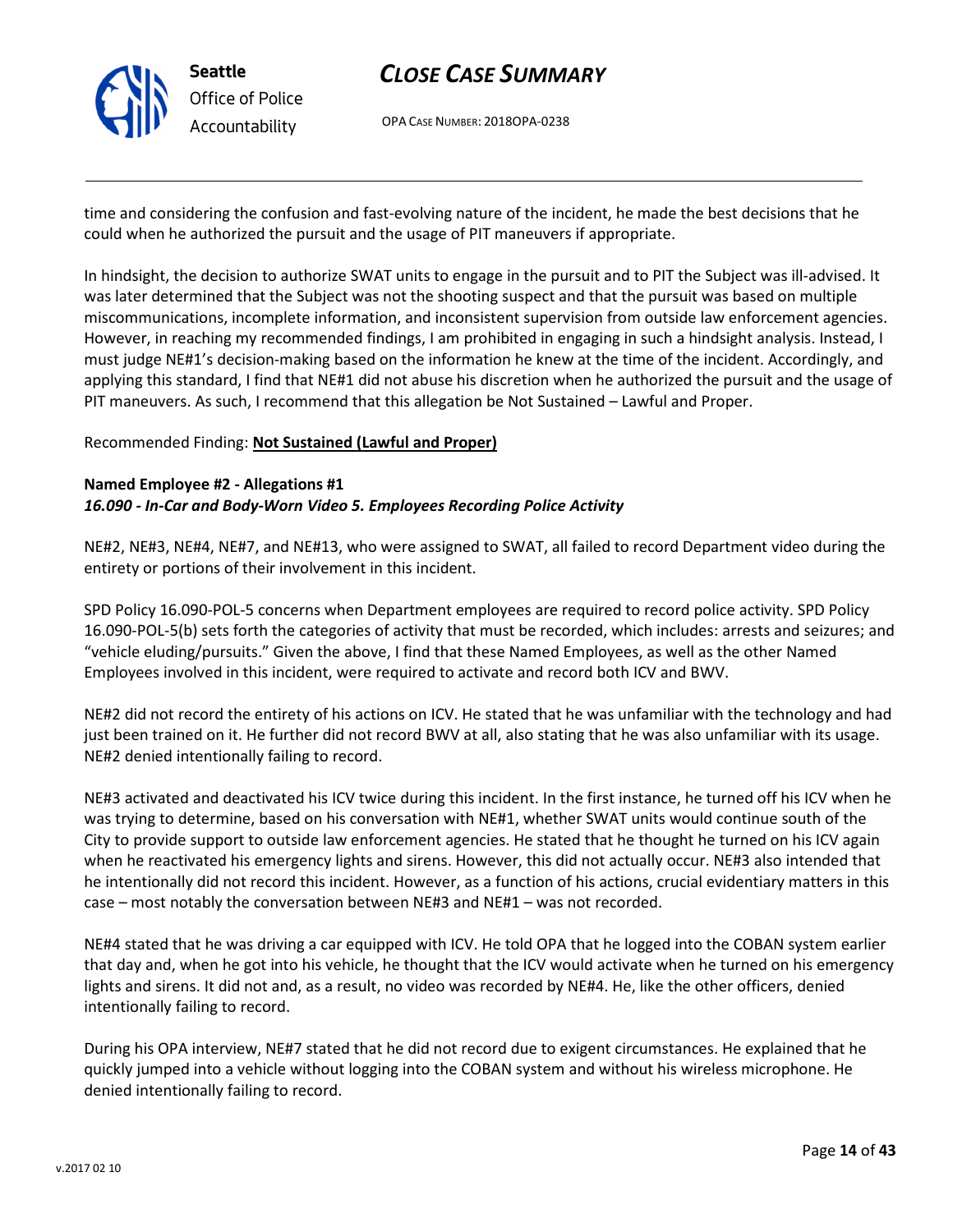OPA CASE NUMBER: 2018OPA-0238

Lastly, NE#13, who was in the vehicle with NE#3, acknowledged that they twice started and deactivated their system and that they failed to record the totality of their involvement in this incident. He explained that, on the first time they deactivated, they did so because they were waiting for further direction from NE#1. He stated that, on the second occasion, they were lost. He admitted failing to realize that they did not then again reactivate their ICV system. NE#13 told OPA that he did not intentionally fail to record.

It is concerning that five SWAT unit members failed to record Department video in this case. They were involved in a significant incident that was later subjected to intense scrutiny both inside and outside of the Department. This failure to record caused an evidentiary gap and served to create questions and confusion where none needed to exist. These Named Employees all had explanations for their conduct, ranging from forgetting to do so to technological failures to the purported existence of exigent circumstances; however, I found these explanations to be largely unconvincing.

As a matter of current practice, where an officer fails to record Department video, OPA has been recommending a Not Sustained finding when the failure is demonstrably unintentional and where the officer later self-reports and documents the reason for not recording. Based on my review of the record, there is insufficient evidence to establish that any of the Named Employees intentionally failed to record. Moreover, while none of them created actual documentation providing the explanation for why they failed to record, they discussed their failures to do so and the reasons for those failures at their FIT interviews, which were conducted almost immediately after the incident. Accordingly, I consider this to constitute self-reporting and documenting. For these reasons, I recommend that these Named Employees receive Training Referrals rather than Sustained findings. However, I caution all of them that SWAT is not and will not be treated differently than any other unit of the Department for the purposes of evaluating compliance with this policy. SWAT no longer has any exemption from this policy and should ensure compliance with its terms moving forward. Future unexplained and undocumented failures will likely result in recommended Sustained findings.

• Training Referral: NE#2, NE#3, NE#4, NE#7, and NE#13 should all be retrained concerning the elements of SPD Policies 16.090-POL-5 and 16.090-POL7. They should be instructed that they are required to record Department video, reminded that SWAT no longer has any exemption from recording, and directed that future failures to do so may result in recommended Sustained findings. This retraining and associated counseling should be documented and this documentation should be maintained in an appropriate database.

# Recommended Finding: Not Sustained (Training Referral)

# Named Employee #2 - Allegation #2 8.200 - Using Force 1. Use of Force: When Authorized

SPD Policy 8.200(1) requires that force used by officers be reasonable, necessary and proportional. Whether force is reasonable depends "on the totality of the circumstances" known to the officers at the time of the force and must be balanced against "the rights of the Subject, in light of the circumstances surrounding the event." (SPD Policy 8.200(1).) The policy lists a number of factors that should be weighed when evaluating reasonableness. (See id.) Force is necessary where "no reasonably effective alternative appears to exist, and only then to the degree which is



Seattle Office of Police Accountability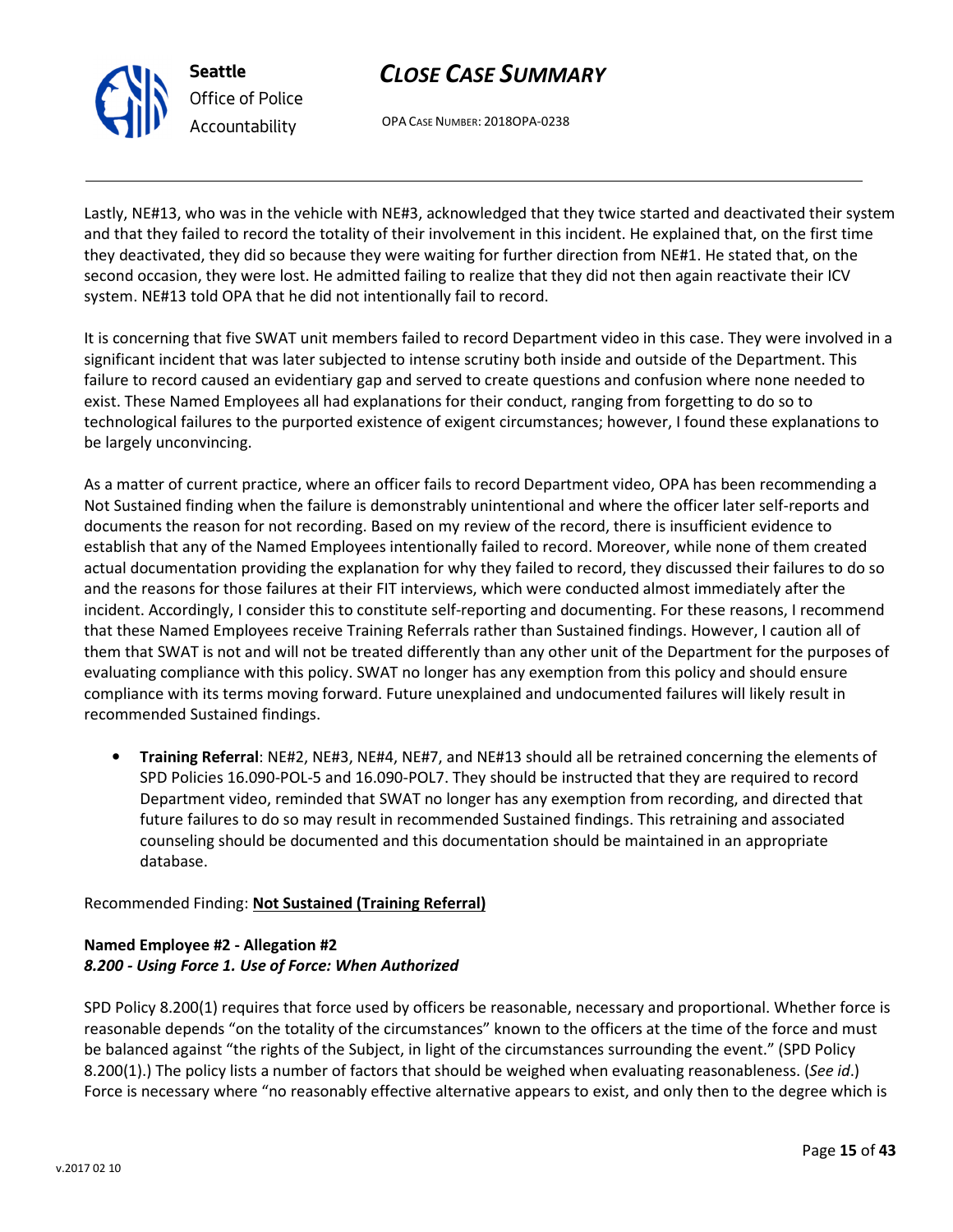

# CLOSE CASE SUMMARY

OPA CASE NUMBER: 2018OPA-0238

reasonable to effect a lawful purpose." (Id.) Lastly, the force used must be proportional to the threat posed to the officer. (Id.)

There were three main applications of force used in this case. First, NE#2, NE#3, NE#4, NE#5, and NE#6 used PIT maneuvers on the Subject vehicle in the cul-de-sac. Second, NE#6 used a PIT maneuver to later strike the Subject vehicle while driving on a highway. Third, and last, NE#12 pointed a firearm at the Subject at the conclusion of the stop and after the Subject's vehicle was immobilized.

The PIT maneuvers are discussed in the context of SPD Policies 8.300-POL-7(4) and 8.300-POL-7(5). As NE#2, NE#3, NE#4, and NE#5 did not use any other force, I recommend that this allegation be Not Sustained – Lawful and Proper as against them. NE#6's and NE#12's force applications are addressed separately.

Recommended Finding: Not Sustained (Lawful and Proper)

### Named Employee #2 - Allegation #3 5.001 - Standards and Duties 15. Employees Obey any Lawful Order Issued by a Superior Officer

SPD Policy 5.001-POL-15 requires that Department employees obey any lawful order issued by a superior officer. The failure to do so constitutes insubordination.

This allegation was classified against NE#2, NE#3, NE#6, NE#7, NE#11, NE#12, and NE#13. In summary, the issue here is whether these Named Employees engaged in insubordination when they failed to return to Seattle city limits when the Patrol Lieutenant terminated the pursuit. At that time, the Patrol Lieutenant ordered all "South Precinct units" to return to Seattle. Communications repeated and also expanded this order, stating that all SPD units were to return to Seattle.

These Named Employees collectively offered two main argument for why they did not violate this policy when they failed to comply with the orders from the Patrol Lieutenant and Communications. First, they stated that, at the time of the orders, they were not in a pursuit and, accordingly, there were no actions to terminate. Second, they asserted that they were assigned to SWAT, not South Precinct or Patrol, and, for this reason, they viewed orders as being inapplicable to them.

With regard to the first justification, I agree that these Named Employees were not in an active pursuit at the time of the orders to terminate. None of them had eyes on the Subject vehicle and, in fact, were not even close to the Subject vehicle. While they were traveling to the vicinity of where the pursuit was and, when they arrived, were likely to engage in the pursuit, they were not actually doing so then.

With regard to the second justification, the Named Employees are right that they are not South Precinct officers and, as such, the explicit language Patrol Lieutenant's order did not reference them or, for that matter, apply to them. There was, however, another dispatch from Communications that directed all units to return to the City. These Named Employees explained that they found the various radio transmissions confusing, Specifically, they asserted that it was not necessarily clear who was being directed to return to Seattle (all units versus just South Precinct units), why they were being directed to do so, whether the Subject vehicle was actually the vehicle they were looking for, and whether the Subject had struck a pedestrian and other vehicles while fleeing. These Named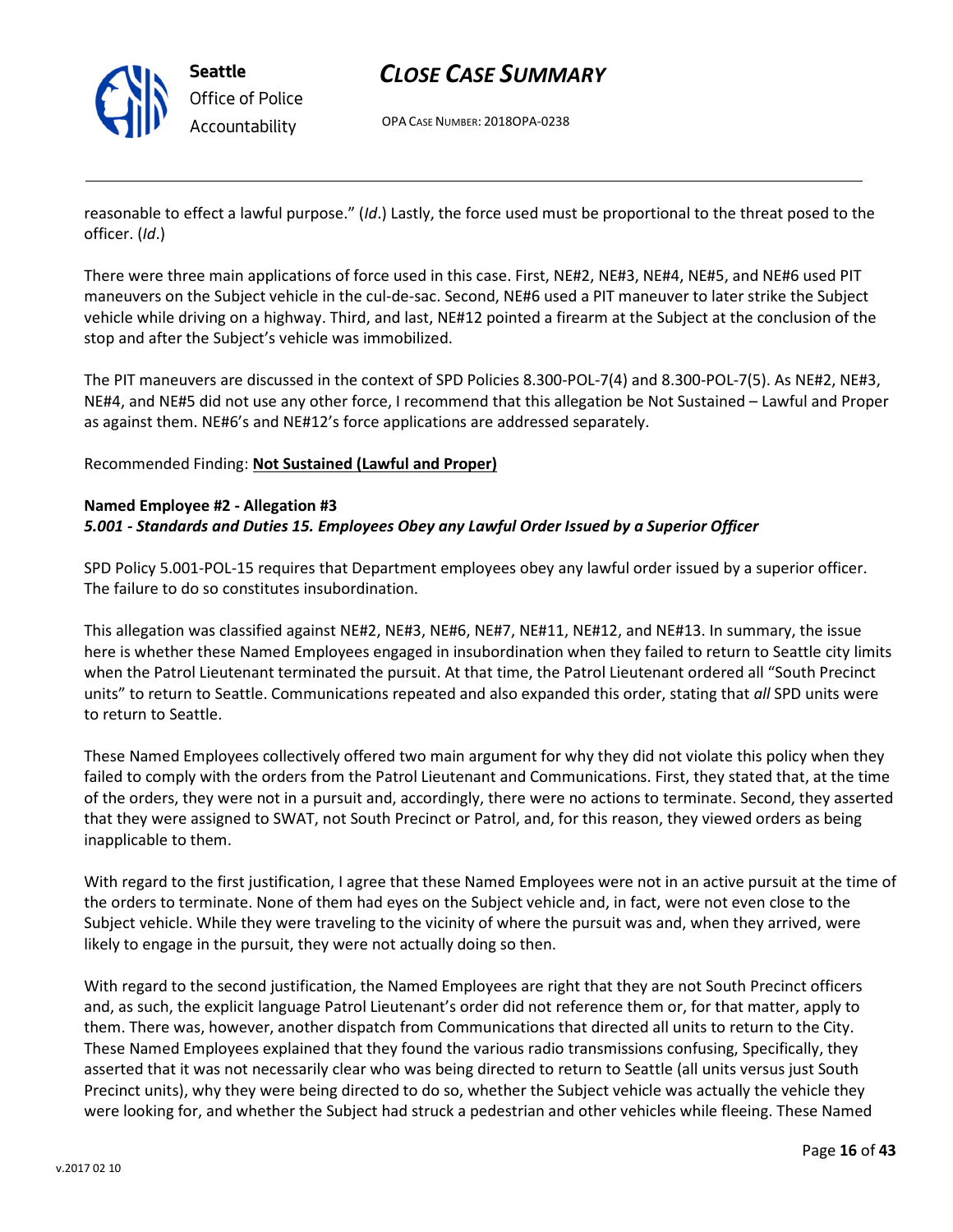



OPA CASE NUMBER: 2018OPA-0238

Employees also identified the role and expectation of SWAT as compared to that of Patrol. They explained that one aspect of SWAT's duties is to provide support for law enforcement agencies throughout King County in these exact types of situations. These Named Employees stated that this was direction they had received through their chain of command. Moreover, several two of these Named Employees were supervisors with the ability to reinitiate the pursuit, even after the orders to terminate. I find these arguments to be reasonable. This is the case even though several SWAT unit members did return to Seattle after the orders to terminate were issued.

Ultimately, I find that these Named Employees acted in good faith and consistent with their unique responsibilities as SWAT officers when they continued to provide support after the termination orders were issued. For these reasons and as I find that they did not deliberately disobey an intentional order from a superior officer, I recommend that this allegation be Not Sustained – Unfounded as against all of these Named Employees.

Recommended Finding: Not Sustained (Unfounded)

#### Named Employee #2 - Allegations #4

# 13.031 - Vehicle Eluding/Pursuits 13. Intentional Vehicle-to-Vehicle Contacts Are Prohibited as Pursuit-Ending Tactics Except as Justified Under the Use of Force Policy

SPD Policy 13.031-POL-13 states that "intentional vehicle-to-vehicle contacts are prohibited as pursuit-ending tactics except as justified under the use of force policy." The policy explains that such contacts, including PIT maneuvers, "are uses of force that officers may use only when consistent with Manual Section 8.300 and must be reported under 8.400." (SPD Policy 13.031-POL-13.) Lastly, the policy directs that: "Only personnel who have been trained in the PIT may engage in this technique." (Id.)

This policy provides the overall framework for when PIT maneuvers are appropriate and refers to SPD Policy 8.300. Accordingly, whether the PIT maneuvers engaged in by NE#2, NE#3, NE#4, and NE#5 while in the cul-de-sac were appropriate is addressed in the context of that policy, not here. I deem this allegation to be subsumed in SPD Policy 8.300 and, as I find that these initial PIT maneuvers were consistent with that policy, I also recommend that this allegation be Not Sustained – Lawful and Proper.

# Recommended Finding: Not Sustained (Lawful and Proper)

# Named Employee #2 - Allegation #5 8.300-POL-7 Use of Force – VEHICLE-RELATED FORCE TACTICS 4. Officers Will Use Vehicle-Related Force Tactics Only When Objectively Reasonable. See Section 8.000.

SPD Policy 8.300-POL-7(4) instructs that officers will only use vehicle-related force tactics, such as PIT maneuvers, when they are objectively reasonable.

As discussed above, NE#2, NE#3, NE#4, and NE#5 all used PIT maneuvers on the Subject's vehicle while in the cul-desac. These Named Employees asserted that this force was appropriate under the circumstances. They collectively explained that, at the time they used the PIT maneuvers, outside law enforcement agencies had already attempted to stop the Subject with spike strips and were unsuccessful. As discussed above, the offices believed that the Subject was a violent felon who was potentially armed and dangerous. They further believed that he had struck other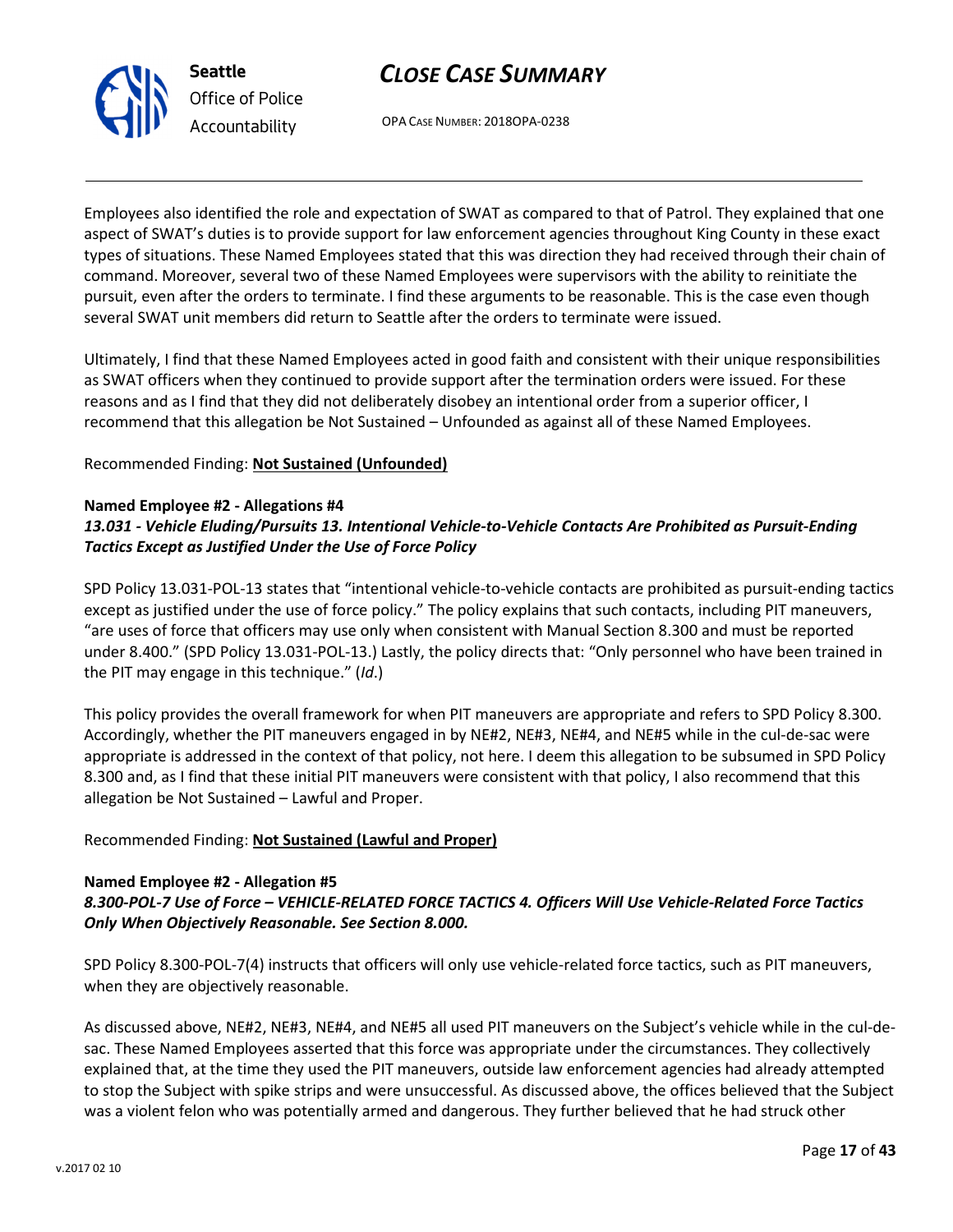

# CLOSE CASE SUMMARY

OPA CASE NUMBER: 2018OPA-0238

vehicles and a pedestrian during an extended pursuit. These Named Employees stated that the cul-de-sac was an advantageous place to attempt to end the pursuit. There were limited avenues of ingress and egress, there was no traffic, there were no pedestrians in the vicinity, and all of the vehicles were moving at slow speeds. These Named Employees made controlled contact with the Subject's vehicle in an attempt to pin him and prevent him from continuing to elude. This was ultimately unsuccessful and the Subject was able to flee from the cul-de-sac.

From my review of the record, including the video evidence, I find that this force was reasonable, necessary, and proportional under the circumstances. With regard to reasonableness, I apply a reasonable officer standard. Accordingly, I evaluate what a reasonable officer in these Named Employees' place and possessing the information that they had at the time would have done. The Subject had engaged in an ongoing and dangerous pursuit. The Subject had struck other vehicles and a pedestrian. The Subject was further believed to be armed and dangerous and a felony suspect. Given this, it was reasonable to use force to take the Subject into custody.

Moreover, the force was necessary to effectuate the officers' goal of ending the pursuit, arresting the Subject, and eliminating the future threat to officers and the public. In addition, I find that the officers did not believe that there was any reasonable alternative to this force. Notably, spike strips had already been used without success and the Subject showed no inclination of ceasing the pursuit.

Lastly, I find that the force was proportional to the threat facing the officers. Again, the Subject had led multiple law enforcement agencies on a long and dangerous pursuit. They believed that he was a threat of harm based both on his driving and on the fact that he was thought to be a felony suspect who was armed and dangerous. Moreover, at the time, the officers reasonably believed that he had struck vehicles and a pedestrian. The force was purposed to prevent any further harm from occurring and was proportional in that respect.

For these reasons, I recommend that this allegation be Not Sustained – Lawful and Proper as against NE#2, NE#3, NE#4, and NE#5.

# Recommended Finding: Not Sustained (Lawful and Proper)

# Named Employee #2 - Allegation #6

# 8.300-POL-7 Use of Force – VEHICLE-RELATED FORCE TACTICS 5. Officers Shall Consider Secondary Risks to the Subject and Third Parties When Determining Whether to Deploy Vehicle-Related Force Tactics

SPD Policy 8.400-POL-7(5) directs that "officers shall consider secondary risks to the Subject and third parties when determining whether to deploy vehicle-related force tactics." The policy specifically identifies the dangers presented by a "spun-out vehicle and loose tires on the road."

With regard to the PIT maneuvers utilized by NE#2, NE#3, NE#4, and NE#5, I find that they considered the risks to the Subject and third parties. Notably, they used the maneuvers while in a cul-de-sac that had limited avenues of ingress and egress, no traffic, and no pedestrians in the vicinity. Moreover, the maneuvers, themselves, were tactically sound, targeted to immobilize the Subject's vehicle, and effectuated at slow speeds. All of this added to the mitigation of possible harm.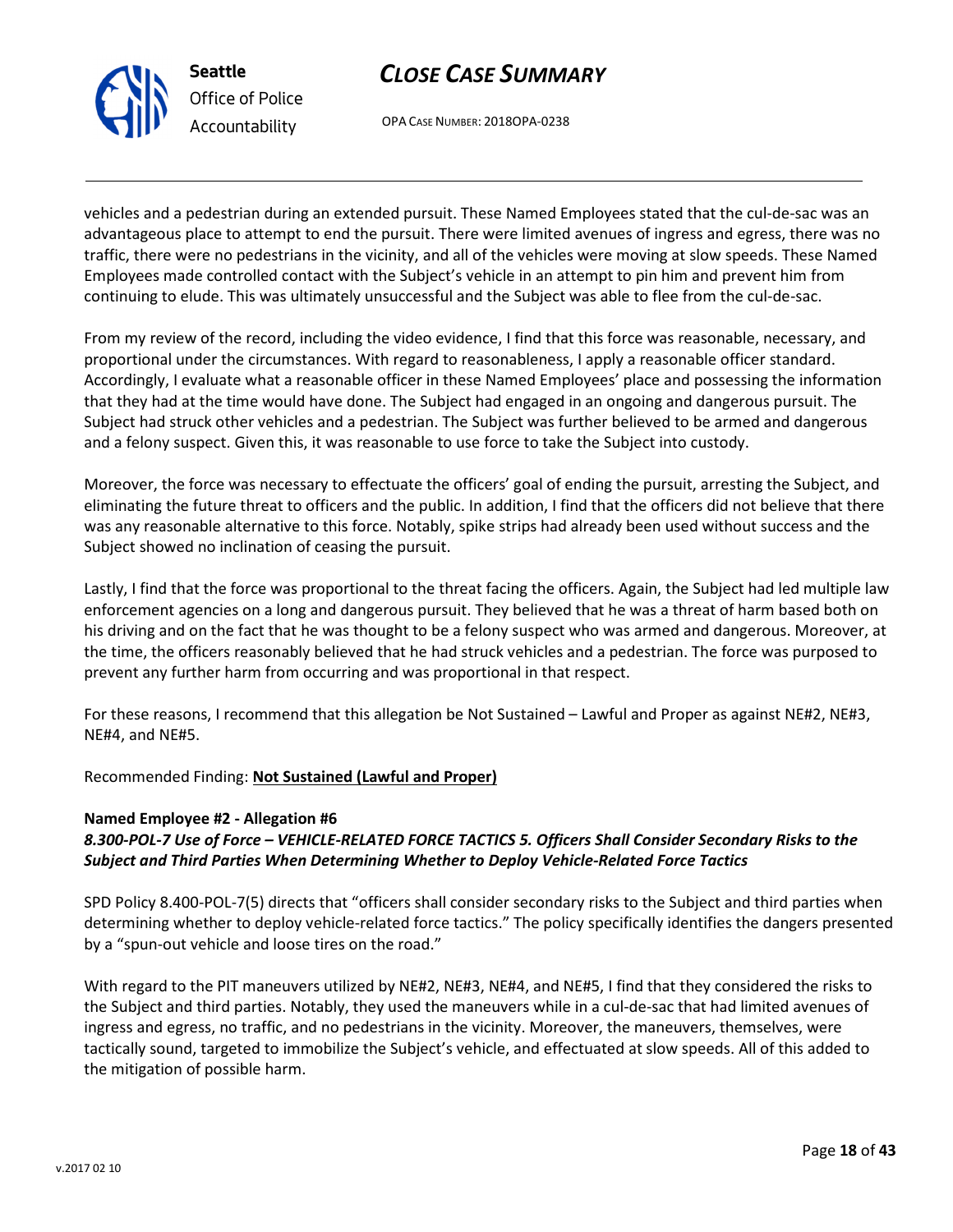

# CLOSE CASE SUMMARY

OPA CASE NUMBER: 2018OPA-0238

Given the above, I find that these Named Employees acted consistent with this policy. As such, I recommend that this allegation be Not Sustained – Lawful and Proper.

Recommended Finding: Not Sustained (Lawful and Proper)

# Named Employee #2 - Allegations #7 8.200 - Using Force 1. Use of Force: When Authorized

This allegation appears to have been errantly classified twice against NE#2. As it is duplicative, I recommend that it be removed.

Recommended Finding: Allegation Removed

### Named Employee #2 - Allegations #8

# 13.031 - Vehicle Eluding/Pursuits 4. Officers Will Not Pursue Without Articulable Justification that the Public Safety Need to Stop the Eluding Vehicle Outweighs the Inherent Risk of Pursuit Driving

SPD Policy 13.031-POL-4 states that "officers will not pursue without articulable justification that the public safety need to stop the eluding vehicle outweighs the inherent risk of pursuit driving. The policy indicates that "[t]he circumstances justifying the decision to pursue an eluding vehicle must be articulable at the time the officer initiates the pursuit. (SPD Policy 13.031-POL-4.) Lastly, the policy explains when a pursuit is not justified, including where the crime is one or a combination of the following: traffic violations/civil infractions; misdemeanors/gross misdemeanors; property crimes; and the act of eluding alone. (Id.)

This allegation was classified for investigation against NE#2, NE#3, NE#4, NE#5, NE#6, NE#8, NE#9, and NE#14. These were all of the Named Employees who drove police vehicles during the pursuit. For the purposes of clarity, the SWAT and SWAT-affiliated officers (NE#2, NE#3, NE#4, NE#5, and NE#6) are discussed together here and NE#8, NE#9, and NE#14, who were Patrol officers involved at the inception of the pursuit, are discussed separately.

NE#2, NE#3, NE#4, NE#5, and NE#6 contended that they commenced their involvement in the pursuit when they first observed the Subject vehicle in the vicinity of Federal Way and followed it into the cul-de-sac. At that point, they drove outside of normal traffic patterns in an attempt to stop the eluding Subject. Prior to that time, these officers stated that they did not have eyes on the Subject vehicle and that they were driving – some using emergency vehicles operations – to be in a place to provide assistance to other law enforcement agencies.

The distinction between pursuing and emergency driving in the context of SWAT operations is often a close one and an issue on which OPA has previously articulated confusion and concern. While not necessarily the case here, it seems that, at times, SWAT and SWAT-affiliated K-9 personnel operate outside of the policy restrictions placed on all other officers. This appears to be reinforced by their chain of command and, generally, by the Department. When I read Department policy, however, I see no textual support for the broad authority and discretion that SWAT has historically exercised nor an exemption for those individuals from the broader policy. That being said, I cannot definitively state this this is not something Department leadership supports. I think this is an area that could use some additional clarity.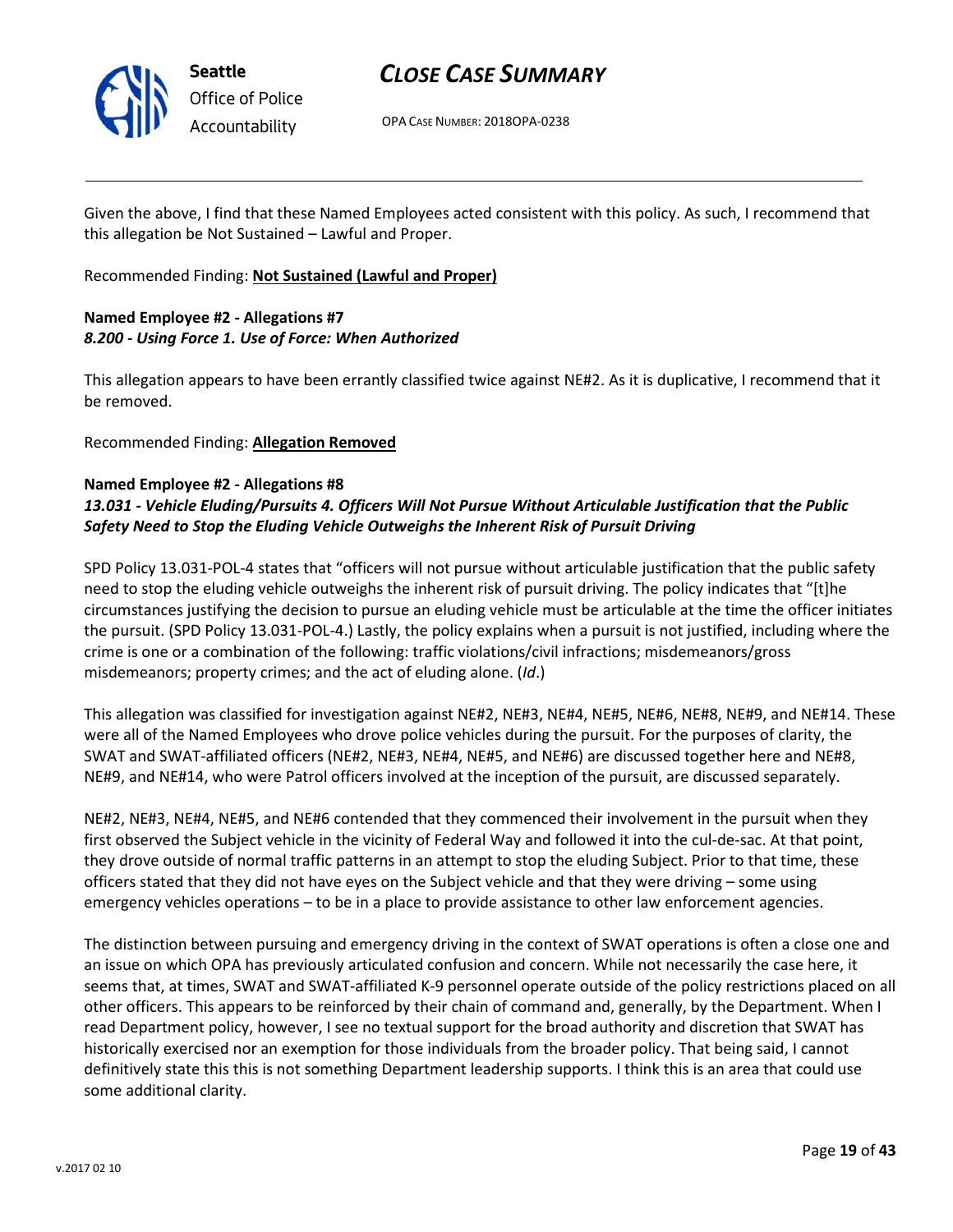



OPA CASE NUMBER: 2018OPA-0238

With regard to this case, however, at the time these Named Employees engaged in their portion of the pursuit, they believed that the Subject was involved in a prior shooting, was potentially armed and dangerous, had led numerous officers on a long and very risky pursuit, and had struck a pedestrian and other vehicles. Ultimately, it was determined that the Subject was not actually the suspect in the shooting and that he was not armed and dangerous. Moreover, the uncertainty concerning the Subject's actual involvement in the shooting and whether the Subject vehicle was, in fact, the vehicle that was sought was communicated over the radio. That being said, I do not believe that it was unreasonable for the Named Employees to have thought that the pursuit was justified at the time they became involved. While questions had been raised by the Patrol Lieutenant, the Subject was not conclusively ruled out as the suspect. Moreover, the suspect's driving and overall behavior arguably provided a further justification to continue with the pursuit.

Even if the above was not true and the Subject had been conclusively ruled out as being the suspect by the Patrol Lieutenant, NE#1, who was these Named Employees' supervisor, authorized their involvement in the pursuit. Accordingly, they were justified when they so engaged.

For these reasons, I recommend that this allegation be Not Sustained – Lawful and Proper as against NE#2, NE#3, NE#4, NE#5, and NE#6.

Recommended Finding: Not Sustained (Lawful and Proper)

# Named Employee #3 - Allegations #1

#### 16.090 - In-Car and Body-Worn Video 5. Employees Recording Police Activity

For the same reasons as stated above (see Named Employee #2, Allegation #1), I recommend that this allegation be Not Sustained and I refer to the above Training Referral. (See id.)

#### Recommended Finding: Not Sustained (Training Referral)

# Named Employee #3 - Allegation #2 5.001 - Standards and Duties 15. Employees Obey any Lawful Order Issued by a Superior Officer

For the same reasons as stated above (see Named Employee #2, Allegation #3), I recommend that this allegation be Not Sustained – Unfounded.

Recommended Finding: Not Sustained (Unfounded)

# Named Employee #3 - Allegation #3

# 13.031 - Vehicle Eluding/Pursuits 4. Officers Will Not Pursue Without Articulable Justification that the Public Safety Need to Stop the Eluding Vehicle Outweighs the Inherent Risk of Pursuit Driving

For the same reasons as stated above (see Named Employee #2, Allegation #8), I recommend that this allegation be Not Sustained – Lawful and Proper.

Recommended Finding: Not Sustained (Lawful and Proper)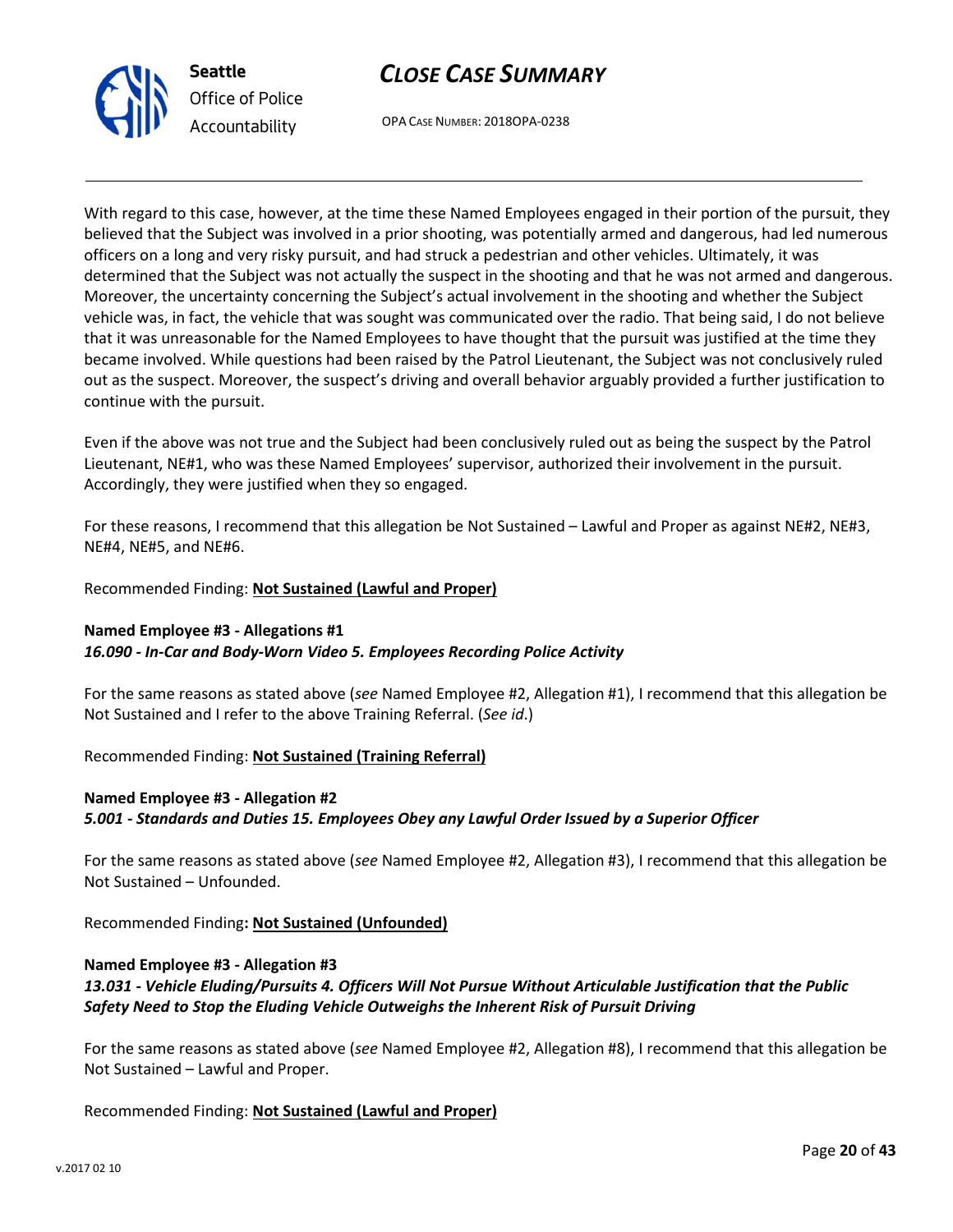

OPA CASE NUMBER: 2018OPA-0238

### Named Employee #3 - Allegations #4

# 13.031 - Vehicle Eluding/Pursuits 13. Intentional Vehicle-to-Vehicle Contacts Are Prohibited as Pursuit-Ending Tactics Except as Justified Under the Use of Force Policy

For the same reasons as stated above (see Named Employee #2, Allegation #4), I recommend that this allegation be Not Sustained – Lawful and Proper.

Recommended Finding: Not Sustained (Lawful and Proper)

### Named Employee #3 - Allegation #5 8.300-POL-7 Use of Force – VEHICLE-RELATED FORCE TACTICS 4. Officers Will Use Vehicle-Related Force Tactics Only When Objectively Reasonable. See Section 8.000.

For the same reasons as stated above (see Named Employee #2, Allegation #5), I recommend that this allegation be Not Sustained – Lawful and Proper.

Recommended Finding: Not Sustained (Lawful and Proper)

### Named Employee #3 - Allegation #6 8.300-POL-7 Use of Force – VEHICLE-RELATED FORCE TACTICS 5. Officers Shall Consider Secondary Risks to the Subject and Third Parties When Determining Whether to Deploy Vehicle-Related Force Tactics

For the same reasons as stated above (see Named Employee #2, Allegation #6), I recommend that this allegation be Not Sustained – Lawful and Proper.

Recommended Finding: Not Sustained (Lawful and Proper)

# Named Employee #3 - Allegation #7 8.200 - Using Force 1. Use of Force: When Authorized

For the same reasons as stated above (see Named Employee #2, Allegation #2), I recommend that this allegation be Not Sustained – Lawful and Proper.

Recommended Finding: Not Sustained (Lawful and Proper)

# Named Employee #3 - Allegation #8 5.001 - Standards and Duties 11. Employees Shall Be Truthful and Complete in All Communication

SPD Policy 5.001-POL-11 requires Department employees to be truthful and complete in all communication. This allegation was classified against NE#3 based on the possibility that he did not convey true, accurate, and/or complete information to NE#1 when requested guidance ion whether SWAT units were authorized to engage in the pursuit.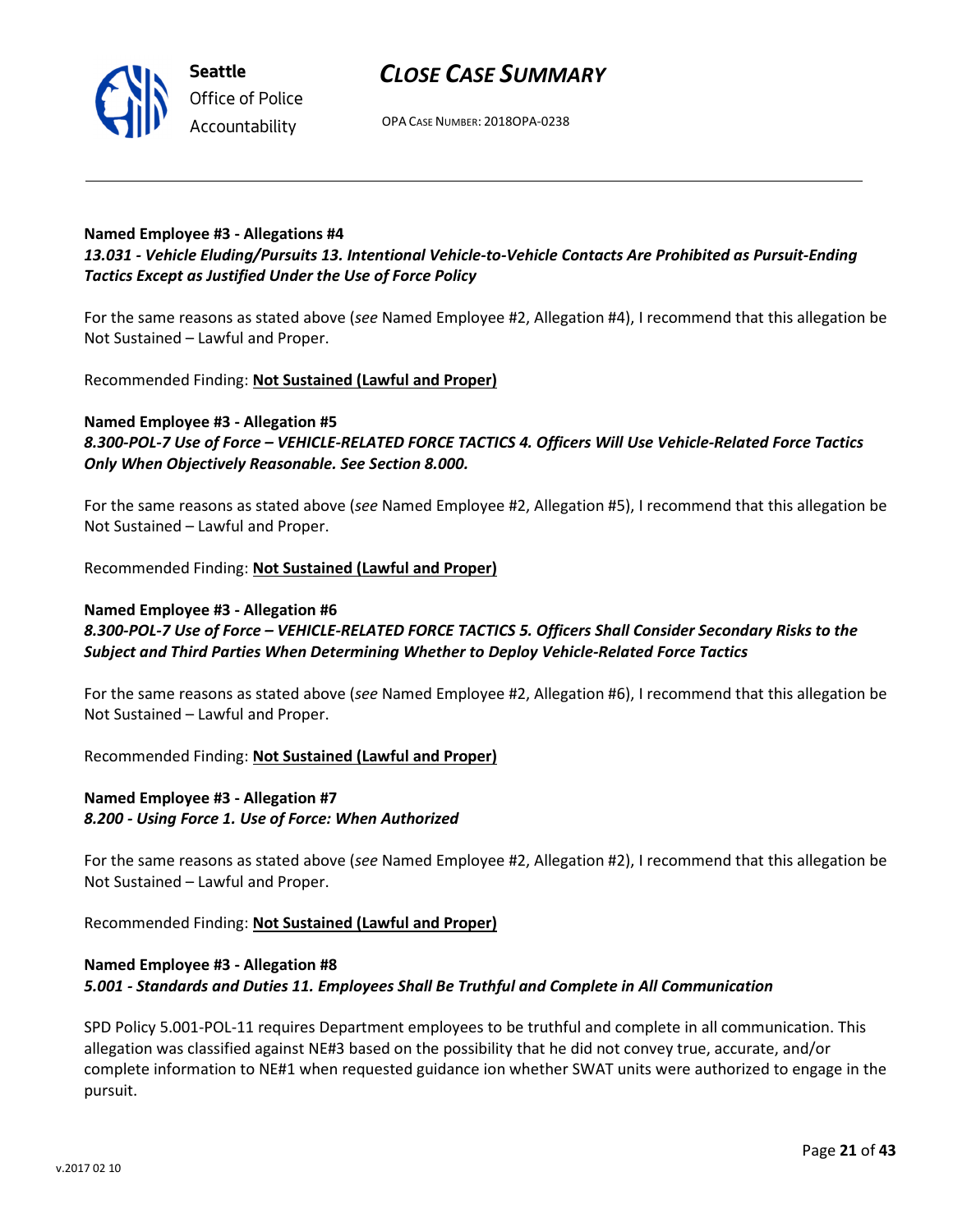

OPA CASE NUMBER: 2018OPA-0238

NE#3 confirmed that there were two phone calls between him and NE#1. NE#3 stated that he told NE#1 that the pursuit had been terminated by the Patrol Lieutenant. NE#3 stated that he did not believe that he gave NE#1 the reason for why the Patrol Lieutenant terminated the pursuit. He did tell NE#1 that they "may have launched a shooting Suspect into another jurisdiction, and that Guardian One was still following this guy." NE#3 recounted that he thought he told NE#1 that the Patrol Lieutenant ordered all South Precinct units to return to Seattle. NE#3 denied providing misleading information to NE#1 during either of the phone calls. It is unclear from the record whether or not NE#3 conveyed to NE#1 that the Patrol Lieutenant had indicated serious concern that the Subject was not the felony suspect.

Ultimately, applying the heightened burden of proof necessary to establish this allegation, I find that the available evidence does not prove dishonesty. There is insufficient information in the record to establish that NE#3 deliberately conveyed partial or inaccurate information in order to secure the authorization of the pursuit. Moreover, it is unclear what NE#3's motive would have been to do so. For these reasons, and based on the totality of the circumstances, I recommend that this allegation be Not Sustained – Unfounded.

# Recommended Finding: Not Sustained (Unfounded)

### Named Employee #3 - Allegations #9

# 15.180 - Primary Investigations 9. Involved Officers Shall Complete Statements for Felony Arrests

NE#3, NE#4, NE#5, NE#6, NE#7, and NE#12 were all involved in the felony arrest of the Subject. However, they all acknowledged that they failed to complete officer statements relating to the felony arrest at the time of the incident. These officers all confirmed that they did generate force statements, Vehicle Pursuit Blue Team entries, and were interviewed contemporaneously by FIT. SPD Policy 15.180-POL-9 requires officers to complete statements for felony arrests. Notably, there is no exception in the policy for felony arrests that involve Type II or III force or for cases that are later investigated by FIT. (See SPD Policy 15.180-POL-9.)

While I find that felony statements were required and that, by not writing these statements, these officers technically violated policy, I recommend a Training Referral rather than a Sustained finding. I reach this finding for two main reasons. First, the aftermath of the incident and the resulting FIT investigation was chaotic, with numerous witnesses. Many of the Named Employees were awake for over 20 hours and shortly thereafter responded to new calls for service. Second, these officers all generated up to two witness statements and engaged in detailed FIT interviews. Thus, the substance of the felony arrest statement was certainly conveyed. That being said, I counsel these officers to ensure that such statements are completed in the future.

• Training Referral: NE#3, NE#4, NE#5, NE#6, NE#7, and NE#12 should all receive retraining concerning SPD Policy 15.180-POL-9. This can be effectuated by their supervisor reminding them of their requirement to complete the required statement after every felony arrest. These officers should be counseled concerning their failure to do so here and should be encouraged to more closely comply with this policy moving forward. This retraining and associated counseling should be documented and this documentation should be maintained in an appropriate database.

# Recommended Finding: Not Sustained (Training Referral)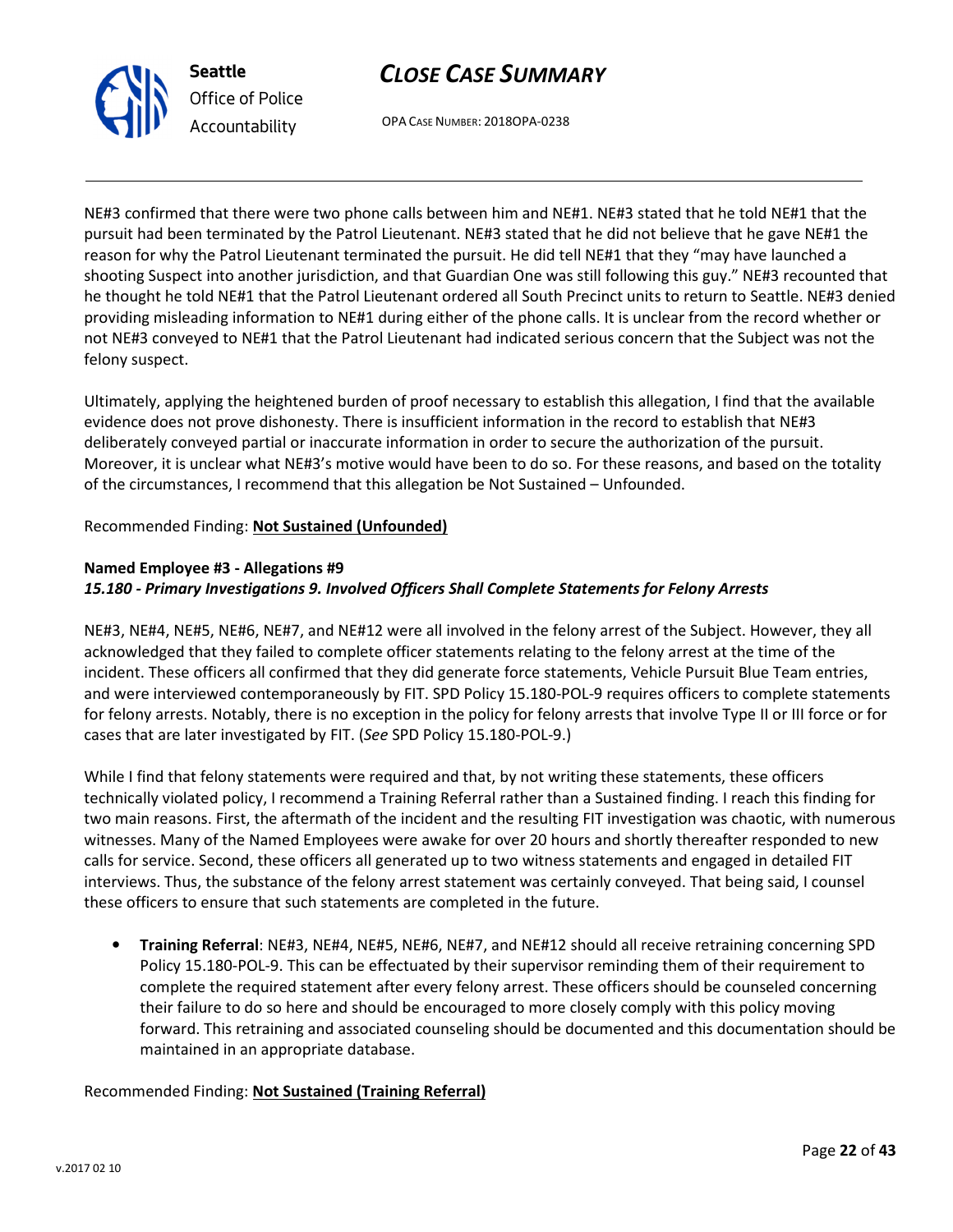

OPA CASE NUMBER: 2018OPA-0238

#### Named Employee #4 - Allegations #1 16.090 - In-Car and Body-Worn Video 5. Employees Recording Police Activity

For the same reasons as stated above (see Named Employee #2, Allegation #1), I recommend that this allegation be Not Sustained and I refer to the above Training Referral. (See id.)

Recommended Finding: Not Sustained (Training Referral)

# Named Employee #4 - Allegation #2 5.001 - Standards and Duties 15. Employees Obey any Lawful Order Issued by a Superior Officer

For the same reasons as stated above (see Named Employee #2, Allegation #3), I recommend that this allegation be Not Sustained – Unfounded.

Recommended Finding: Not Sustained (Unfounded)

### Named Employee #4 - Allegation #3

# 13.031 - Vehicle Eluding/Pursuits 4. Officers Will Not Pursue Without Articulable Justification that the Public Safety Need to Stop the Eluding Vehicle Outweighs the Inherent Risk of Pursuit Driving

For the same reasons as stated above (see Named Employee #2, Allegation #8), I recommend that this allegation be Not Sustained – Lawful and Proper.

Recommended Finding: Not Sustained (Lawful and Proper)

# Named Employee #4 - Allegations #4

# 13.031 - Vehicle Eluding/Pursuits 13. Intentional Vehicle-to-Vehicle Contacts Are Prohibited as Pursuit-Ending Tactics Except as Justified Under the Use of Force Policy

For the same reasons as stated above (see Named Employee #2, Allegation #4), I recommend that this allegation be Not Sustained – Lawful and Proper.

Recommended Finding: Not Sustained (Lawful and Proper)

#### Named Employee #4 - Allegation #5

# 8.300-POL-7 Use of Force – VEHICLE-RELATED FORCE TACTICS 4. Officers Will Use Vehicle-Related Force Tactics Only When Objectively Reasonable. See Section 8.000.

For the same reasons as stated above (see Named Employee #2, Allegation #5), I recommend that this allegation be Not Sustained – Lawful and Proper.

# Recommended Finding: Not Sustained (Lawful and Proper)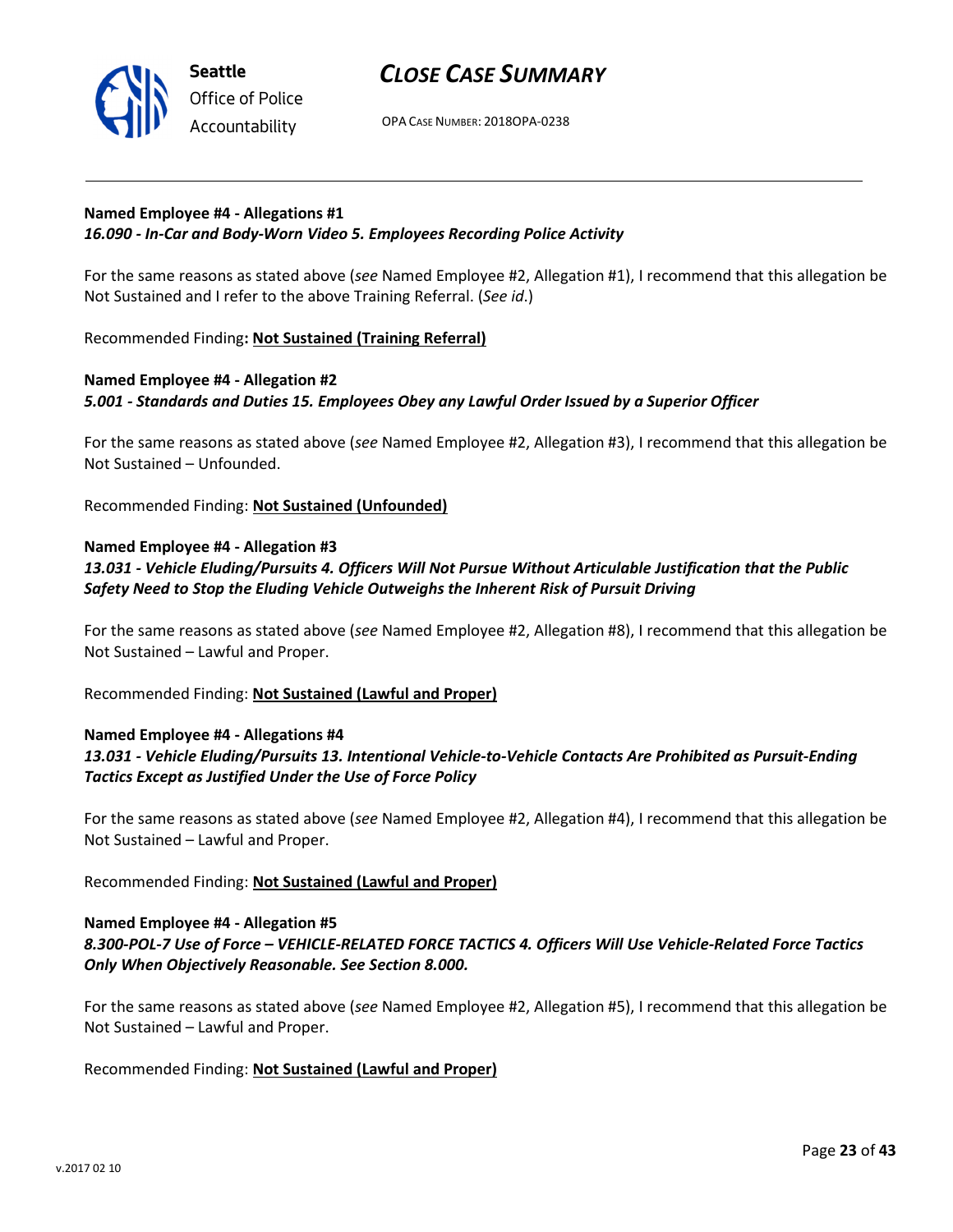

OPA CASE NUMBER: 2018OPA-0238

#### Named Employee #4 - Allegation #6

### 8.300-POL-7 Use of Force – VEHICLE-RELATED FORCE TACTICS 5. Officers Shall Consider Secondary Risks to the Subject and Third Parties When Determining Whether to Deploy Vehicle-Related Force Tactics

For the same reasons as stated above (see Named Employee #2, Allegation #6), I recommend that this allegation be Not Sustained – Lawful and Proper.

Recommended Finding: Not Sustained (Lawful and Proper)

### Named Employee #4 - Allegations #7 8.200 - Using Force 1. Use of Force: When Authorized

For the same reasons as stated above (see Named Employee #2, Allegation #2), I recommend that this allegation be Not Sustained – Lawful and Proper.

Recommended Finding: Not Sustained (Lawful and Proper)

#### Named Employee #4 - Allegations #8 15.180 - Primary Investigations 9. Involved Officers Shall Complete Statements for Felony Arrests

For the same reasons as stated above (see Named Employee #3, Allegation #9), I recommend that this allegation be Not Sustained and refer to the above Training Referral. (See Id.)

Recommended Finding: Not Sustained (Training Referral)

#### Named Employee #5 – Allegation #1 15.180 - Primary Investigations 9. Involved Officers Shall Complete Statements for Felony Arrests

For the same reasons as stated above (see Named Employee #3, Allegation #9), I recommend that this allegation be Not Sustained and refer to the above Training Referral. (See Id.)

#### Recommended Finding: Not Sustained (Training Referral)

#### Named Employee #5 – Allegation #2

#### 13.031 - Vehicle Eluding/Pursuits 4. Officers Will Not Pursue Without Articulable Justification that the Public Safety Need to Stop the Eluding Vehicle Outweighs the Inherent Risk of Pursuit Driving

For the same reasons as stated above (see Named Employee #2, Allegation #8), I recommend that this allegation be Not Sustained – Lawful and Proper.

Recommended Finding: Not Sustained (Lawful and Proper)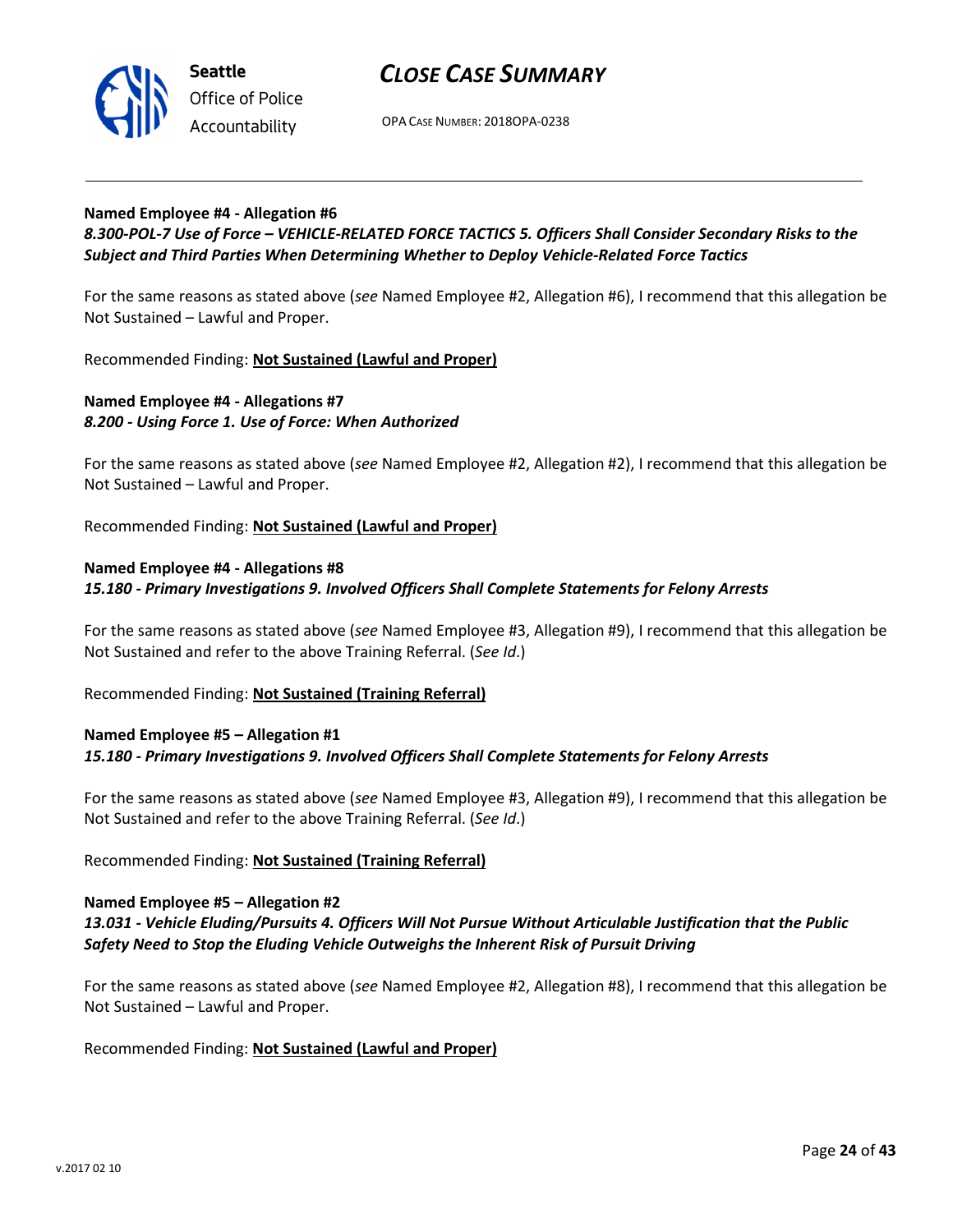



Office of Police Accountability

OPA CASE NUMBER: 2018OPA-0238

# Named Employee #5 – Allegation #3

# 13.031 - Vehicle Eluding/Pursuits 13. Intentional Vehicle-to-Vehicle Contacts Are Prohibited as Pursuit-Ending Tactics Except as Justified Under the Use of Force Policy

For the same reasons as stated above (see Named Employee #2, Allegation #4), I recommend that this allegation be Not Sustained – Lawful and Proper.

Recommended Finding: Not Sustained (Lawful and Proper)

# Named Employee #5 - Allegations #4 8.300-POL-7 Use of Force – VEHICLE-RELATED FORCE TACTICS 4. Officers Will Use Vehicle-Related Force Tactics Only When Objectively Reasonable. See Section 8.000.

For the same reasons as stated above (see Named Employee #2, Allegation #5), I recommend that this allegation be Not Sustained – Lawful and Proper.

Recommended Finding: Not Sustained (Lawful and Proper)

### Named Employee #5 - Allegation #5

# 8.300-POL-7 Use of Force – VEHICLE-RELATED FORCE TACTICS 5. Officers Shall Consider Secondary Risks to the Subject and Third Parties When Determining Whether to Deploy Vehicle-Related Force Tactics

For the same reasons as stated above (see Named Employee #2, Allegation #6), I recommend that this allegation be Not Sustained – Lawful and Proper.

Recommended Finding: Not Sustained (Lawful and Proper)

# Named Employee #5 - Allegation #6 8.200 - Using Force 1. Use of Force: When Authorized

For the same reasons as stated above (see Named Employee #2, Allegation #2), I recommend that this allegation be Not Sustained – Lawful and Proper.

Recommended Finding: Not Sustained (Lawful and Proper)

# Named Employee #5 - Allegations #7 13.031 - Vehicle Eluding/Pursuits 12. Marked Police Vehicles Take Priority in Pursuits

SPD Policy 13.031-POL-12 directs that "marked police vehicles take priority in pursuits." The policy explains that, while unmarked police vehicles can initiate pursuits, "marked police vehicles will assume the primary positions as soon as possible."

Prior to the PIT maneuvers being utilized in the cul-de-sac, several SWAT vehicles began pursuing the Subject. At that time, NE#5, who was driving an unmarked vehicle, was primary in the pursuit. The remainder of the vehicles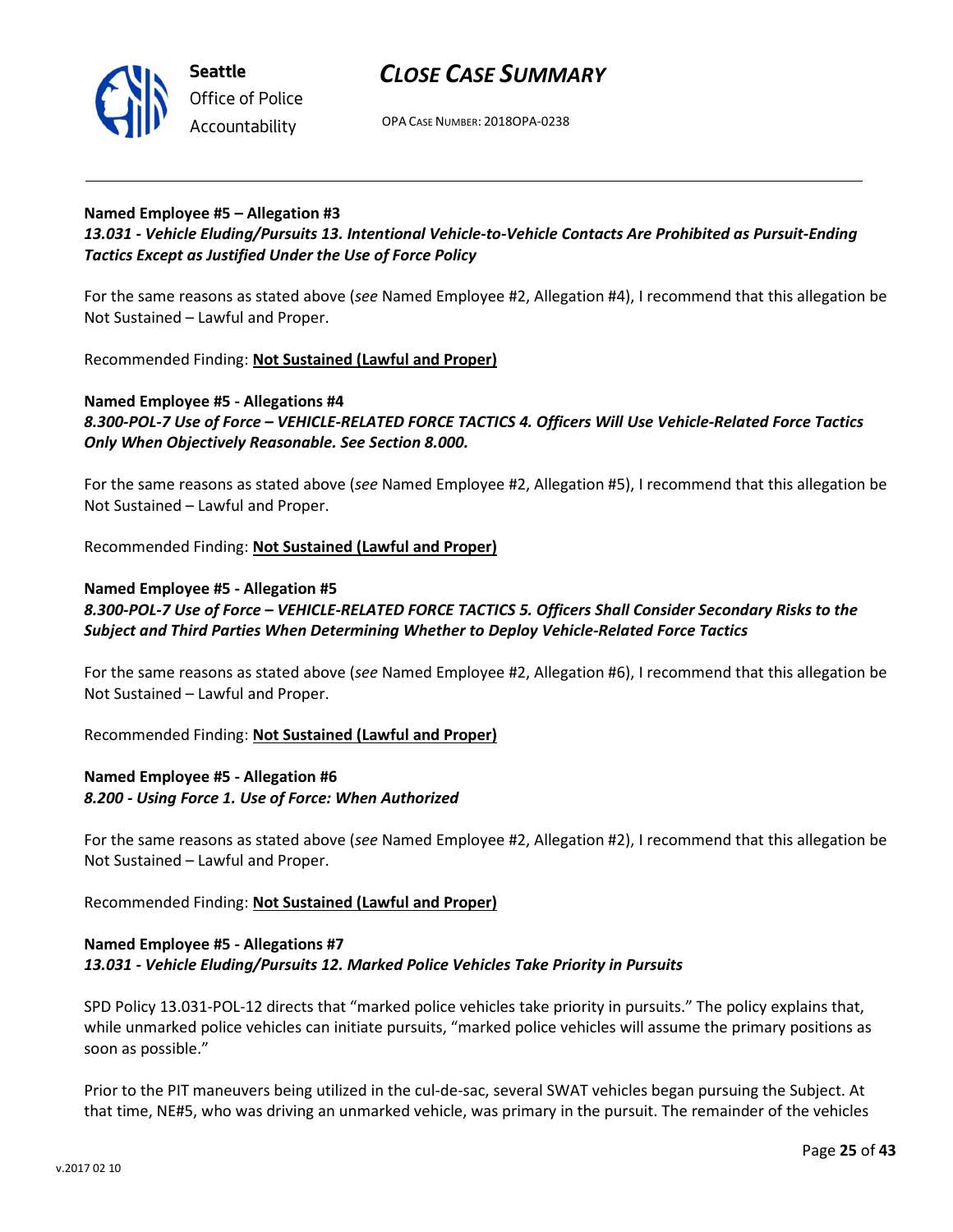

OPA CASE NUMBER: 2018OPA-0238

then involved in the pursuit were also unmarked, except for that driven by NE#6. NE#5 relayed that, just seconds after this portion of the pursuit began (approximately 20 seconds from a review of the video), the PIT maneuvers were used. As such, under the circumstances, it was not feasible at that time for a marked vehicle to assume the primary position. When the Subject was able to drive away, NE#6 became the primary officer.

Given the above, I find that NE#5 substantially complied with this policy. As such, I recommend that this allegation be Not Sustained – Lawful and Proper.

### Recommended Finding: Not Sustained (Lawful and Proper)

# Named Employee #5 - Allegations #8 15.180 - Primary Investigations 9. Involved Officers Shall Complete Statements for Felony Arrests

This allegation appears to have been errantly classified twice against NE#5. As it is duplicative, I recommend that it be removed.

Recommended Finding: Allegation Removed

# Named Employee #6 – Allegation #1 5.001 - Standards and Duties 15. Employees Obey any Lawful Order Issued by a Superior Officer

For the same reasons as stated above (see Named Employee #2, Allegation #3), I recommend that this allegation be Not Sustained – Unfounded.

Recommended Finding: Not Sustained (Unfounded)

### Named Employee #6 – Allegation #2 8.200 - Using Force 1. Use of Force: When Authorized

As discussed more fully below, NE#6 used two applications of force in the form of two PIT maneuvers. While I find that the first maneuver was consistent with policy, I find that the second was not reasonable, necessary, and proportional and violated both this policy and SPD Policies 13.031-POL-7, 8.300-POL-7(4), and 8.300-POL-7(5). Accordingly, I recommend that this allegation be Sustained.

Recommended Finding: Sustained

### Named Employee #6 – Allegation #3 13.031 - Vehicle Eluding/Pursuits 4. Officers Will Not Pursue Without Articulable Justification that the Public Safety Need to Stop the Eluding Vehicle Outweighs the Inherent Risk of Pursuit Driving

For the same reasons as stated above (see Named Employee #2, Allegation #8), I recommend that this allegation be Not Sustained – Lawful and Proper.

Recommended Finding: Not Sustained (Lawful and Proper)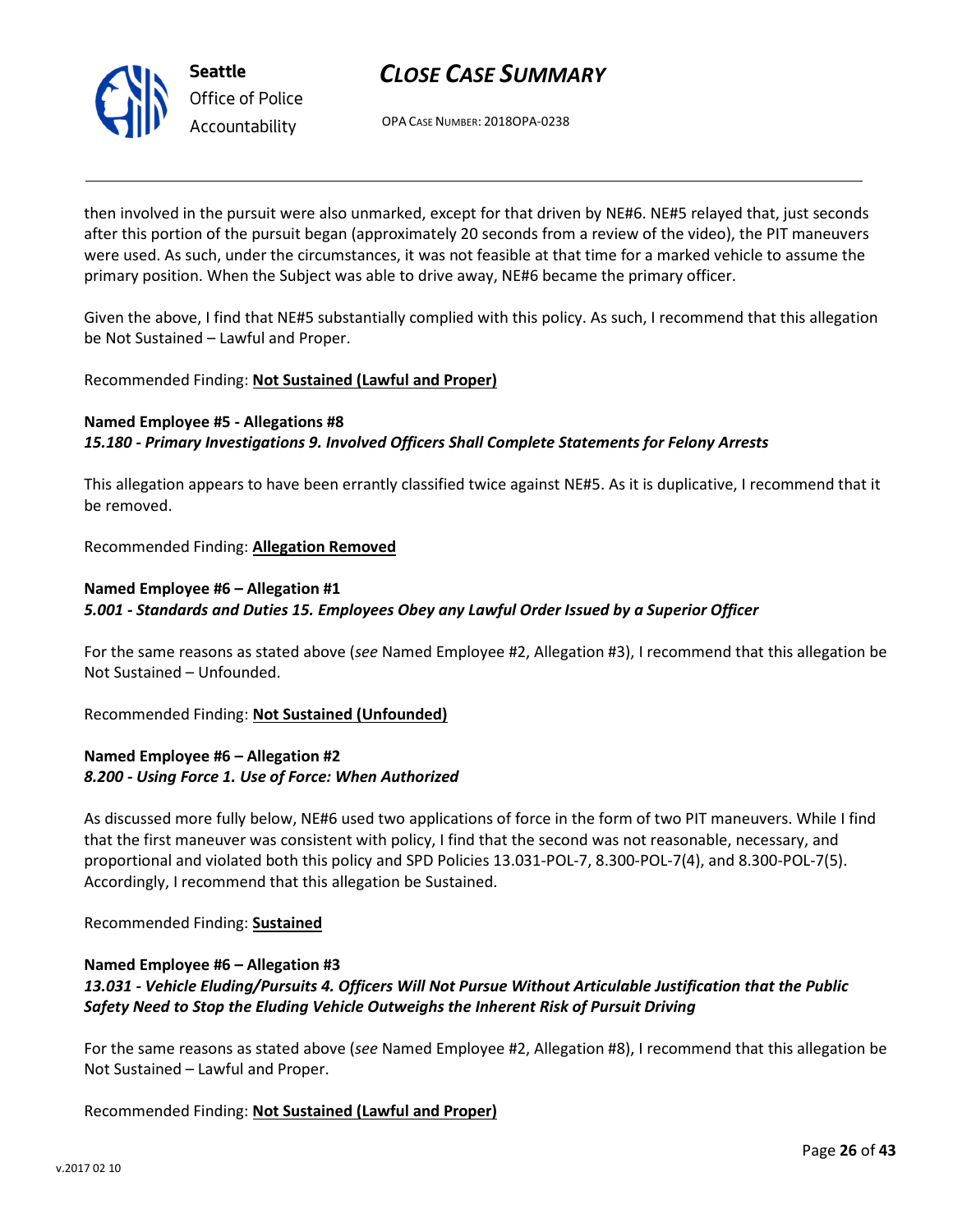OPA CASE NUMBER: 2018OPA-0238

#### Named Employee #6 - Allegations #4 13.030 - Emergency Vehicle Operations 2. Officers May Drive in an Emergency Response Only When the Need Outweighs the Risk

SPD 13.030-POL-2 directs that "officers may drive in an emergency response only when the need outweighs the risk. NE#6 asserted that, in this case, the need to apprehend the Subject was greater than the risk of emergency driving. NE#6 explained that he believed that he was pursuing a Subject who had been previously involved in a shooting, who had been fleeing for an extended period of time, and who had just struck other officers' vehicles in the cul-desac. NE#6 also referenced that the Subject was suspected of hitting other vehicles and a pedestrian. NE#6 contended that the Subject was a "guy that needs to be caught."

As discussed above, based on the information known to NE#6 at the time – even if ultimately proven to be at least partially inaccurate, his determination that the need to engage in emergency driving outweighed the potential risk of harm was reasonable.

For these reasons, I recommend that this allegation be Not Sustained – Lawful and Proper.

### Recommended Finding: Not Sustained (Lawful and Proper)

#### Named Employee #6 - Allegation #5

# 13.031 - Vehicle Eluding/Pursuits 13. Intentional Vehicle-to-Vehicle Contacts Are Prohibited as Pursuit-Ending Tactics Except as Justified Under the Use of Force Policy

As explained below, I find that NE#6 violated Department policy when he used a PIT maneuver on the Subject at the conclusion of the pursuit. Based on this conduct, I recommend that Allegations #2, #6, and #7 be Sustained against him. Given this, I find it unnecessary to also recommend that this allegation be Sustained as it is duplicative of these other policies. Instead, I recommend that NE#6 receive the below Training Referral.

• Training Referral: NE#6 should receive retraining on SPD Policies 13.031-POL-13, 8.300-POL-7(4), and 8.300- POL-7(5). Moreover, he should be required to receive training from the Training Unit both on pursuits and emergency vehicle operations, generally, as well as concerning vehicle force tactics, including PIT maneuvers. Until this training has been effectuated and until NE#6's chain of command is convinced that he can use such tactics consistent with policy, NE#6 should be prohibited from doing so. NE#6 should receive this training yearly as would any other SWAT officer. Further, NE#6's chain of command should ensure that all K-9 officers receive such yearly training to the extent they are expected and permitted to use such tactics. This retraining and associated counseling should be documented and this documentation should be maintained in an appropriate database. Moreover, NE#6's chain of command should provide an update to OPA as to the status of this training for NE#6, as well as for the other K-9 officers.

#### Recommended Finding: Not Sustained (Training Referral)



Seattle Office of Police Accountability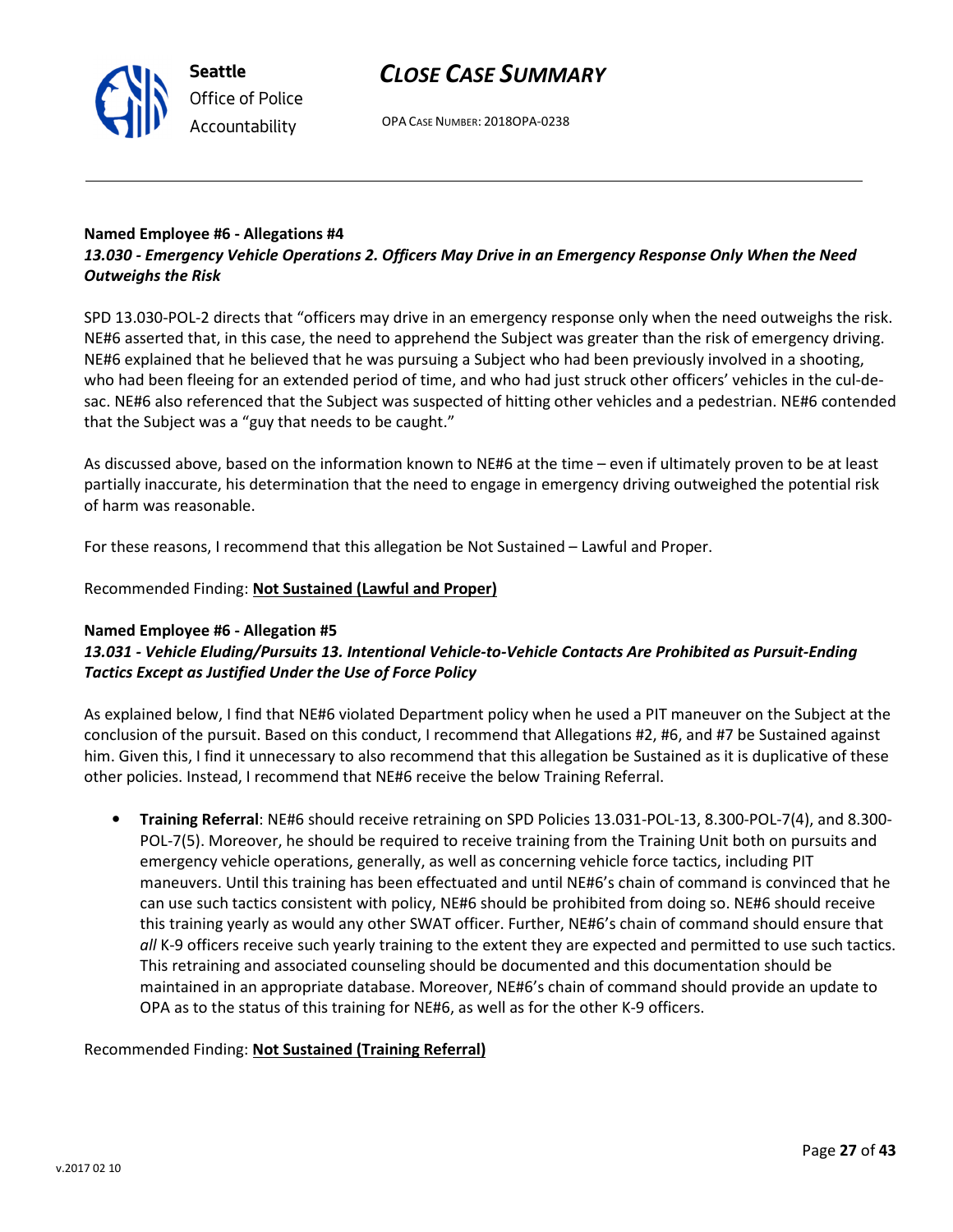

OPA CASE NUMBER: 2018OPA-0238

#### Named Employee #6 - Allegation #6 8.300-POL-7 Use of Force – VEHICLE-RELATED FORCE TACTICS 4. Officers Will Use Vehicle-Related Force Tactics Only When Objectively Reasonable. See Section 8.000.

NE#6 utilized PIT maneuvers on two separate occasions. First, he did so with multiple other officers while in the culde-sac. Second, he did so while the lead officer in the concluding portion of the pursuit when he was driving behind the Subject on a four-lane highway.

With regard to the first PIT maneuver, I find that it was consistent with policy. In reaching this conclusion, I apply the same reasoning as with NE#2, NE#3, NE#4, and NE#5. Under the circumstances of this case, this maneuver was reasonable, necessary, and proportional.

I reach a different determination, however, with regard to the second PIT maneuver and find that it violated Department policy.

In explaining why he used this force, NE#6 stated his belief that he had been authorized to do so by NE#1. However, NE#1 did not actually provide him with such authorization. Indeed, NE#1 did the opposite. He told NE#2 to PIT the Subject at that time and told NE#6 to fall back. NE#6 did not do so and engaged in the maneuver. Even if NE#6 was legitimately confused as whether he had justification to use the maneuver and even if it was consistent with policy, the PIT still needed to be reasonable, necessary, and proportional. Here, it was not.

#### Reasonableness Factor

At a starting point, I find that the force was not reasonable. Most notably, I find that this force and the action taken by NE#6 were inconsistent with training and best practices. He effectuated the PIT maneuver at speeds well over those trained. Moreover, at the time he used the maneuver, there were a number of community members driving on both sides of the highway and it was raining. This was not an appropriate circumstance in which to use this highrisk and potentially dangerous maneuver. In addition, as discussed below, it placed NE#6, the Subject, other officers, and a host of community members at risk of harm. That risk was unacceptable and inconsistent with the training and expectations of the Department.

#### Necessary Factor

I further find that the force was not necessary under the circumstances. Instead of using a PIT maneuver at high speeds and in a location with heavy traffic, he could have continued to pursue the vehicle until he was in a more appropriate tactical position. It may have been entirely permissible under other circumstances to later PIT the vehicle, but not at the time it was done by NE#6. At that time, he was driving too fast and the risk of catastrophic harm to both the Subject and nearby community members was simply too high. Ultimately, I find that there were more effective alternatives available to NE#6 that he failed to take advantage of.

#### Proportionality Factor

Lastly, and most significantly in my opinion, the force ultimately applied and the risk that flowed from that force was not proportional. In evaluating this factor, the force used must have been commensurate with the risk of harm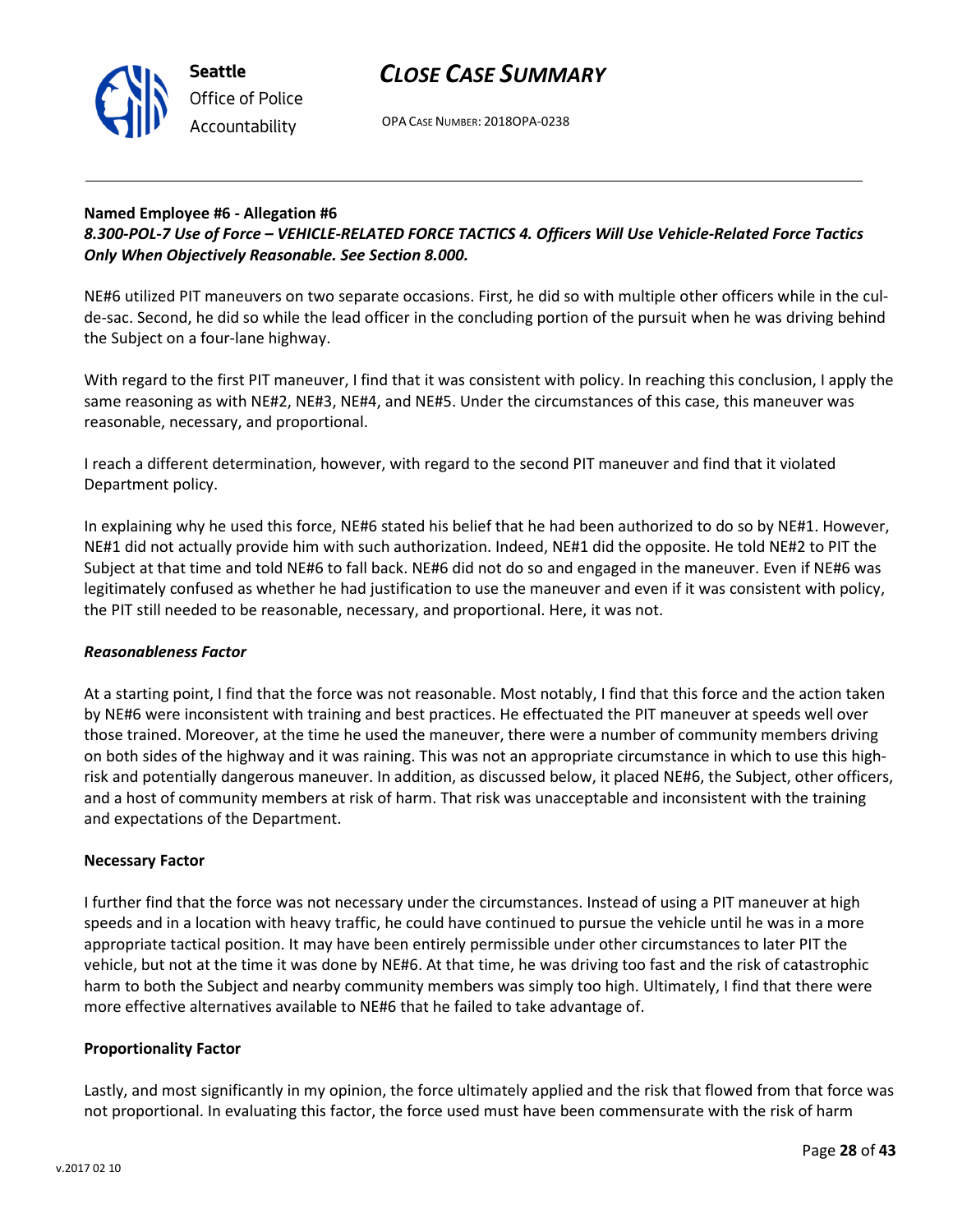

OPA CASE NUMBER: 2018OPA-0238

facing NE#6 and/or others. While the Subject certainly posed a risk of harm to the officers, himself, and community members from his driving and the prolonged pursuit, that paled in comparison to the risk of harm that the PIT maneuver placed the Subject and other community members in. Indeed, NE#1's PIT maneuver caused the Subject's vehicle to be propelled into an oncoming lane of traffic at high speeds. The Subject struck another vehicle, which could have caused serious injury if not death to that community member. It further could have caused harm to numerous other motorists who were completely innocent and should not have been subjected to such danger. While thankfully no one was injured or killed during this incident and as a result of NE#6's choice to use force, that result easily could have been different.

Ultimately, vehicle related force maneuvers are governed by strict policies. Where officers deviate from these policies, it can result in serious consequences, both intended and unintended. NE#6's decision-making in this case, even if he was operating with the best of intentions, subjected himself, other officers, the Subject, and community members to an unacceptable risk of harm. As such, it was inconsistent with this policy, as well as inconsistent with the requirement that force be reasonable, necessary, and proportional. For these reasons, I find that the second PIT maneuver was outside of policy and I recommend that this allegation be Sustained.

Recommended Finding: Sustained

### Named Employee #6 - Allegation #7

# 8.300-POL-7 Use of Force – VEHICLE-RELATED FORCE TACTICS 5. Officers Shall Consider Secondary Risks to the Subject and Third Parties When Determining Whether to Deploy Vehicle-Related Force Tactics

Based on my review of the record, I also find that, when he used the second PIT maneuver, NE#6 failed to properly and reasonably consider the risk of harm to the Subject and to third parties.

When he used the maneuver, NE#6 was driving well in excess of the speed appropriate for using a PIT maneuver, there was traffic in all lanes of the four-lane highway, and it was raining.

During his OPA interview, NE#6 stated that he considered the risk of harm to the Subject and nearby community members. He provided the following explanation:

> Because there was very—in my estimation, there was very little chance for anybody else to be hurt. This was a very clear space for this to be stopped. It was clear that the guy was not going to be stopped. Had he made it up to West Valley Highway or 167 when the traffic was much heavier, there was a much higher likelihood that he could have injured more people.

He further told OPA:

Again, just what we spoke about. I thought about the potential injuries to the Suspect. I thought about the potential injuries to citizen vehicles that were around us, and frankly, I thought even more about the potential risk to the unsubstantiated number of potential victims that he was coming up to, had he gotten back on the freeway, where traffic was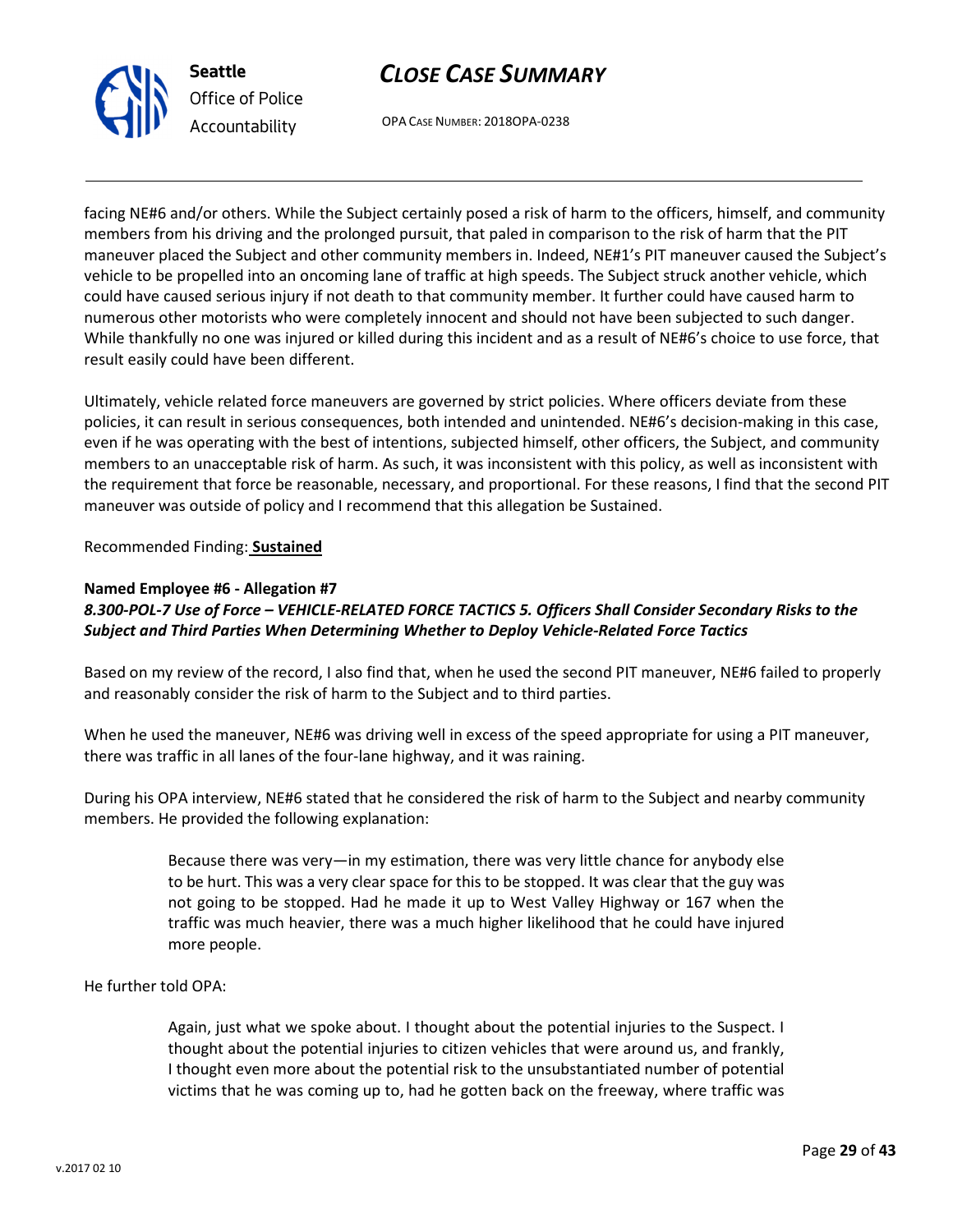

OPA CASE NUMBER: 2018OPA-0238

ridiculously thick. I mean, you can consider rush hour on 167 on a wet day, it's gridlock traffic.

The evidence in the record established that, when he used the maneuver, NE#6 was driving well in excess of the speed appropriate and trained for PIT, there was traffic in all lanes of the four-lane highway, and it was raining. Even though he stated that he evaluated the risks of harm to the Subject and community members, I find that his actual actions contradicted that assertion. Ultimately, the second PIT maneuver put numerous individuals at a significant and unacceptable risk of harm and, as a result, this was a violation of this policy. As such, I recommend that this allegation be Sustained.

Recommended Finding: Sustained

#### Named Employee #6 - Allegations #8 15.180 - Primary Investigations 9. Involved Officers Shall Complete Statements for Felony Arrests

At his OPA interview, NE#6 indicated that he completed multiple statements concerning this incident. While it was unclear from his interview whether he believed that he completed a felony statement, OPA could not locate that statement during its investigation.

That being said, for the same reasons as stated above (see Named Employee #3, Allegation #9), I recommend that this allegation be Not Sustained and refer to the above Training Referral. (See Id.)

#### Recommended Finding: Not Sustained (Training Referral)

### Named Employee #7 – Allegation #1 16.090 - In-Car and Body-Worn Video 5. Employees Recording Police Activity

For the same reasons as stated above (see Named Employee #2, Allegation #1), I recommend that this allegation be Not Sustained and I refer to the above Training Referral. (See id.)

#### Recommended Finding: Not Sustained (Training Referral)

# Named Employee #7 – Allegation #2 5.001 - Standards and Duties 15. Employees Obey any Lawful Order Issued by a Superior Officer

For the same reasons as stated above (see Named Employee #2, Allegation #3), I recommend that this allegation be Not Sustained – Unfounded.

Recommended Finding: Not Sustained (Unfounded)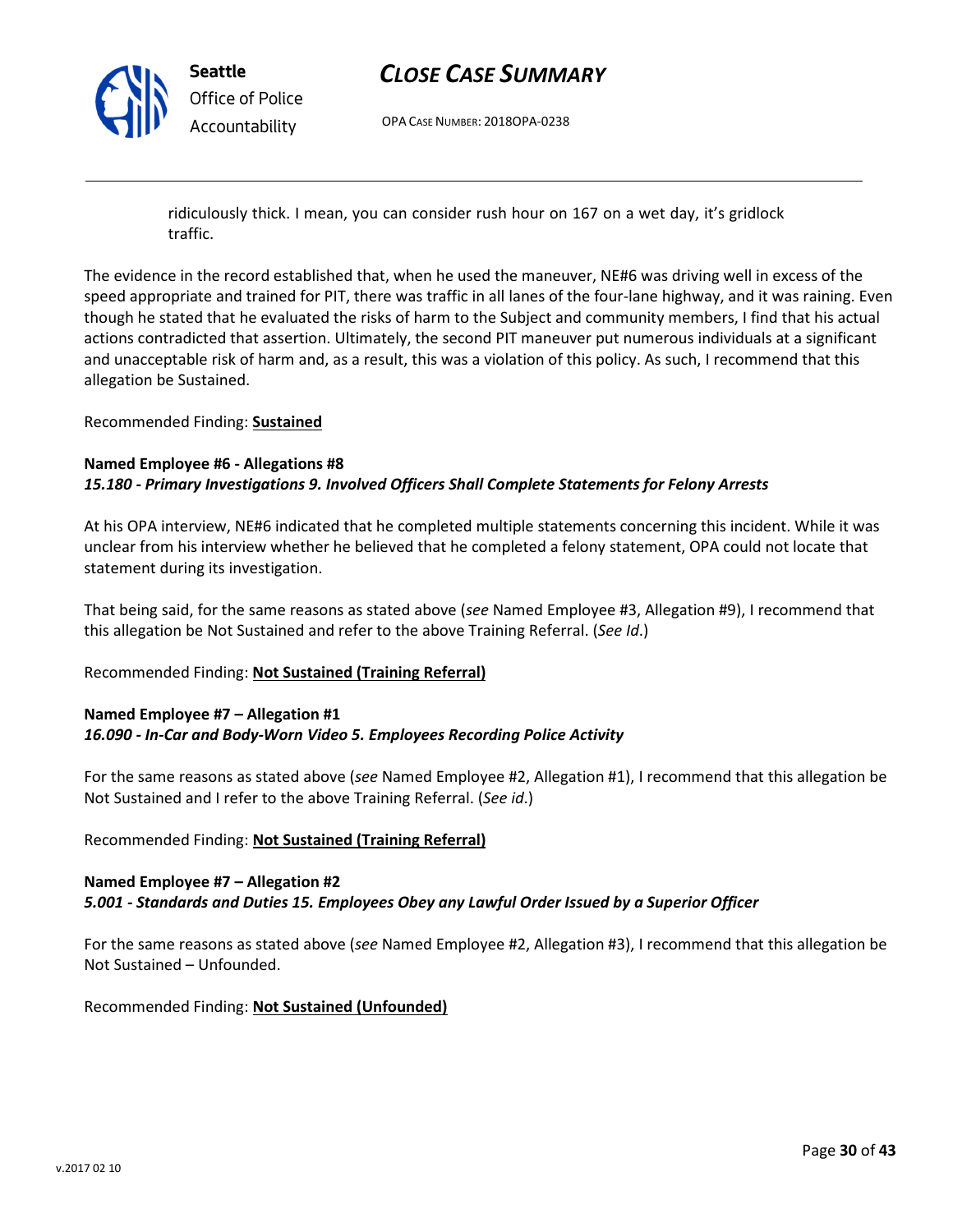

OPA CASE NUMBER: 2018OPA-0238

#### Named Employee #7 – Allegation #3

#### 15.180 - Primary Investigations 9. Involved Officers Shall Complete Statements for Felony Arrests

For the same reasons as stated above (see Named Employee #3, Allegation #9), I recommend that this allegation be Not Sustained and refer to the above Training Referral. (See Id.)

Recommended Finding: Not Sustained (Training Referral)

### Named Employee #8 – Allegation #1 5.001 - Standards and Duties 2. Employees Must Adhere to Laws, City Policy and Department Policy (Pretext)

Allegation #1 is duplicative of Allegation #4. As such, I recommend that this allegation be removed.

Recommended Finding: Allegation Removed

#### Named Employee #8 – Allegation #2 5.001 - Standards and Duties 11. Employees Shall Be Truthful and Complete in All Communication

This allegation was classified against NE#8 and NE#14 based on the content of their reports. In those reports, they wrote that they were "unsure" whether the Subject struck other vehicles at the outset of the pursuit. This appeared to be inaccurate when compared to their statements that were captured on Department video. At that time, NE#8 and NE#14 discussed that the Subject had not hit any cars and had only struck cones.

At his OPA interview, NE#8 stated that, regardless of what was initially discussed, he and NE#14 were ultimately unsure of what had occurred. He stated that there appeared to be a number of stopped cars and it was possible that one of them had been hit. Accordingly, this was what he documented in his report. NE#14 stated the same at his OPA interview.

From my review of the record, I find insufficient evidence to determine that NE#8 and NE#14 were dishonest in this respect. At most, their reporting was incomplete and arguably inaccurate. However, with regard to this allegation, and when applying the heightened burden of proof required, I recommend that it be Not Sustained – Unfounded as against both officers.

Recommended Finding: Not Sustained (Unfounded)

#### Named Employee #8 – Allegation #3

# 6.220 - Voluntary Contacts, Terry Stops & Detentions 1. Terry Stops are Seizures and Must Be Based on Reasonable Suspicion in Order to be Lawful

After their involvement in the pursuit ended, NE#8 and NE#14 returned to where they had initially observed the Subject. They drove up to the other individual who they had previously seen loading and unloading objects from a vehicle with the Subject. Prior to that occurring, Department video captured NE#14 saying: "Let's go back over to that trailer at least to snag that other guy." The officers parked their car and they approached this individual. They stood on either side of him and began to question him. The officers asked the individual about what he had been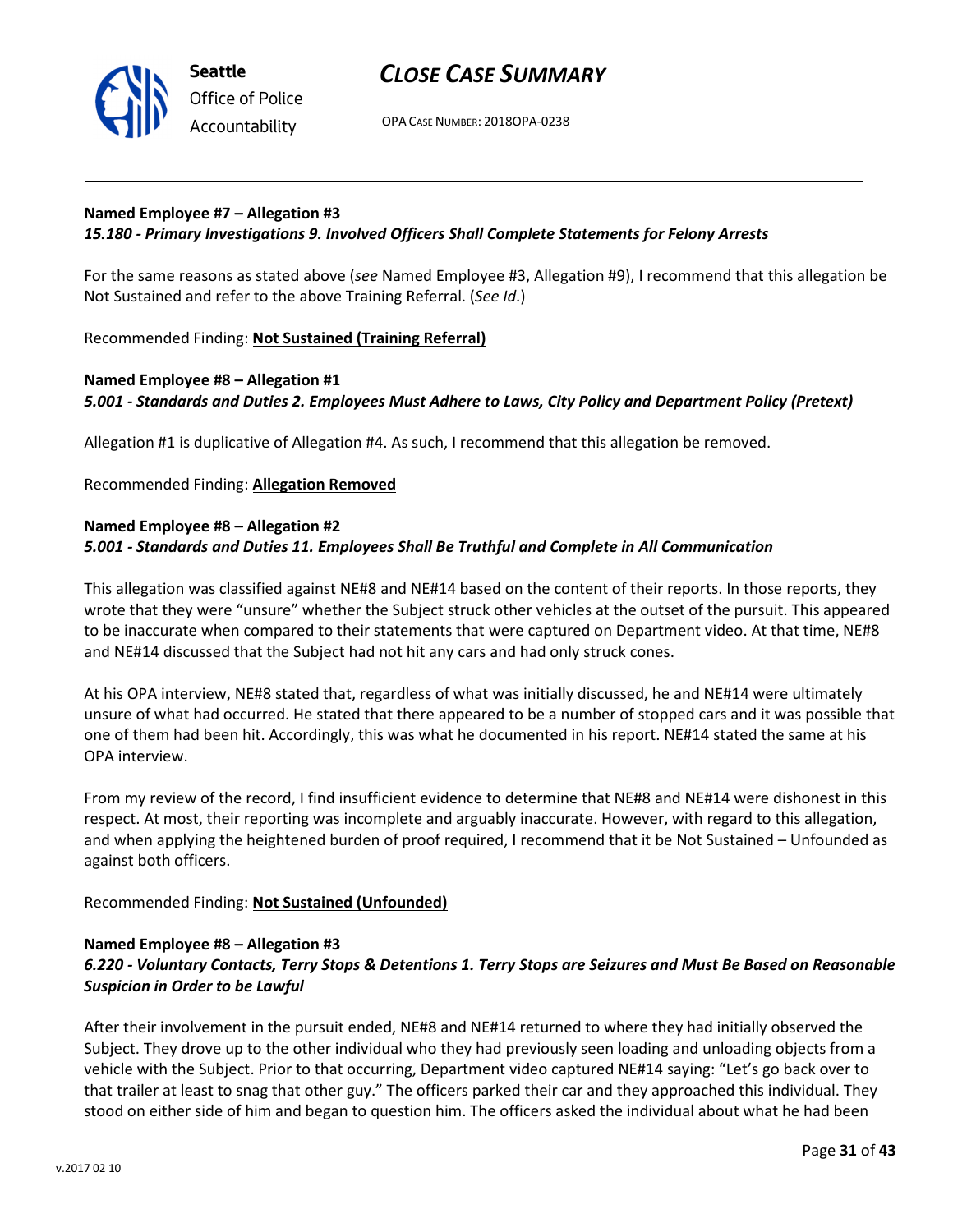

Seattle

Office of Police Accountability

CLOSE CASE SUMMARY

OPA CASE NUMBER: 2018OPA-0238

doing with the Subject earlier, the Subject's identity, and why the Subject would have fled from the police. The individual stated that they had been loading and unloading objects into a vehicle, provided his name and the Subject's name (the officers did not demand that he provide either), and stated that he had no idea why the Subject left the scene and ultimately fled from the police. During that conversation, NE#8 stated to the individual: "Sir, you've done nothing wrong, we've got nothing on you."

SPD Policy 6.220-POL-1 governs Terry stops and stands for the proposition that Terry stops are seizures of an individual and, as such, must be based on reasonable suspicion in order to be lawful. SPD Policy defines a Terry stop as: "A brief, minimally invasive seizure of a suspect based upon articulable reasonable suspicion in order to investigate possible criminal activity." (SPD Policy 6.220-POL-2(b).) SPD Policy further defines reasonable suspicion as: "Specific, objective, articulable facts, which, taken together with rational inferences, would create a wellfounded suspicion that there is a substantial possibility that a Subject has engaged, is engaging or is about to engage in criminal conduct." (Id.) Whether a Terry stop is reasonable is determined by looking at "the totality of the circumstances, the officer's training and experience, and what the officer knew before the stop." (Id.) While "[i]nformation learned during the stop can lead to additional reasonable suspicion or probable cause that a crime has occurred, it "cannot provide the justification for the original stop." (Id.)

This allegation was classified against NE#8 and NE#14 based on the belief that their contact with the may have constituted a Terry stop without reasonable suspicion. At their OPA interviews, both officers denied that they effectuated a Terry stop and acknowledged that they did not have reasonable suspicion to detain the individual. They asserted that, instead, they performed a social contact.

Whether this was a social contact depends less on the stated intent of the officers and more on whether a reasonable person in the individual's place would have felt that they were being detained. As such, even though I find NE#14's statement that they should "snag" the individual to be suggestive of the intent to conduct a Terry stop, this statement is ultimately not dispositive. Looking at the totality of the circumstances, including the nature of the conversation and the demeanor of both the officers and the individual, I agree that this appeared to be a social contact rather than a Terry stop. I believe this to be the case even though the officers stood on each side of the individual, suggesting that he was blocked from moving past them. Important to this determination is that the individual did not appear to believe that he was being detained at any point, as well as the fact that the officers instructed him that he was not suspected of any criminality and had done nothing wrong.

Given the above findings and as I find that NE#8 and NE#14 conducted a social contact rather than a Terry stop, I recommend that this allegation be Not Sustained – Unfounded.

Recommended Finding: Not Sustained (Unfounded)

#### Named Employee #8 - Allegations #4

# 6.220 - Voluntary Contacts, Terry Stops & Detentions 9. Under State Law, Traffic Violations May Not Be Used as a Pretext to Investigate Unrelated Crimes [...]

When NE#8 and NE#14 initially began following the Subject, they had a discussion concerning the anticipated stop. NE#8 stated: "I don't think he's going to stop for us." They then began discussing the trip permit in the back window. NE#14 stated: "it's worth a stop." They discussed the trip permit and whether it justified as stop. They initially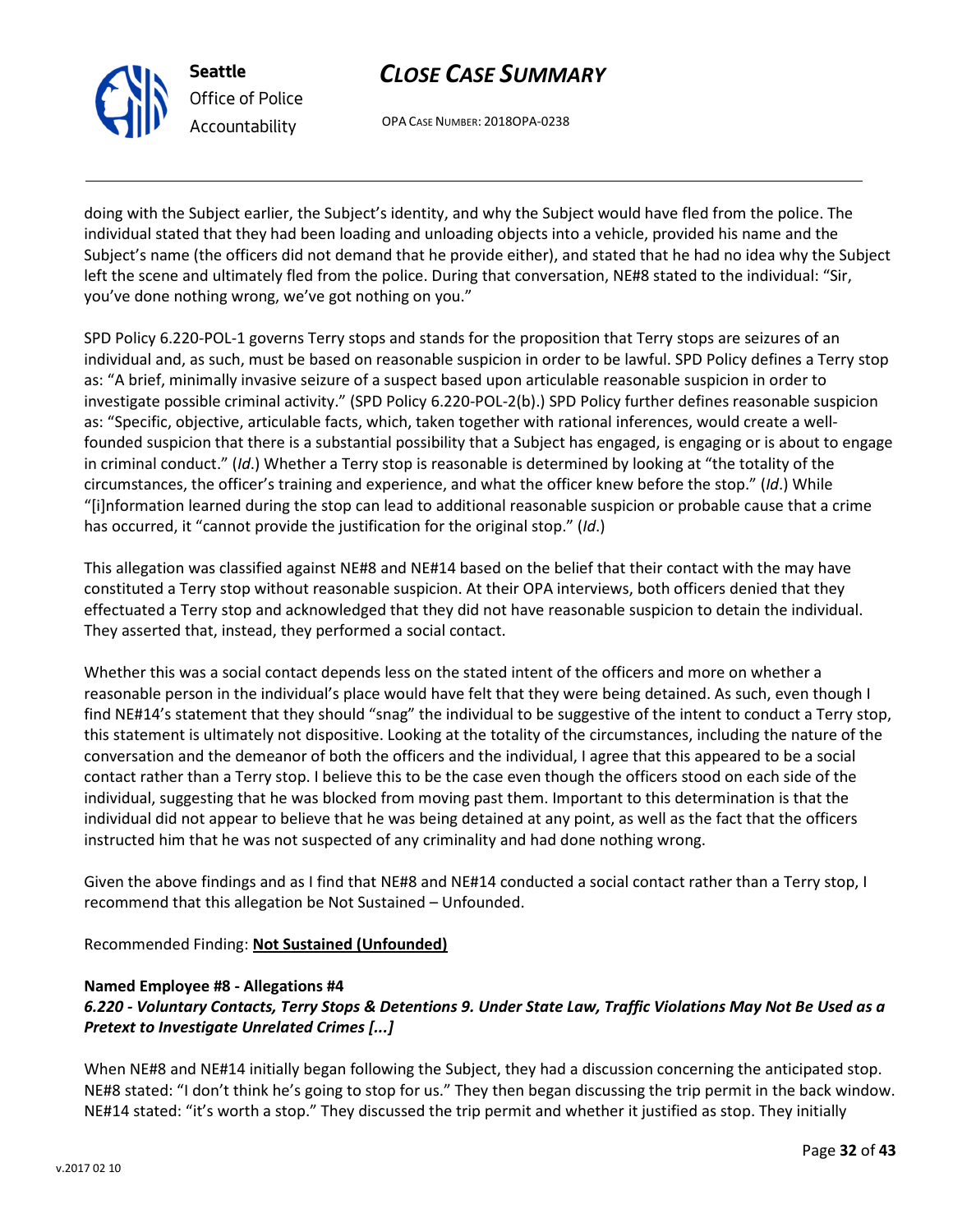

Office of Police Accountability

# CLOSE CASE SUMMARY

OPA CASE NUMBER: 2018OPA-0238

decided that it did not and NE#14 then said: "Just make him nervous then." They continued to discuss the permit and decided that it was valid. NE#14 offered that they could make a stop based off of the permit anyway and NE#8 stated that they could not. At that point, both officers agreed that the Subject was "very suspicious." They Subject then drove through a red light and the officers attempted to effectuate the stop.

SPD Policy 6.220-POL-9 precludes the use of a traffic violation to investigate unrelated crimes. The policy defines "pretext" as where an officer stops "a suspect for an infraction to investigate criminal activity for which the officer has neither reasonable suspicion nor probable cause." (SPD Policy 6.220-POL-9.) The policy explains that pretext stops are prohibited by law. (Id.) It further explains that: "Officers must actually, consciously, and independently determine that a traffic stop is reasonably necessary in order to address a suspected traffic infraction." (Id.)

At his OPA interview, NE#8 stated that he did not remember NE#14's statement about making the Subject nervous. He denied that they were attempting to effectuate a pretext stop and stated that it was not their practice to follow vehicles, make the drivers nervous, and then effectuate traffic stops once a minor violation occurred in order to investigate other suspected criminality.

NE#14 had no convincing explanation for why he made the statement regarding making the Subject nervous. When asked by OPA for his reasoning, he said: "Other than…just that he was…I can't, I couldn't say why I said it, other than the fact that we were just behind him and we had nothing else that we were going to be able to act on." However, he denied engaging in a pretext stop.

Based on a review of the evidence, including the Department video and these officers' own statements, it appears very possible that this was, in fact, an attempted pretext stop. Indeed, in NE#14's own words, he appeared to be following the Subject to make him nervous because they did not have a basis to initially effectuate the stop. While I have serious concerns regarding the officers' statements and intent, the reality is that they never actually effectuated the stop. The Subject, who indisputably drove through a red light, eluded them. Accordingly, I issue NE#8 and NE#14 the below Training Referral rather than recommend that they receive Sustained findings.

• Training Referral: NE#8 and NE#14 should receive additional training concerning the elements of SPD Policy 6.220-POL-9. Their chain of command should further discuss this incident with them. This should include watching the video together and discussing the planned stop, as well as reviewing the statements made by the officers. NE#8 and NE#14 should be informed that, even if it was not their intent, the evidence in this case suggests that this was an attempted pretext stop. NE#8 and NE#14 should be counseled to avoid these types of situations in the future. This retraining and associated counseling should be documented and this documentation should be maintained in an appropriate database.

Recommended Finding: Not Sustained (Training Referral)

#### Named Employee #8 - Allegation #5

# 13.031 - Vehicle Eluding/Pursuits 4. Officers Will Not Pursue Without Articulable Justification that the Public Safety Need to Stop the Eluding Vehicle Outweighs the Inherent Risk of Pursuit Driving

NE#8 and NE#14 initially followed the Subject's vehicle. They observed the Subject make an illegal turn through a red light. They also turned through the red light, putting on their emergency lights when they did so, and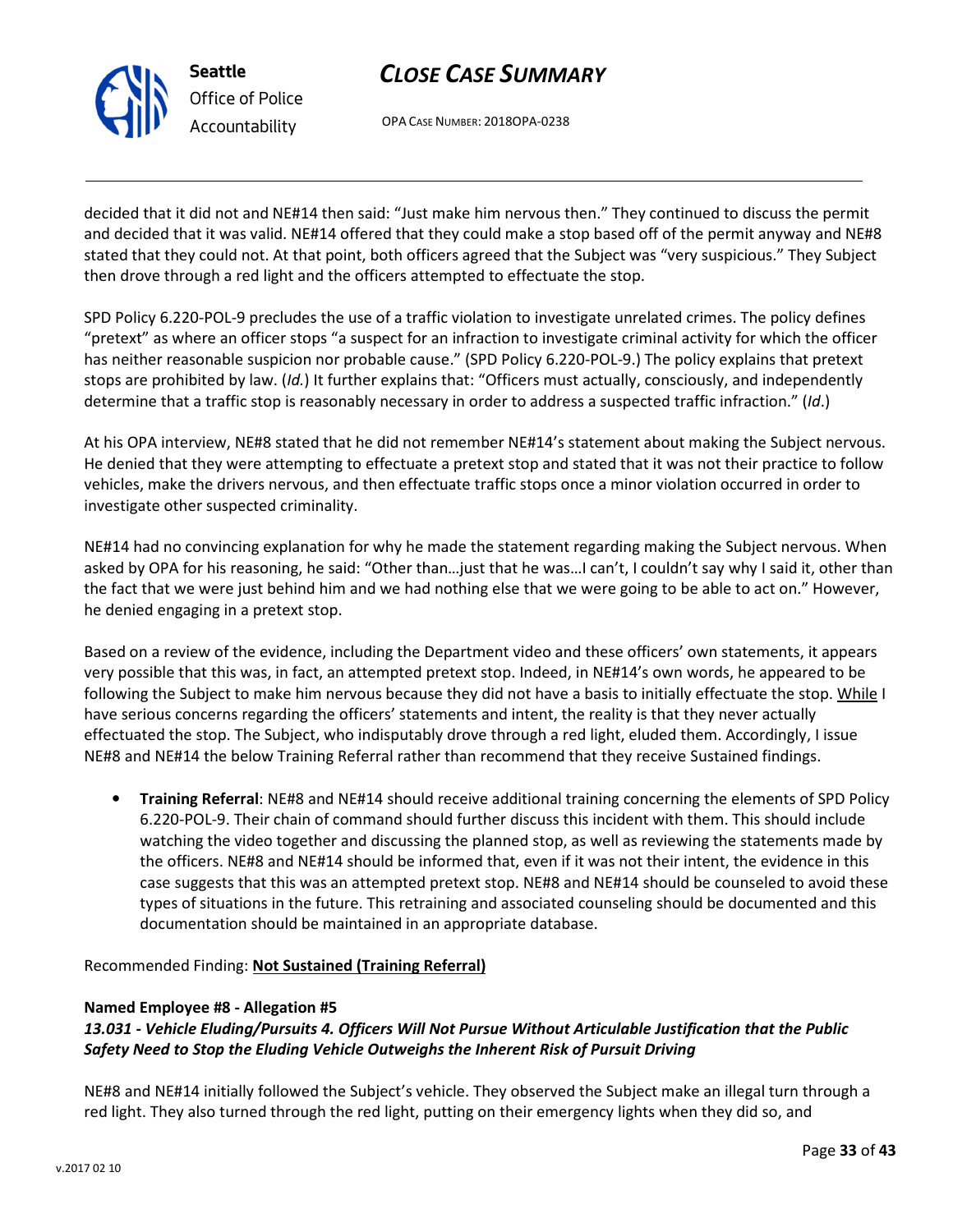

# CLOSE CASE SUMMARY

OPA CASE NUMBER: 2018OPA-0238

accelerated to locate the Subject to perform a traffic stop. However, at that time, the Subject had accelerated a significant distance away.

At that time, NE#8 and NE#14 heard radio updates concerning the Subject and the belief that he was a felony shooting suspect. At that point, and based on their discussions captured by Department video, it appeared that the officers believed that the vehicle they had attempted to stop matched the vehicle described in the bulletin. They increased speed and began to engage in a pursuit. NE#14, as the passenger, went over the radio and stated that they were in a pursuit. They lost sight of the Subject, but he later performed a U-turn and travelled back towards them. While doing so, he struck a pole that caused damage to a vehicle. They Subject drove away and NE#8 and NE#14 ended their involvement in the pursuit.

Notably, at around the time their portion of the pursuit ended, NE#8 and NE#14 discussed the bulletin for that suspect and expressed uncertainty that the individual they had tried to stop was the same person.

In evaluating whether the short pursuit engaged in by NE#8 and NE#14 was justified, I evaluate what they knew and believed at the time they engaged in those actions. At that time, both officers knew that the Subject had committed a traffic violation, that he drove at high speeds away from the officers, and that there was a bulletin that supposedly connected the Subject to a felony shooting suspect. As such, they believed that the pursuit was justified given these facts. Moreover, when they joined the pursuit, it was ongoing and there had been no order to terminate. While the officers did later have serious questions as to whether the Subject was the suspect and appeared to conclude that he was not, I do not find their initial decision to participate in the pursuit to be unreasonable or contrary to policy.

For these reasons, I recommend that this allegation be Not Sustained – Lawful and Proper as against both NE#8 and NE#14.

Recommended Finding: Not Sustained (Lawful and Proper)

# Named Employee #8 - Allegation #6

#### 15.180 - Primary Investigations 9. Involved Officers Shall Complete Statements for Felony Arrests

At his OPA interview, NE#8 told OPA that he began writing a felony statement, but was told by both NE#10 and the Patrol Lieutenant to stop doing so and, instead, to write a suspicious circumstances General Offense Report. Consistent with that direction, he stopped writing the felony statement and began the General Offense Report. Around two days later, he was told to write the felony statement. He then did so.

As NE#8 was told to stop writing the felony statement, he was permitted to act consistent with that direction. When told that he should write the statement, he ensured that this happened. For these reasons, I find that NE#8 acted consistent with policy as, he followed the orders of his supervisors.

#### Recommended Finding: Not Sustained (Lawful and Proper)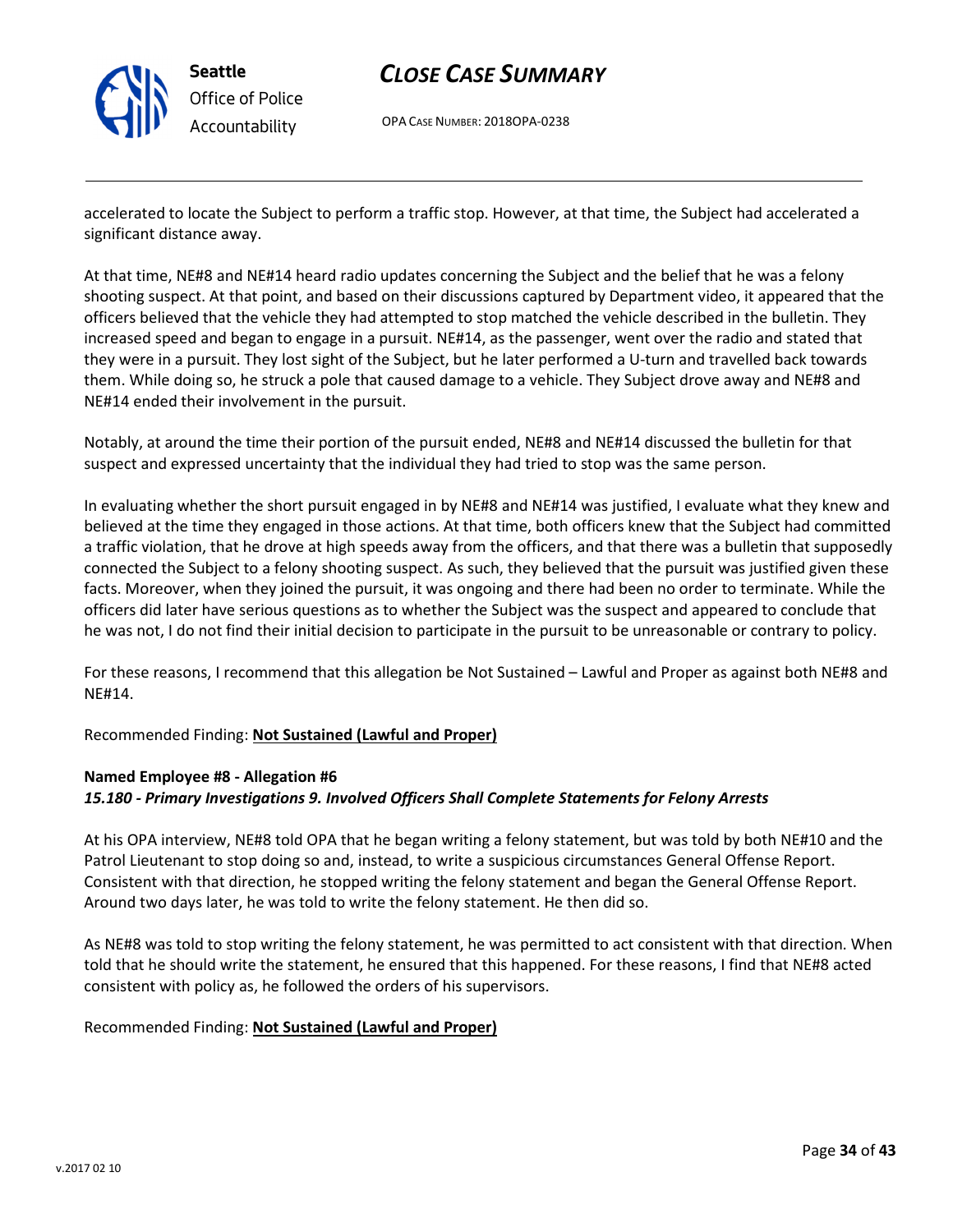

OPA CASE NUMBER: 2018OPA-0238

# Named Employee #9 – Allegation #1

# 13.031 - Vehicle Eluding/Pursuits 4. Officers Will Not Pursue Without Articulable Justification that the Public Safety Need to Stop the Eluding Vehicle Outweighs the Inherent Risk of Pursuit Driving

At his OPA interview, NE#9 asserted that he initially attempted to effectuate the stop of the Subject based on a traffic infraction. At around the time that the Subject was clearly eluding, NE#9 became aware that the Subject was believe to be a felony suspect involved in a shooting and that he may be armed and dangerous. Given this information, NE#9 contended that the risk of his emergency driving was outweighed by the need to take the Subject into custody.

Absent the information known to NE#9 concerning the prior shooting and his belief that the Subject was a felony suspect in connection with that incident, his initial pursuit of the Subject would not have been justified. Notably, SPD policy precludes pursuits based on traffic infractions and/or the act of eluding alone, without more. However, at the time he continued in the pursuit, NE#9 received information over the radio indicating that a pursuit was justified. Even if that information was later determined to be inaccurate, his determination that the public safety need to arrest the Subject outweighed the inherent risk of pursuit driving was reasonable. Moreover, as discussed more fully below, I find that he drove in a manner that attempted to limit the dangers of his emergency vehicle operations to pedestrians and other motorists.

For these reasons, I recommend that this allegation be Not Sustained – Lawful and Proper.

# Recommended Finding: Not Sustained (Lawful and Proper)

### Named Employee #9 – Allegation #2 13.030 - Emergency Vehicle Operations 2. Officers May Drive in an Emergency Response Only When the Need Outweighs the Risk

For the same reasons as stated above (see Named Employee #9, Allegation #1), I recommend that this allegation be Not Sustained – Lawful and Proper.

# Recommended Finding: Not Sustained (Lawful and Proper)

# Named Employee #9 – Allegation #3 13.030 - Emergency Vehicle Operations 5. Officers Are Responsible for the Safe Operation of Their Police Vehicle

NE#9 told OPA that he believed that he operated his vehicle in a controlled and safe manner. He stated that he cleared intersections before driving through and avoided accidents. He indicated that he felt that he drove with due regard for the safety of others. He stated that, just several months prior to this incident, he received EVOC training and was certified in emergency vehicle operations. Lastly, NE#9 had his emergency lights and siren activated, which provided an additional safeguard, except for a brief period of time when he turned off his siren to hear the radio.

Based both on NE#9's statements and on my review of the video, I believe that the evidence supports his assertion that he safely operated his vehicle during this incident.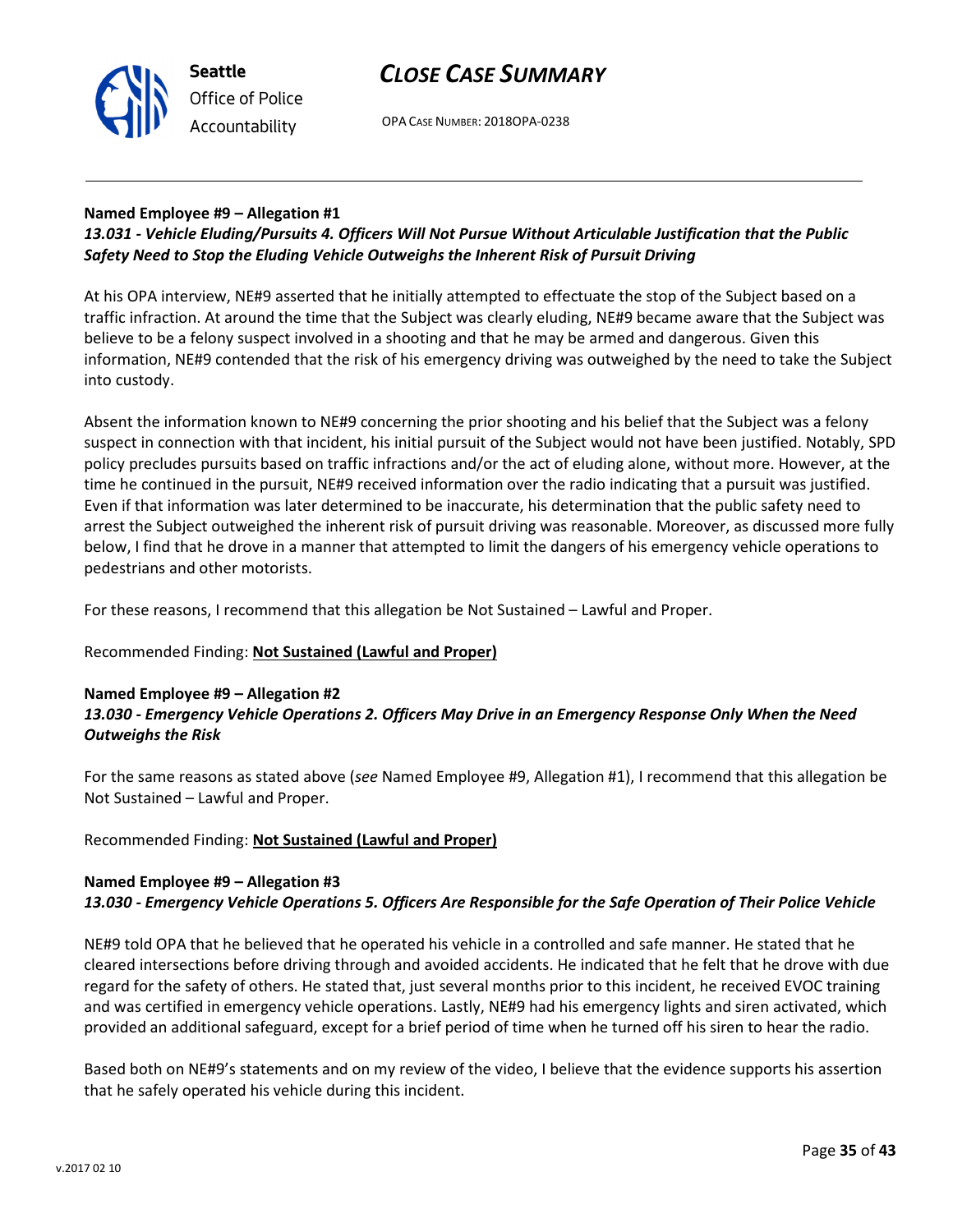

OPA CASE NUMBER: 2018OPA-0238

For the above reasons, I recommend that this allegation be Not Sustained – Lawful and Proper.

Recommended Finding: Not Sustained (Lawful and Proper)

### Named Employee #9 - Allegations #4 13.031 - Vehicle Eluding/Pursuits 7. Officers Must Notify Communications of Pursuits

SPD Policy 13.031-POL-7 requires that officers involved in a pursuit provide ongoing notifications to Communications. The policy specifies that: "The primary unit shall immediately advise Communications when initiating a pursuit and shall update relevant detail." Including among these relevant details are: the reason for the pursuit; the location; the direction; the description of the suspect vehicle and the suspect; the speed; and traffic conditions, such as observations of pedestrians and vehicles. (SPD Policy 13.031-POL-7.) Lastly, the policy instructs that: "After joining the pursuit, the secondary unit shall assume the responsibility for all radio transmissions from the primary unit." (Id.)

Based on a review of the Department video, it appeared that NE#9 was the primary unit that initiated the pursuit. This conclusion is supported by NE#9's statements, as well as by those given by NE#8 and NE#14. As he was the primary unit, this policy required him to provide, at the very least, notification that a pursuit was under way and the reason/justification for that pursuit. NE#9 did not initially do so. He told OPA that, at the inception of the pursuit, he heard radio transmissions confirming that a pursuit was underway. As such, he felt it unnecessary to also provide that information and the reason/justification. He stated that he was then asked for other details concerning the pursuit, which he provided.

While NE#9 complied with much of this policy, as soon as he was aware that he was engaging in a pursuit and given that he appeared to be the primary unit involved in the pursuit, he should have immediately gone over the radio to provide the information required by this policy. That being said, and given that NE#9 believed that Communications was already aware of this, I do not believe that a Sustained finding is warranted. Instead, I recommend the below Training Referral.

• Training Referral: NE#9 should be retrained on the elements of SPD Policy 13.031-POL-7. He should be reminded that, where he is the primary unit, he is required to notify Communications of the information delineated in this policy; most notably, the fact that a pursuit is occurring and the reason/justification for the pursuit. NE#9 should be counseled to more closely comply with this policy moving forward. This retraining and associated counseling should be documented and this documentation should be maintained in an appropriate database.

Recommended Finding: Not Sustained (Training Referral)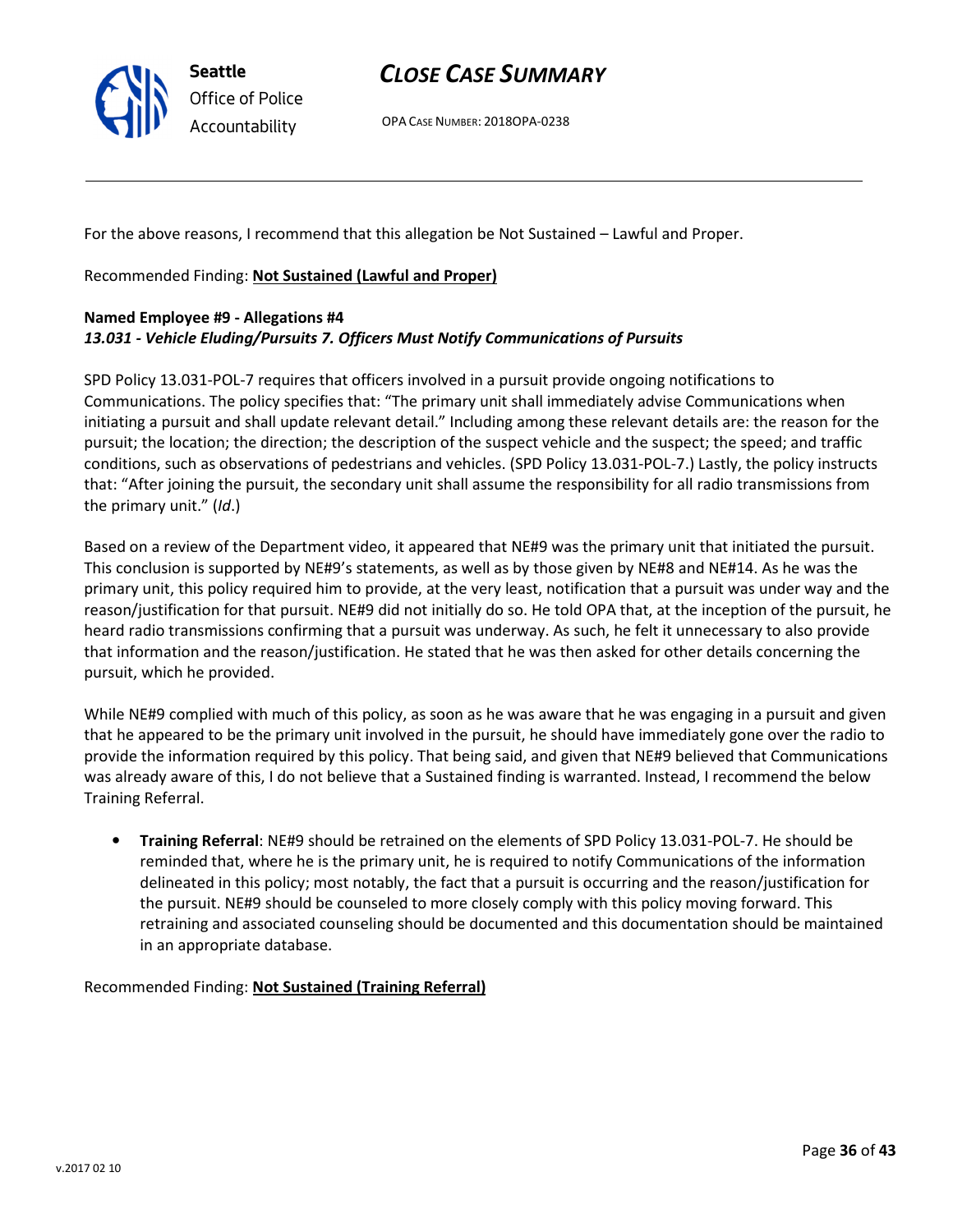



OPA CASE NUMBER: 2018OPA-0238

### Named Employee #10 – Allegation #1

5.002 - Responsibilities of Employees Concerning Alleged Policy Violations 5. Supervisors Will Investigate or Refer Allegations of Policy Violations Depending on the Severity of the Violation

SPD Policy 5.002-POL-5 requires supervisors who become aware of a potential policy violation to investigate or refer the allegations depending on their severity. Minor allegations of misconduct may be investigated by a supervisor, while allegations of serious misconduct – such as the use of excessive force – must be referred to OPA. (SPD Policy 5.002-POL-5.)

This allegation was classified against NE#10 based on his failure to identify that NE#8 and NE#14 may have engaged in a pretext stop. This misconduct, if it occurred, was serious misconduct that NE#10, as a supervisor, needed to report to OPA.

At his OPA interview, NE#10 stated that he did not believe that NE#8 and NE#14 engaged in any misconduct in this instance. In support of his decision not to not refer, NE#10 substantially relied on the fact that the alleged pretext stop was never actually effectuated. However, he still did not identify any issues or concerns even after OPA discussed those officers' statements with him.

I am concerned with NE#10's inability to see any problem with NE#8's and NE#14's statements that were captured on BWV. As discussed more fully in the context of the allegations against those officers, I find that those statements strongly suggested their intent to engage in a pretext stop. However, NE#10 did not identify any concerns, did not counsel or retrain the officers in any respects, and, at least in OPA's opinion, did not conduct a sufficiently critical review of this incident.

That being said, I agree that NE#8 and NE#14 did not actually effectuate the traffic stop. As such, I do not believe that NE#10's failure to refer misconduct to OPA constituted a violation of policy. Accordingly, I recommend that NE#10 receive a Training Referral instead of a Sustained finding.

• Training Referral: NE#10 should be retrained as to the elements of SPD Policy 5.002-POL-5 and, specifically, the requirement the he critically review incidents, including searches, seizures, and pursuits, to determine whether there is any evidence of potential misconduct. NE#10 should be counseled concerning his failure to identify or even reference anything concerning the problematic statements made by NE#8 and NE#14. Even if they did not actually complete a pretext stop of the Subject, these statements strongly suggested the intend to do so. The expectation of the Department is that NE#10 will more thoughtfully analyze these types of situations and OPA's hope is that he does so moving forward. This retraining and associated counseling should be documented and this documentation should be maintained in an appropriate database.

Recommended Finding: Not Sustained (Training Referral)

# Named Employee #11 – Allegation #1 5.001 - Standards and Duties 15. Employees Obey any Lawful Order Issued by a Superior Officer

For the same reasons as stated above (see Named Employee #2, Allegation #3), I recommend that this allegation be Not Sustained – Unfounded.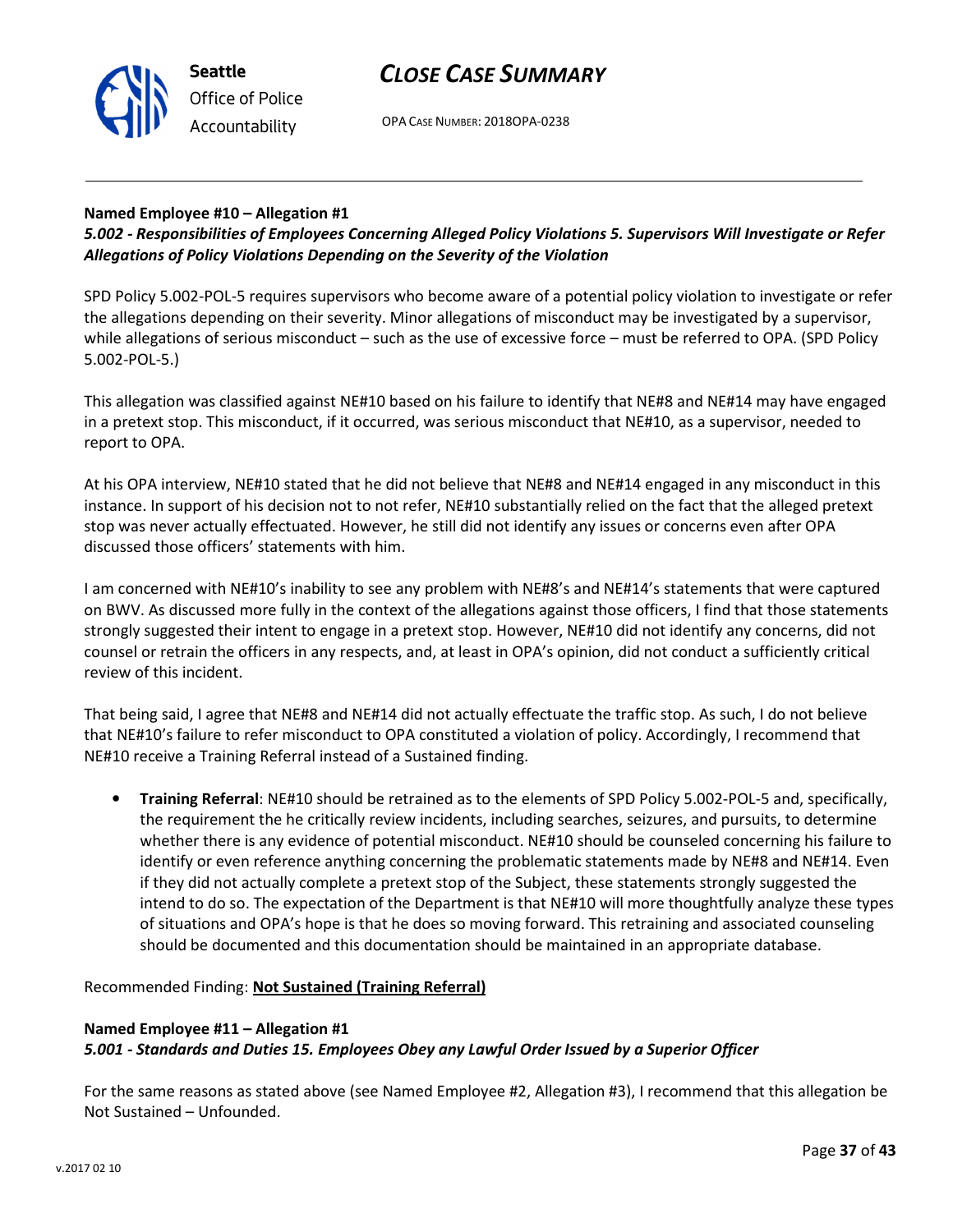

OPA CASE NUMBER: 2018OPA-0238

### Recommended Finding: Not Sustained (Unfounded)

#### Named Employee #12 – Allegation #1

### 8.400 - Use of Force Reporting and Investigation 1. Officers Shall Report All Uses of Force Except De Minimis Force

SPD Policy 8.400-POL-1 requires officers to report all uses of force except for de minimis force. The policy defines "intentionally pointing a firearm…at a person" as Type I force.

Here, the video clearly indicated that NE#12 pointed his rifle directly at where the Subject was situated. At his OPA interview, NE#12 stated that he pointed his rifle in the driver's compartment area, for sure." However, he asserted that this did not constitute a Type I use of force because he "never actually was able to point at [the Subject] with a clear sight picture and give him commands."

Even from his own statements, it appears clear that NE#12 intentionally pointed his rifle towards the Subject. Indeed, the Subject told OPA during his interview that this occurred. Accordingly, NE#12 should have reported this force. The failure to do so violated policy. As such, I recommend that this allegation be Sustained.

Recommended Finding: Sustained

### Named Employee #12 – Allegation #2 8.200 - Using Force 1. Use of Force: When Authorized

With regard to the pointing of the rifle, itself, I find that it was consistent with policy. At that time, NE#12 believed that the Subject was an armed felon. Moreover, the Subject had led officers through a multi-city chase in which he demonstrated that he would take significant risks and cause potential harm and danger to avoid capture. For these reasons, I find that it was reasonable, necessary, and proportional under the circumstances for NE#12 to point his rifle at the Subject prior to the Subject being arrested and secured into custody. I further find that NE#12's actions in doing so were consistent with his training.

Accordingly, I recommend that this allegation be Not Sustained – Lawful and Proper.

Recommended Finding: Not Sustained (Lawful and Proper)

#### Named Employee #12 – Allegation #3

# 13.031 - Vehicle Eluding/Pursuits 9. Supervisors Approve Pursuits Leaving the City and Assisting in Pursuits by Other Agencies

NE#12 stated that he was monitoring his radio when he heard that officers were engaged in a pursuit. He believed that they were pursuing a suspect from one of his cases. He informed his FBI supervisors that he was leaving and drove to where he believed the vehicles were traveling. He told OPA that he was not involved in the pursuit; however, he engaged in emergency driving and traveled outside of the City limits.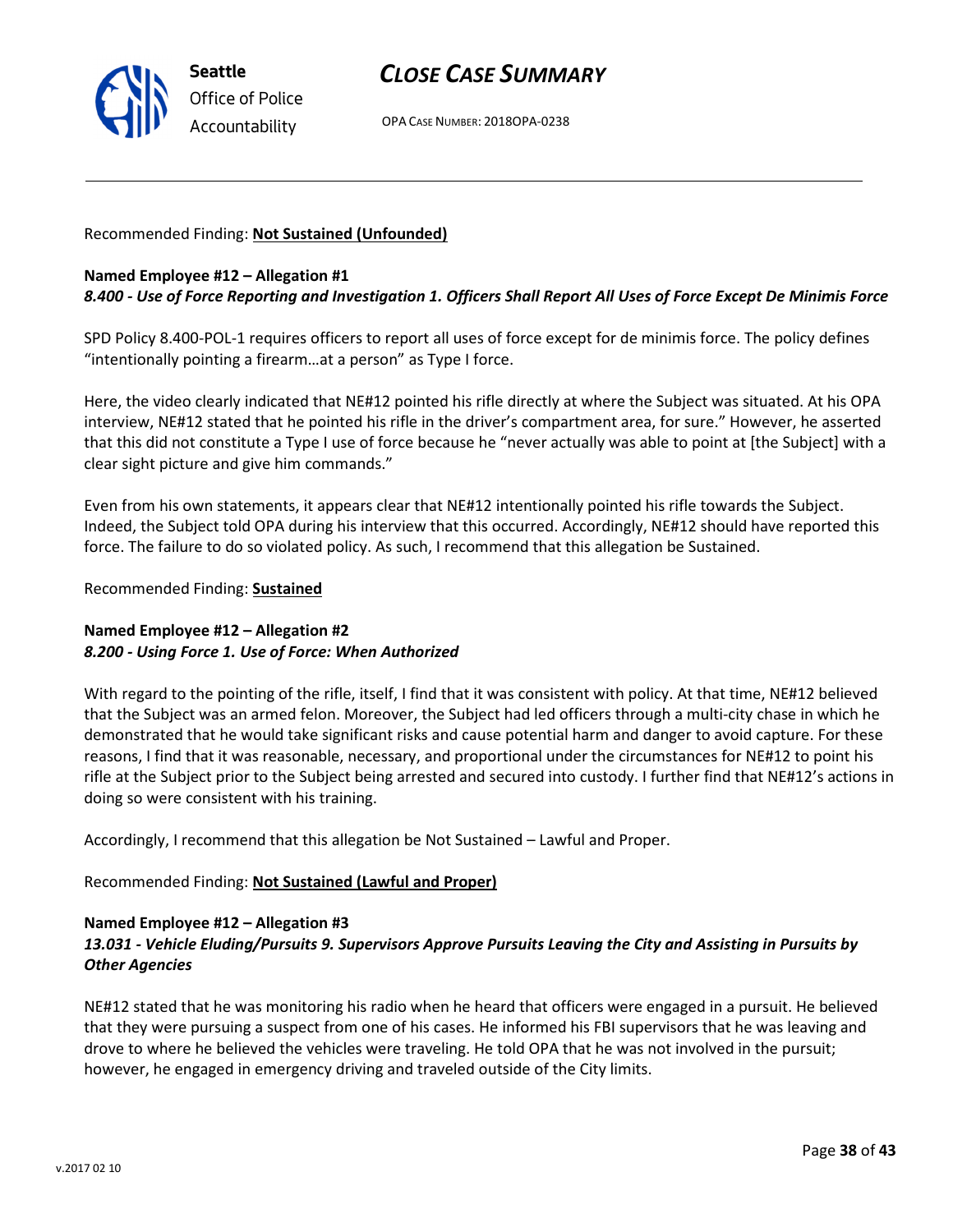

OPA CASE NUMBER: 2018OPA-0238

He stated that he spoke to his Sergeant prior to beginning driving. His Sergeant asked him whether he was going to go out in the field given that the other officers were chasing his suspect and NE#12 stated that he was. There is no indication from NE#12's statement that his Sergeant gave him explicit permission to do so and to leave the City.

NE#12 told OPA that he spoke to his Lieutenant after the fact and the Lieutenant told him that he was authorized to try to locate the Subject vehicle and to leave the City to do so. The Lieutenant stated that she was monitoring the pursuit. There is no evidence in the record contradicting NE#12's recounting of this conversation.

Ultimately, as discussed below, I find that NE#12 should have returned to the City once he heard the direction to do so over the radio. NE#12 was not a member of SWAT and, even though he was not assigned to Patrol, his duties and responsibilities as a Robbery Detective were significantly different than those expected from SWAT. Moreover, at the time of the incident, he never received any justification to pursue the Subject at all, let alone permission to do so outside of the City. Indeed, the authorization provided by NE#1 only applied to SWAT and to SWAT-affiliated units, which did not include NE#12.

However, even though I believe that NE#12 violated policy by engaging in this pursuit outside of City limits without prior justification, I do not recommend a Sustained finding on this allegation for two reasons. First, NE#12 presented evidence indicating that his Lieutenant was later aware of the fact that he was in the pursuit and that he left the City, as well as that she indicated that she would have authorized this conduct. Second, I already recommend that Allegation #4 be Sustained and find it unnecessary to reach the same finding here. As such, I recommend that this allegation be Not Sustained – Training Referral.

• Training Referral: NE#12 should receive additional training on the elements of SPD Policy 13.031-POL-9. He should be instructed that, prior to engaging in a pursuit outside of the City and prior to assisting outside law enforcement agencies in a pursuit, he must receive justification to do so. Here, while he received justification after the fact, there was no evidence of him requesting and obtaining permission prior to the conduct at issue. NE#12 should be counseled to avoid engaging in similar conduct in the future and to more closely comply with the elements of this policy. This retraining and associated counseling should be documented and this documentation should be maintained in an appropriate database.

# Recommended Finding: Not Sustained (Training Referral)

### Named Employee #12 - Allegations #4 13.031 - Vehicle Eluding/Pursuits 17. Officers will Disengage When Pursuit is Terminated

SPD Policy 13.031-POL-17 requires officers to disengage when a pursuit is terminated.

NE#12 reported that he was emergency driving to where he believed the officers involved in the pursuit where situated when he heard the order by the Patrol Lieutenant to terminate. While the Patrol Lieutenant specifically referenced South Precinct units, Communications ordered all SPD units to return to Seattle. NE#12 did not return to the City. Instead, he continued towards the pursuit. He then heard an order from NE#1 authorizing SWAT units to assist in the pursuit. NE#12 then became involved in the pursuit and ultimate arrest of the Subject.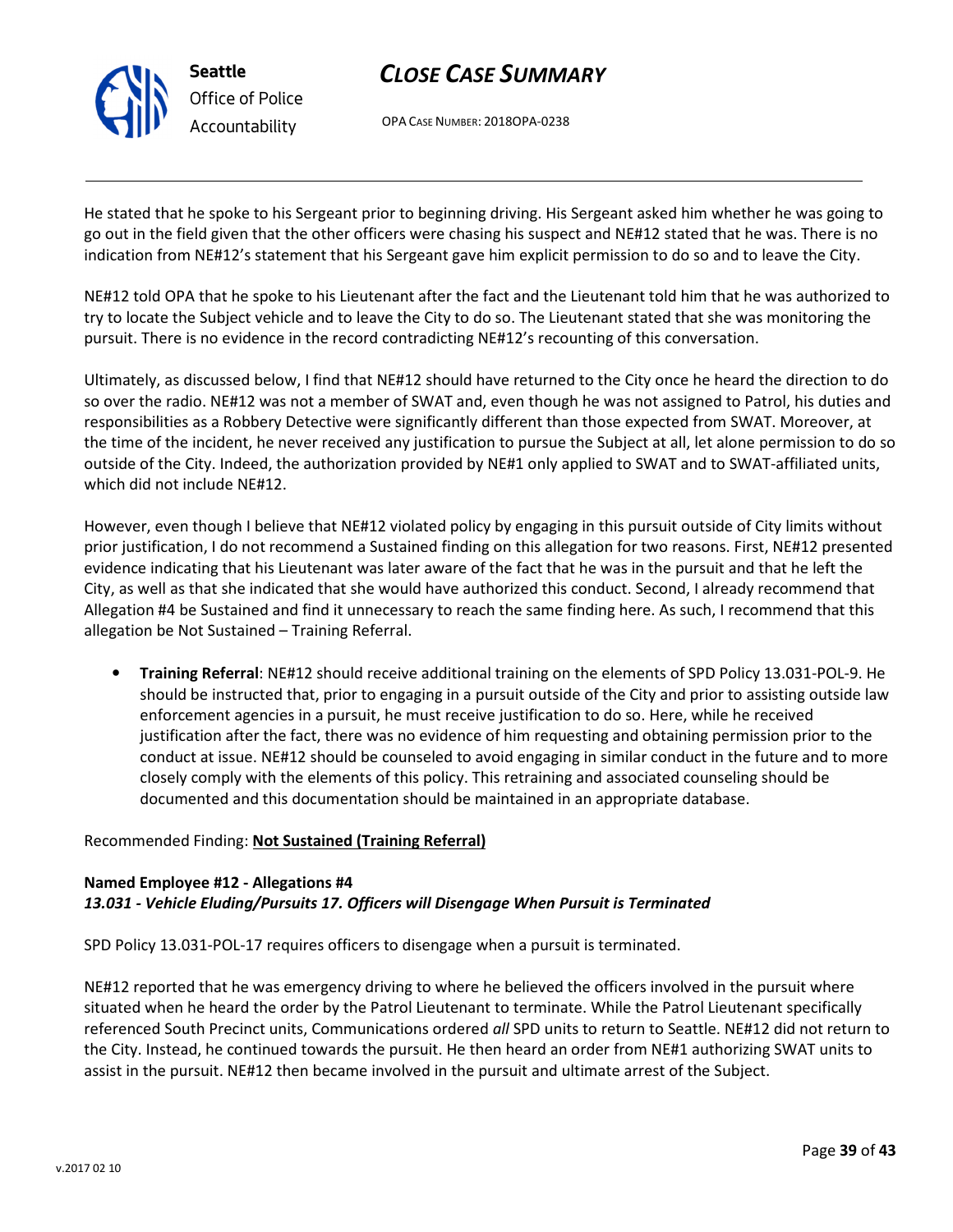

OPA CASE NUMBER: 2018OPA-0238

As discussed more fully above, NE#12 was required to seek pre-authorization prior to leaving Seattle to assist outside agencies in a pursuit. This is the case regardless of his duties, responsibilities, and authority as a Robbery Unit detective. As he did not have that authorization, he should have disengaged when the pursuit was terminated by the Patrol Lieutenant. That being said, and as agreed between OPA and NE#12's chain of command, OPA recommends that this allegation result in a Training Referral rather than a Sustained finding.

• Training Referral: All individuals assigned to the Robbery Unit and any other follow-up unit that has Countywide scope should be reminded that they must receive pre-authorization before engaging in a pursuit outside of the City and prior to assisting outside law enforcement agencies in a pursuit. This retraining should be documented and this documentation should be maintained in an appropriate database.

#### Recommended Finding: Not Sustained (Training Referral)

#### Named Employee #12 - Allegation #5 5.001 - Standards and Duties 15. Employees Obey any Lawful Order Issued by a Superior Officer

For the same reasons as stated above (see Named Employee #2, Allegation #3), I recommend that this allegation be Not Sustained – Unfounded.

Recommended Finding: Not Sustained (Unfounded)

#### Named Employee #12 - Allegation #6 15.180 - Primary Investigations 9. Involved Officers Shall Complete Statements for Felony Arrests

For the same reasons as stated above (see Named Employee #3, Allegation #9), I recommend that this allegation be Not Sustained and refer to the above Training Referral. (See Id.)

Recommended Finding: Not Sustained (Training Referral)

# Named Employee #13 – Allegation #1 16.090 - In-Car and Body-Worn Video 5. Employees Recording Police Activity

For the same reasons as stated above (see Named Employee #2, Allegation #1), I recommend that this allegation be Not Sustained and I refer to the above Training Referral. (See id.)

Recommended Finding: Not Sustained (Training Referral)

# Named Employee #13 – Allegation #2 5.001 - Standards and Duties 15. Employees Obey any Lawful Order Issued by a Superior Officer

For the same reasons as stated above (see Named Employee #2, Allegation #3), I recommend that this allegation be Not Sustained – Unfounded.

Recommended Finding: Not Sustained (Unfounded)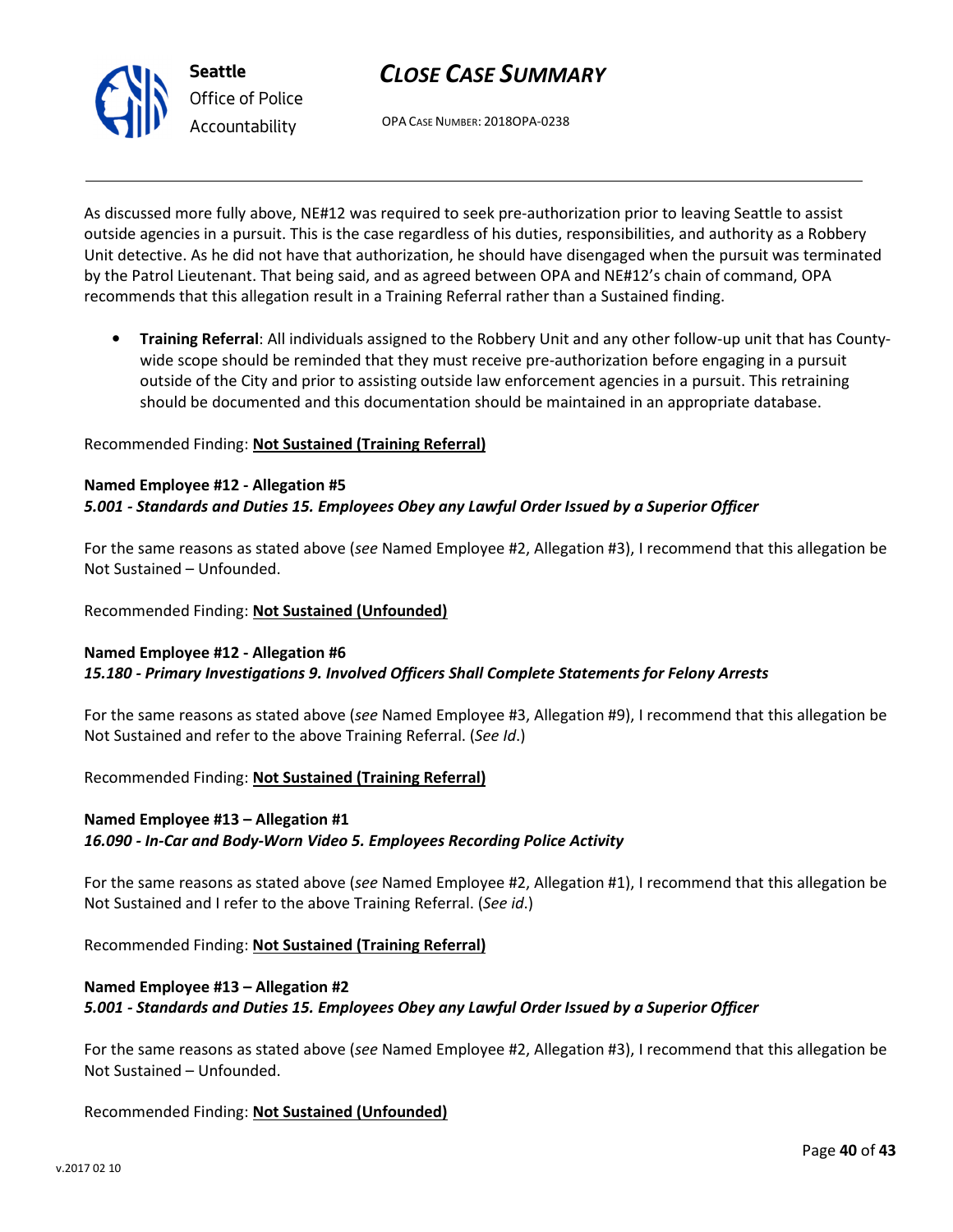OPA CASE NUMBER: 2018OPA-0238

# Named Employee #13 – Allegation #3 13.031 - Vehicle Eluding/Pursuits 7. Officers Must Notify Communications of Pursuits

It was alleged that, while NE#13 was the passenger in the secondary unit in a pursuit, he failed to notify communications and provide details concerning the pursuit as required by policy.

At his OPA interview, NE#13 told OPA that he informed Communications that he was the secondary unit in a pursuit. However, it does not appear that he provided any of the other necessary details, including: the reason for the pursuit; the location; the direction; the description of the suspect vehicle and the suspect; the speed; and traffic conditions, such as observations of pedestrians and vehicles. While I find that this was technically in violation of policy, as with NE#9, I recommend that NE#13 receive a Training Referral rather than a Sustained finding.

• Training Referral: NE#13 should be retrained on the elements of SPD Policy 13.031-POL-7. He should be reminded that, where he is the passenger in the secondary unit in a pursuit, he is required to notify Communications of the information delineated in this policy. NE#13 should be counseled to more closely comply with this policy moving forward. This retraining and associated counseling should be documented and this documentation should be maintained in an appropriate database.

#### Recommended Finding: Not Sustained (Training Referral)

#### Named Employee #14 - Allegations #1 5.001 - Standards and Duties 2. Employees Must Adhere to Laws, City Policy and Department Policy (Pretext)

Allegation #1 is duplicative of Allegation #4. As such, I recommend that this allegation be removed.

Recommended Finding: Allegation Removed

Seattle

Office of Police Accountability

#### Named Employee #14 - Allegation #2

5.001 - Standards and Duties 11. Employees Shall Be Truthful and Complete in All Communication

For the same reasons as indicated above (see Named Employee #8, Allegation #2), I recommend that this allegation be Not Sustained – Unfounded.

Recommended Finding: Not Sustained (Unfounded)

# Named Employee #14 - Allegation #3

6.220 - Voluntary Contacts, Terry Stops & Detentions 1. Terry Stops are Seizures and Must Be Based on Reasonable Suspicion in Order to be Lawful

For the same reasons as stated above (see Named Employee #8, Allegation #3), I recommend that this allegation be Not Sustained – Unfounded.

Recommended Finding: Not Sustained (Unfounded)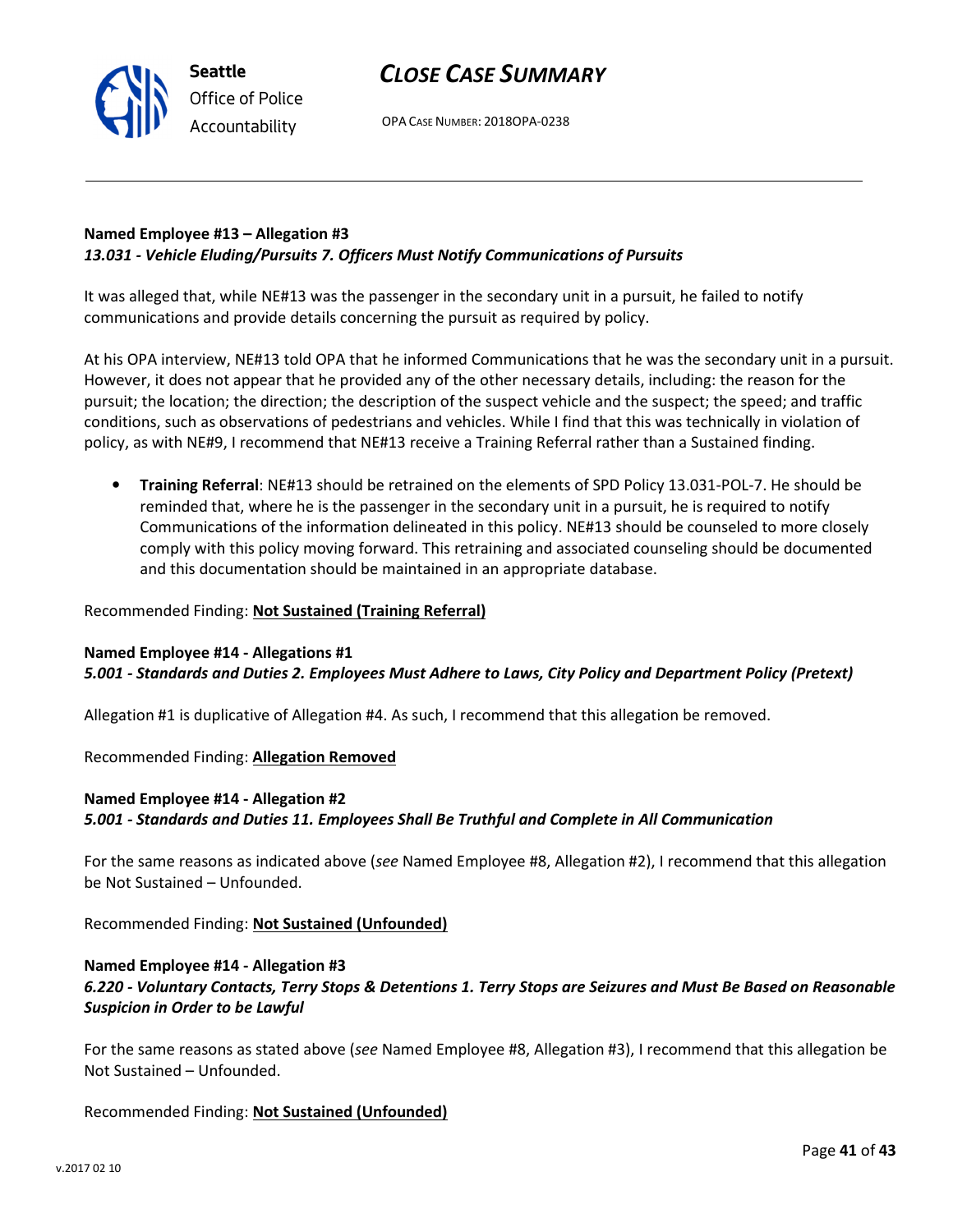

Office of Police Accountability

OPA CASE NUMBER: 2018OPA-0238

# Named Employee #14 - Allegations #4

6.220 - Voluntary Contacts, Terry Stops & Detentions 9. Under State Law, Traffic Violations May Not Be Used as a Pretext to Investigate Unrelated Crimes [...]

For the same reasons as stated above (see Named Employee #8, Allegation #4), I recommend that this allegation be Not Sustained and refer to the Training Referral above. (See id.)

Recommended Finding: Not Sustained (Training Referral)

# Named Employee #14 - Allegations #5

13.031 - Vehicle Eluding/Pursuits 4. Officers Will Not Pursue Without Articulable Justification that the Public Safety Need to Stop the Eluding Vehicle Outweighs the Inherent Risk of Pursuit Driving

For the same reasons as stated above (see Named Employee #8, Allegation #5), I recommend that this allegation be Not Sustained – Lawful and Proper.

Recommended Finding: Not Sustained (Lawful and Proper)

#### Named Employee #15 – Allegation #1 13.030 - Emergency Vehicle Operations 2. Officers May Drive in an Emergency Response Only When the Need Outweighs the Risk

NE#15 asserted that the need to drive in an emergency response outweighed the risk of such driving. NE#15 explained that the officers believed that they were pursuing a Subject who had been previously involved in a shooting, was potentially armed and dangerous at the time, who was actively evading officers, and who had hit other vehicles and potentially a pedestrian. NE#15 contended that the Subject was driving recklessly and "was showing that he was willing to escalate to get away from the police without due regard for any citizen or anyone else involved."

Based on the information known to NE#15 at the time – even if ultimately proven to be at least partially inaccurate, his determination that the need to engage in emergency driving outweighed the risk was reasonable. Moreover, as discussed more fully below, I find that he drove in a manner that attempted to limit the inherent dangers of emergency vehicle operations. For these reasons, I recommend that this allegation be Not Sustained – Lawful and Proper.

Recommended Finding: Not Sustained (Lawful and Proper)

# Named Employee #15 – Allegation #2 13.030 - Emergency Vehicle Operations 5. Officers Are Responsible for the Safe Operation of Their Police Vehicle

NE#15 told OPA that he believed that he operated his vehicle in a controlled and safe manner. He stated that he cleared intersections before driving through and avoided accidents. He indicated that he felt that he drove with due regard for the safety of others. He stated that he was experienced in emergency driving and that he did so around